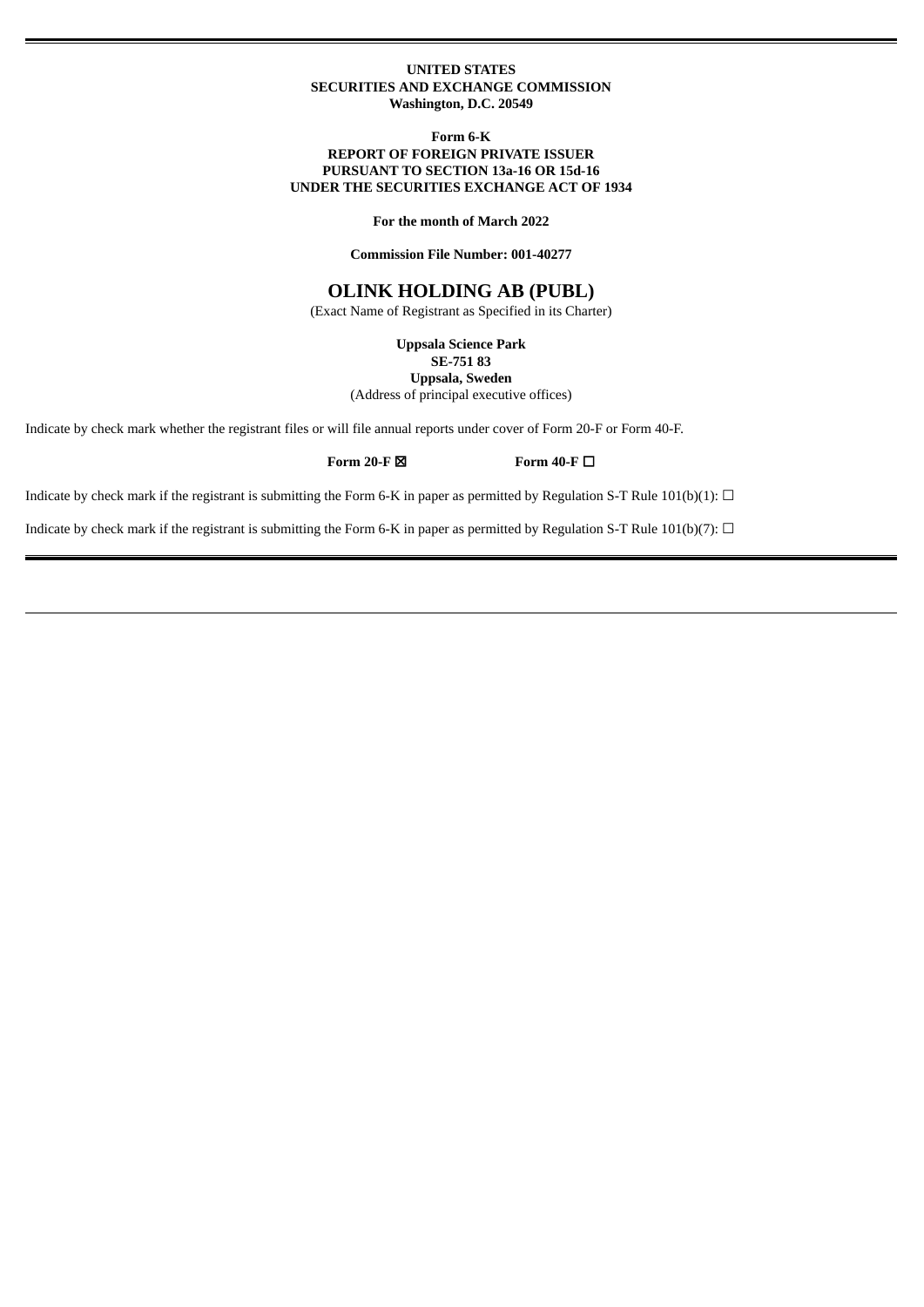On March 17, 2022, Olink Holding AB (publ) published its Annual Report for 2021 ("Annual Report"), a copy of which is furnished as Exhibit 99.1, and published a news release announcing the availability of such Annual Report, a copy of which is furnished as Exhibit 99.2.

| <b>Exhibit No.</b> | <b>Description</b>                                         |
|--------------------|------------------------------------------------------------|
| 99.1               | <b>Annual Report for 2021.</b>                             |
| 99.2               | Olink Holding AB (publ) News Release dated March 17, 2022. |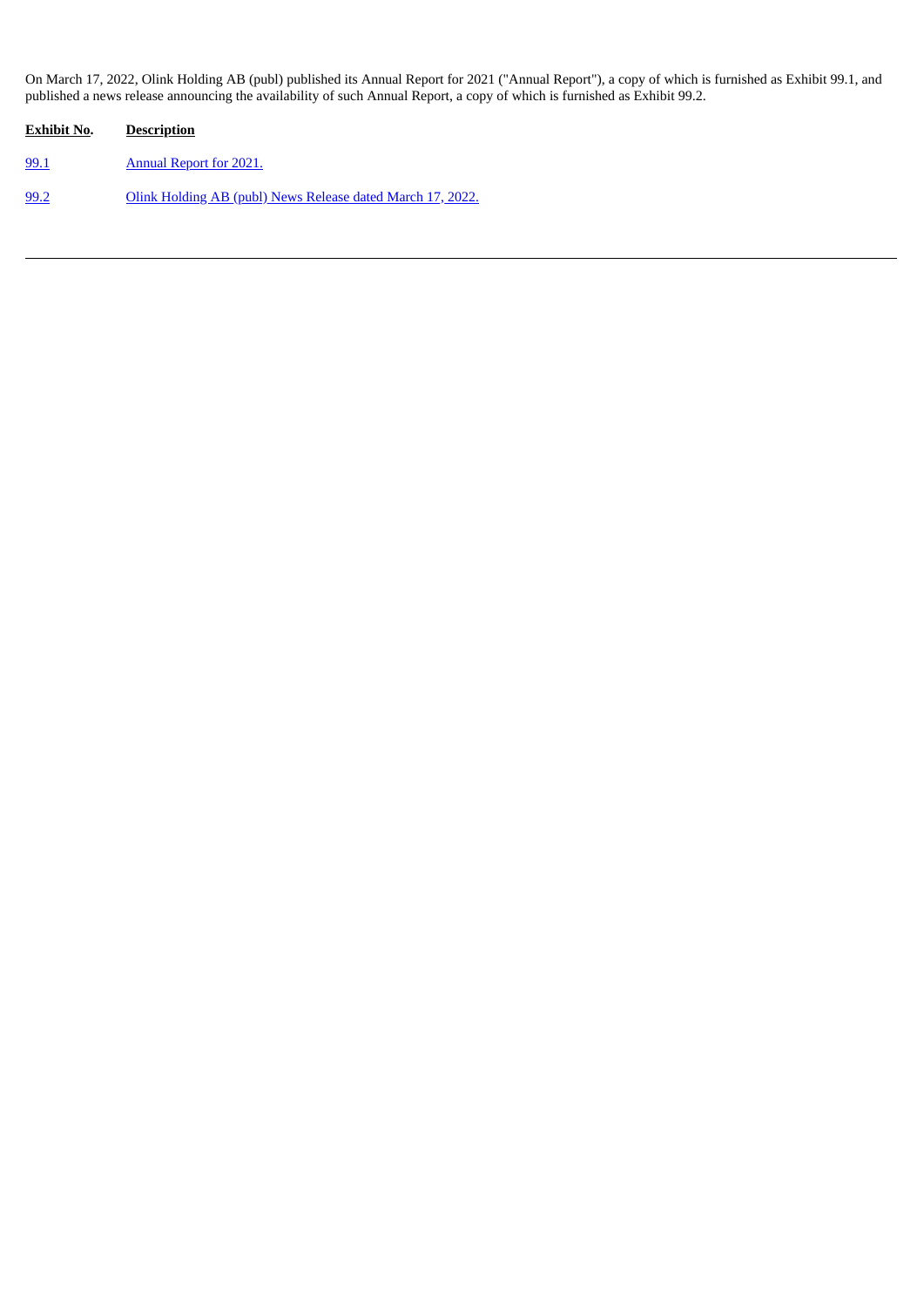# **SIGNATURE**

Pursuant to the requirements of the Securities Exchange Act of 1934, the registrant has duly caused this report to be signed on its behalf by the undersigned, thereunto duly authorized.

# **OLINK HOLDING AB (PUBL)**

By: /s/ Jon Heimer Name: Jon Heimer Title: Chief Executive Officer

Date: March 17, 2022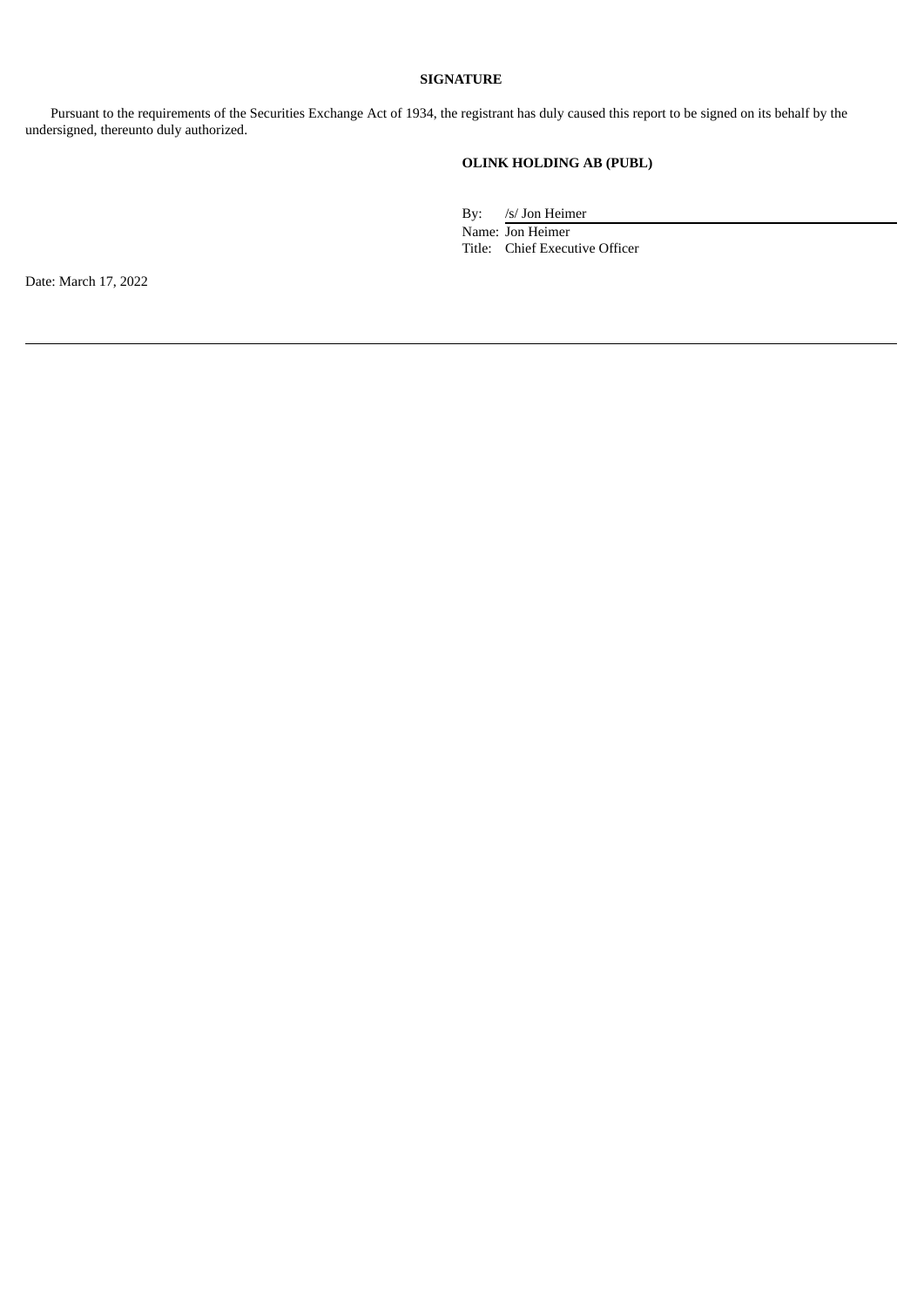<span id="page-3-0"></span>The Board of Directors and the CEO of

# **Olink Holding AB (publ)**

Corporate identity number 559189-7755

submit the following

# **Annual report**

# **and consolidated financial statements**

for the financial year 1 January – 31 December 2021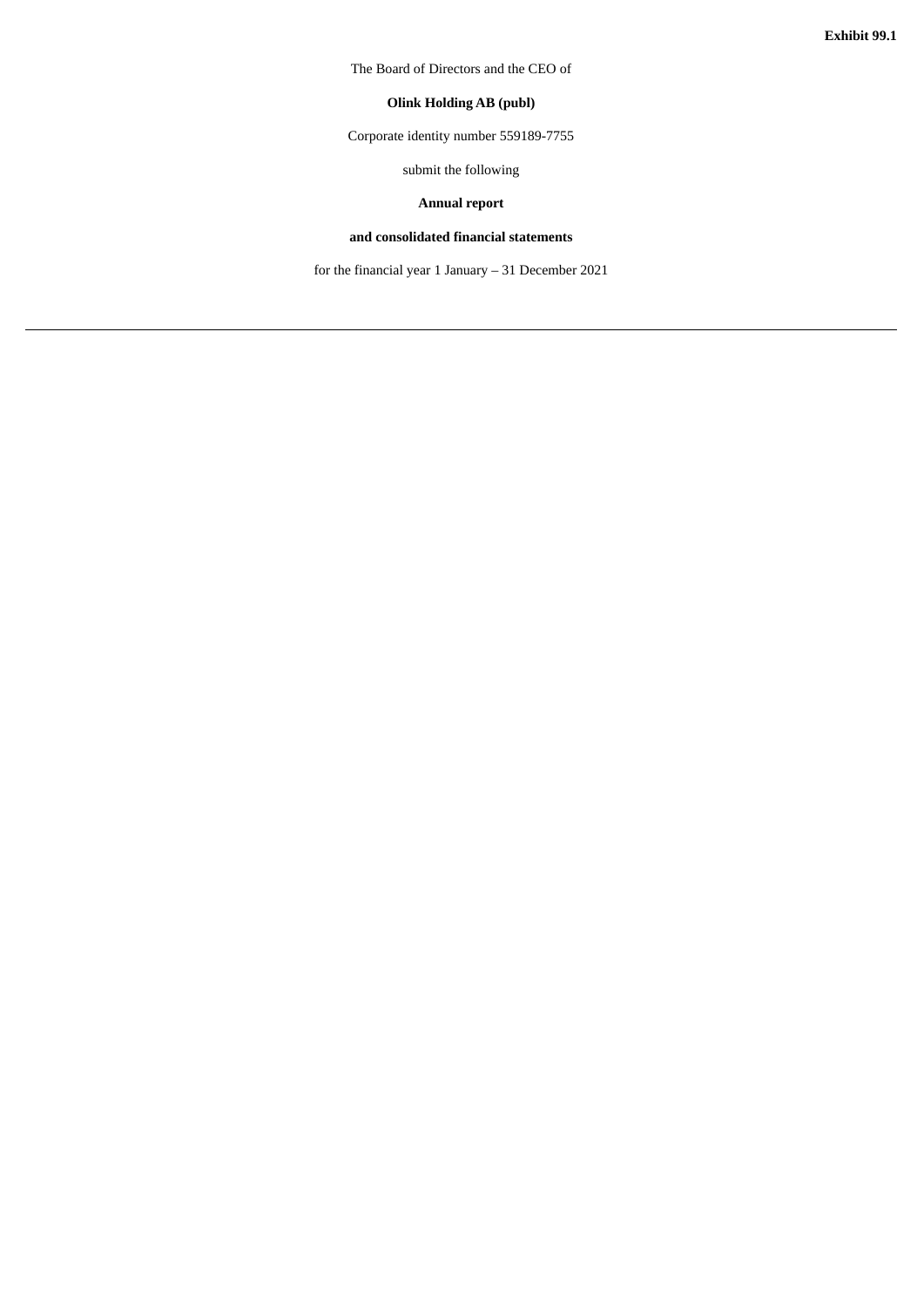# **Financial statements**

| Directors' report                                                                                                                                | $\overline{2}$ |
|--------------------------------------------------------------------------------------------------------------------------------------------------|----------------|
| Consolidated statement of income and other comprehensive income for the year ended December 31, 2021 and for the year ended<br>December 31, 2020 | 6              |
| Consolidated statement of financial position as of December 31, 2021 and as of December 31, 2021                                                 | $\overline{7}$ |
| Consolidated Statements of Changes in Equity for the year ended December 31, 2021 and for the year ended December 31, 2020                       | 8              |
| Consolidated Statement of Cash Flows for the year ended December 31, 2021 and for the year ended December 31, 2020                               | 9              |
| Notes to the consolidated financial statements                                                                                                   | 10             |
| Parent company statement of income and other comprehensive income                                                                                | 50             |
| Parent company balance sheet                                                                                                                     | 51             |
| Parent company statement of changes in equity                                                                                                    | 52             |
| Parent company cash flow statement                                                                                                               | 53             |
| Notes to the parent company financial statement                                                                                                  | 54             |
| Certification of the Board                                                                                                                       | 63             |
|                                                                                                                                                  |                |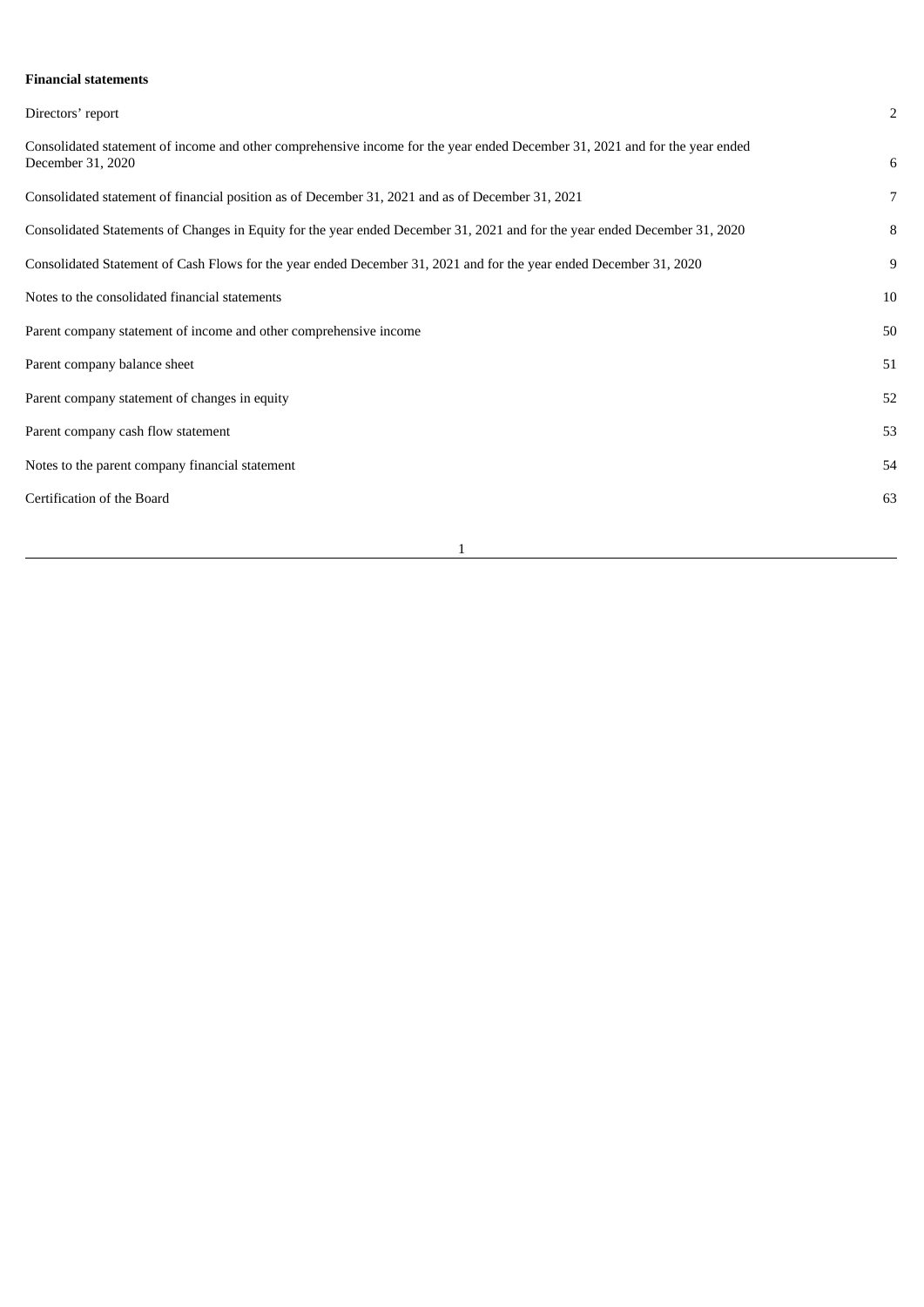### **Directors' report**

The Board of Directors and the CEO of Olink Holding AB (publ) (f/k/a Knilo HoldCo AB) hereby authorize the financial statements for 2021-01-01 – 2021-12-31 for issue. The Consolidated financial statements are presented in US dollars, USD. The Parent Company's financial statements are presented in Swedish krona, SEK.

#### **General information about the business**

Olink Holding AB (publ) (the "Parent", "Olink") was incorporated under the laws of Sweden as a limited company ("Aktiebolag") and has its registered office in Uppsala, Sweden. The Company's business address is Uppsala Science Park, Dag Hammarskjölds väg 54A, SE-752 37 UPPSALA, Sweden.

The Parent provides management services to its subsidiaries.

The largest shareholder of Olink Holding AB (publ) is Summa Equity AB, Stockholm, Sweden owning 65 % of the shares December 31, 2021 (via Knilo InvestCo and Knilo ManCo).

The Group develops, produces, markets and sells biotechnological products and services as well as related activities. The Groups purpose is to enable and accelerate the field of proteomics by providing a platform of products and services, developed with key opinion leaders (KOLs), that are deployed across major biopharmaceutical companies and leading clinical and academic institutions, to deepen the understanding of real-time human biology and drive 21st century healthcare through actionable and impactful science.

The Group supports customers in understanding real-time human biology through proteomics by providing clarity on mechanistic biology and pathways that drive disease; by identifying novel and causal drug targets, which guides candidate drug development; by revealing predictive biomarkers for drug response, disease risk and outcomes, which identifies which patients have the potential to benefit the most from new therapies and treatments; and, by detecting and characterizing indicators of disease and health to more proactively manage patient wellness. Our products and services play a role in decoding the biology of almost all disease areas and are used most frequently in immunology, oncology, neurology, cardiovascular and metabolic diseases. Ongoing innovation and incorporation of customer feedback has allowed our platform to become an industry leader with respect to performance, highmultiplex, information accessibility, and ease-of-use. Our dedication to customer satisfaction and quality has enabled us to expand our existing customer base from inception in 2016.

Since our inception, we have served a customer base of approximately 750 customer accounts in over 40 countries worldwide. We support 30 of the world's largest 40 biopharmaceutical companies by 2021 revenue, including all of the largest 20, and many leading academic institutions. Many of these customers have carefully vetted and validated the technology before adopting Olink as part of their drug development programs. Our customers primarily include academic, government, biopharmaceutical, biotechnology and other institutions focused on life science research. Our revenue is principally generated from two segments, Kit and Service. Kit revenues refer to the sale of our panels directly to customers that run the kit and analysis in their own labs. Service revenues refer to the sale of our panels through our fee for service lab, where we run the analysis on our products on behalf of our customers.

Group's sales are concentrated such that 44% of sales in 2021 and 52% of sales in 2020 are with biopharmaceutical and academia customers based in the U.S. We operate a global direct sales model across all our regions (Americas, EMEA and APAC) and customer segments.

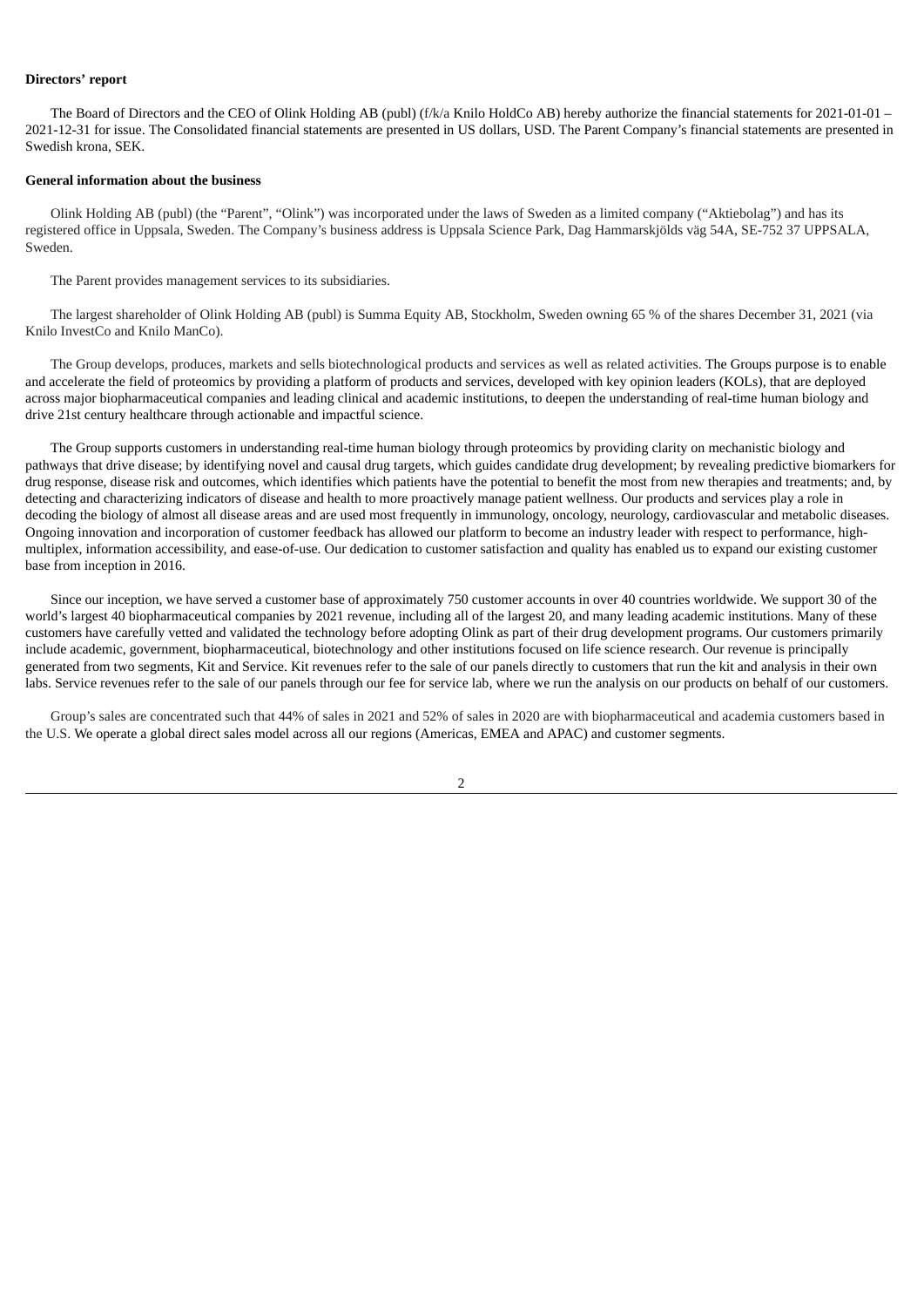#### **Important conditions and significant events**

The legal status of Knilo HoldCo AB was changed under Swedish law from a private limited company to a public limited company and the name was changed to Olink Holding AB (publ) on January 27, 2021. The change in legal status and name has no material impact on the Group's financial statements.

In March 2021, Olink successfully listed on Nasdaq, New York, and became a publicly traded company.

#### **Subsequent events**

There are no subsequent events to report at the date of issuing this report.

#### **Future expected development and significant risks**

The business will continue to develop strongly through continued market investments in the USA, Netherlands, UK, Japan, China, Singapore, and Germany. Emphasis will also be on further developing the product portfolio and the customer offering.

The Group operates in a highly expansive competitive market where a number of stakeholders may be interested in trying to develop innovative products based on new or existing technologies that may compete and thereby influence the Group's expected economic development.

The Group has multi-year strategic agreements with main suppliers and is dependent on these main suppliers to continue to supply the Group with raw materials according to plan and agreement.

#### **Research and development**

We deploy a substantial portion of our resources on developing new products and solutions. Our research and development efforts are focused on identifying and developing new biomarker expressions through our Affinity program, improving the performance in existing products and developing new product lines and features such as the Olink Signature program, which we launched in the second half of 2021. We incurred research and development expenses of \$22.1 million in 2021, compared to \$9.6 million in 2020. We intend to continue to make significant investments in this area for the foreseeable future. In 2020, we invested \$5.0 million in the acquisition of Agrisera AB, which enabled us to vertically integrate our supply chain of antibodies.

#### **Foreign subsidiaries**

Olink owns 100 % of Knilo BidCo AB, which owns Olink Proteomics Holding AB. Olink Proteomics Holding AB owns 100 % of Olink Proteomics AB. Olink Proteomics AB is a 100% owner of the Group's existing foreign subsidiaries: Olink Proteomics Inc (USA), Olink Proteomics BV (NL), Olink Proteomics Ltd (UK), Olink Proteomics GmbH (DE), Olink Proteomics KK (Japan) and Olink Biotech (Shanghai) Co., Ltd (China). Since 2020, Olink Proteomics AB also owns 100% of Agrisera AB.

#### **Financial instruments**

During 2021, the Group repaid its external loan that was part of the financing of Summa's acquisition. At December 31, 2021, the Group has no borrowings. Other financial risks mainly relate to business risks (sales growth not achieved, suppliers who cannot deliver), credit risks (the risk that customers are not able to pay) and currency risk (the risk that currency rate changes impact the business negatively).

#### **Sustainability disclosures**

A sustainability report has been prepared for the year 2021 and can be found on the Olink website www.olink.com.

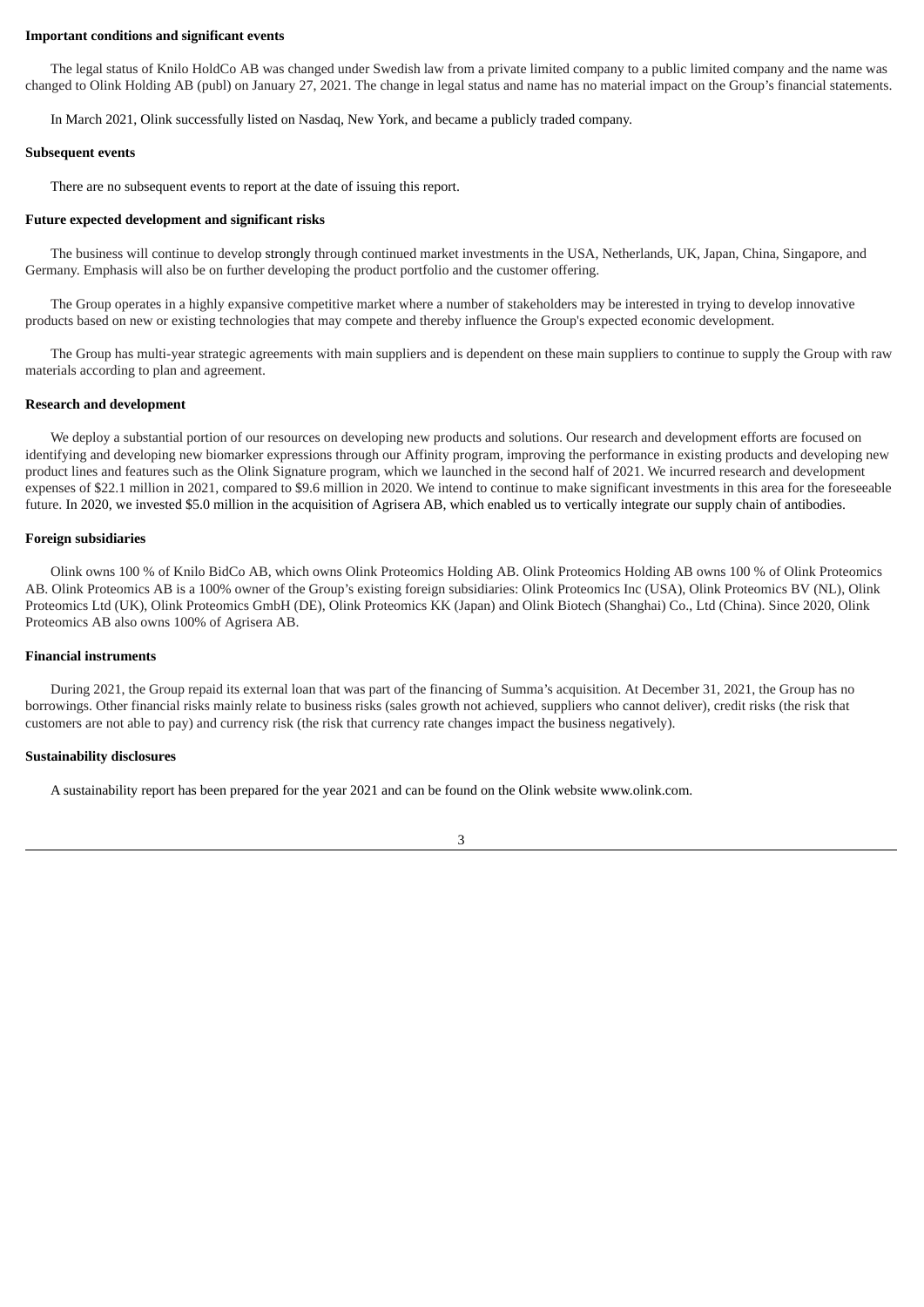### **Ownership**

Olink is owned to 65% by Summa Equity AB (via Knilo InvestCo and Knilo ManCo). None of the remaining shareholders own more than 10%.

### **Impact of Covid-19**

The COVID-19 pandemic has adversely affected, and we expect will continue to adversely affect, elements of our business. COVID-19 has primarily disrupted the customer end of the supply chain, with our customers' labs operating at reduced capacity for extended portions of our growth rate for 2020, in particular as customers have had issues accessing their labs. We have not seen any material cancellations in our pipeline; however, there have been delays as customers are pushing projects into the future. We are continuing to closely monitor how the pandemic and related response measures are affecting our business. Our production and manufacturing facilities are located in Uppsala, Sweden and Watertown, Massachusetts and we have not to date experienced any material disruptions to our production or supply of goods. We increased our inventory level in 2020 and 2021 in order to operate with a higher level of inventory than we have done historically. Although we have seen a reduction in demand due to the ongoing COVID-19 pandemic, we have not observed any significant changes in our underlying customer base, and we have been and will continue to serve our customers, even at reduced levels, until their activities return to normal. The gradual recovery of revenue we have seen compared with previous levels reflects the underlying factors affecting demand, including the easing of lockdown restrictions and the partial or full reopening of academic and biopharmaceutical research laboratories around the world. At December 31, 2021 we concluded there was no evidence of material changes to recoverability risk of business assets, including deferred tax assets and trade receivables.

### **Financial overview**

Condensed financial development.

The Parent Company was dormant until March 7, 2019. The consolidated financial statements include the Olink Holding Group from March 7, 2019.

### **Group**

|                                    |                                       |                                       | For the period<br>from                    |
|------------------------------------|---------------------------------------|---------------------------------------|-------------------------------------------|
|                                    | For the year<br>ended<br>December 31, | For the year<br>ended<br>December 31, | January 4,<br>2019 trough<br>December 31, |
| Amounts in thousands of US Dollars | 2021                                  | 2020                                  | 2019                                      |
| Revenue                            | 94.973                                | 54,067                                | 41 693                                    |
| Loss after financial items         | (46, 545)                             | (7,259)                               | (18530)                                   |
| Total assets                       | 539,778                               | 425,325                               | 346,919                                   |
| Number of employees                | 416                                   | 172                                   | 118                                       |
| Equity ratio*                      | 88%                                   | 70%                                   | 59%                                       |
|                                    |                                       |                                       |                                           |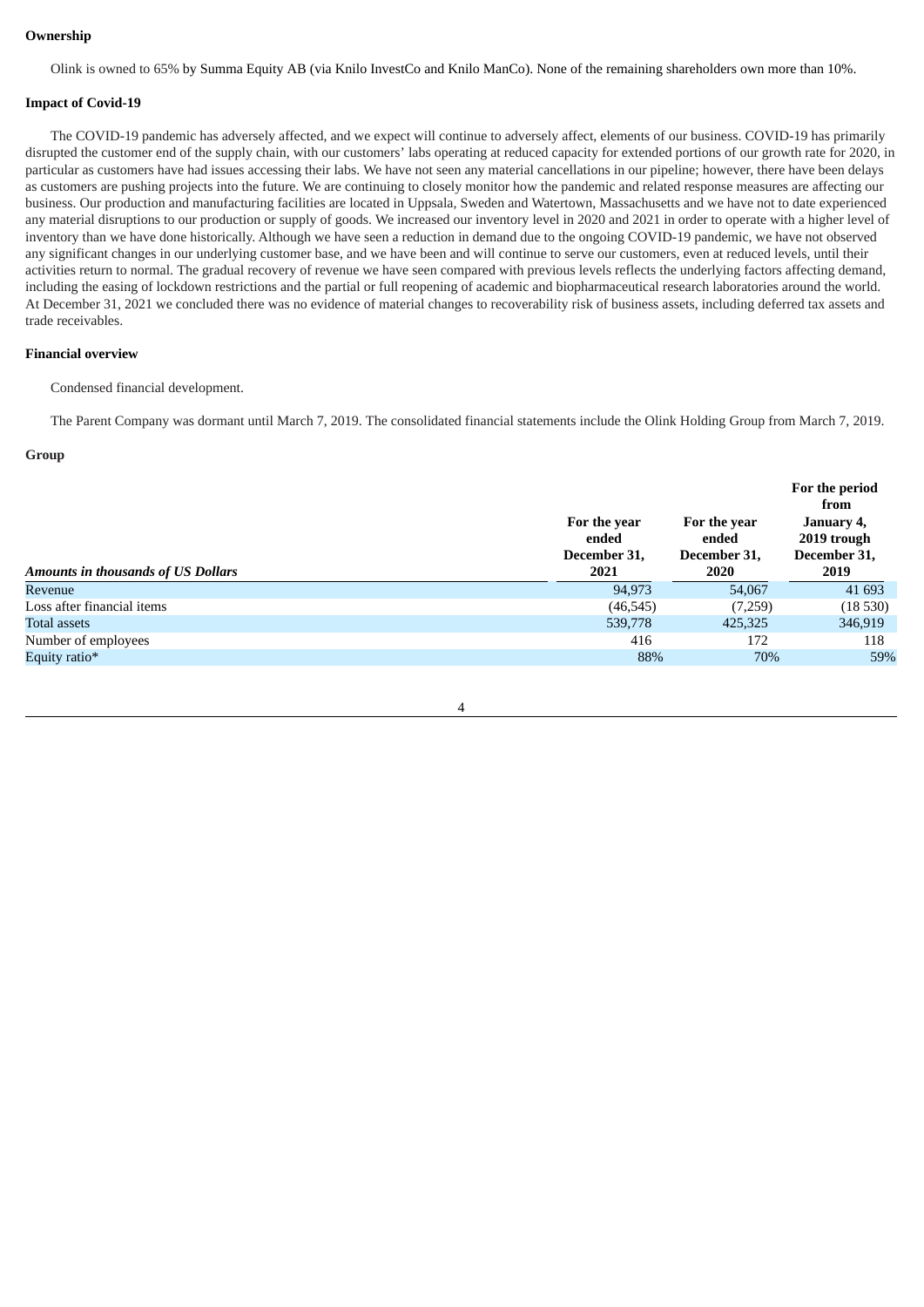|                                    | For the year<br>ended<br>December 31, | For the year<br>ended<br>December 31, | For the period<br>from<br>January 4,<br>2019 trough<br>December 31, |
|------------------------------------|---------------------------------------|---------------------------------------|---------------------------------------------------------------------|
| <b>Amounts in thousands of SEK</b> | 2021                                  | 2020                                  | 2019                                                                |
| Revenue                            | 17,255                                |                                       |                                                                     |
| Loss after financial items         | (149, 593)                            | (52, 835)                             | (21, 387)                                                           |
| <b>Total assets</b>                | 4,714,785                             | 2,679,336                             | 2,466,306                                                           |
| Number of employees                |                                       | 0,25                                  |                                                                     |
| Equity ratio*                      | 100%                                  | 99%                                   | 84%                                                                 |

# **Proposition to allocation of loss**

The following amounts in Swedish kronor are available to the Annual General Meeting:

| <b>SEK</b>                                                  |                 |
|-------------------------------------------------------------|-----------------|
| The following are available to the Annual General Meeting:  |                 |
| Share premium reserve                                       | 4,550,093,010   |
| <b>Accumulated loss</b>                                     | (136, 256, 498) |
|                                                             | 4,413,836,512   |
|                                                             |                 |
| The Board proposes that the profits be disposed of so that: |                 |
| to be carried forward                                       | 4,413,836,512   |

Further information regarding profit and financial position can be found in the subsequent financial statements with accompanying year-end comments.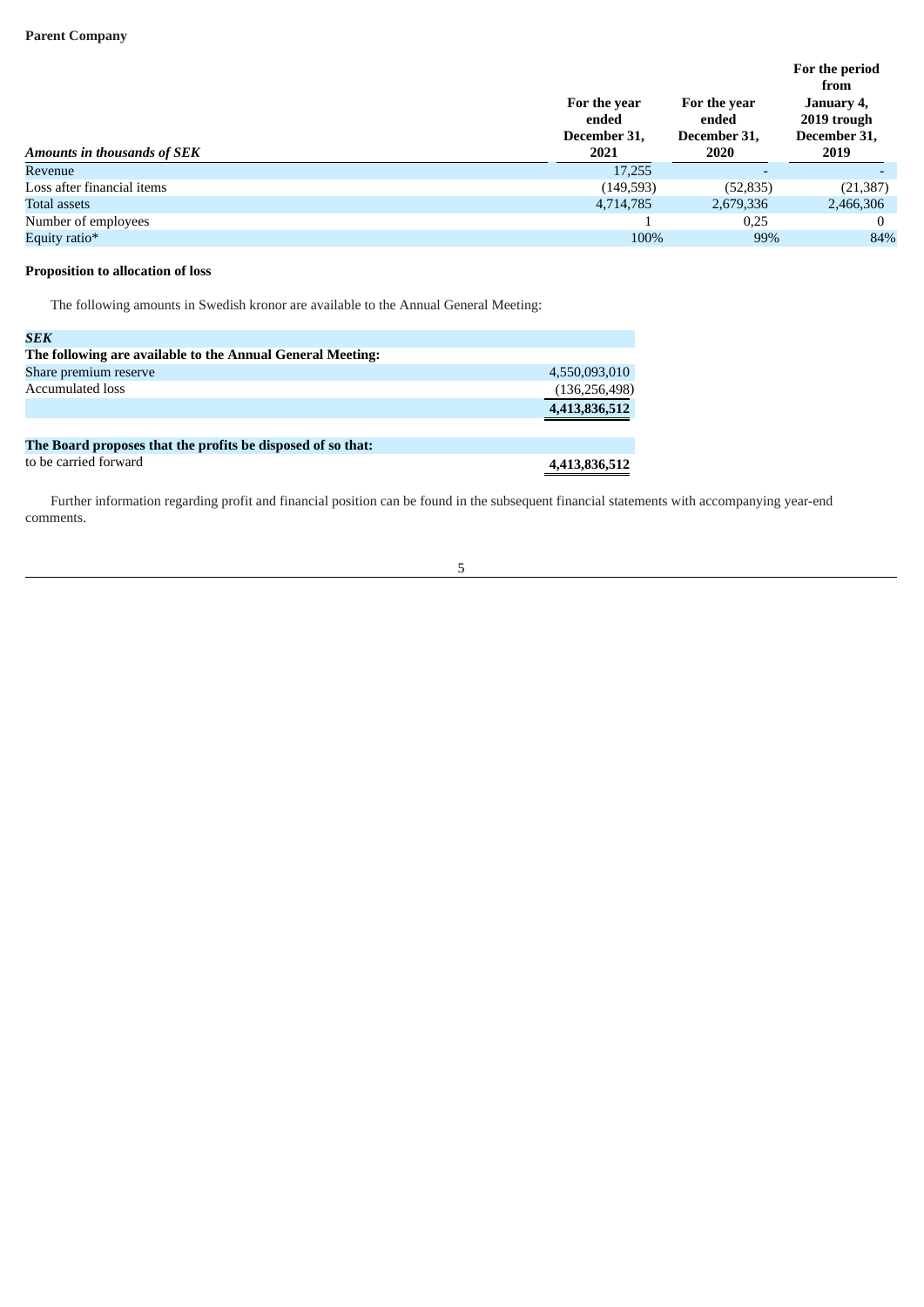Consolidated statement of income and other comprehensive income for the year ended December 31, 2021 and for the year ended December 31, **2020**

|                                                                 |             | For the year<br>ended<br>December 31,<br>2021 |           | For the year<br>ended<br>December 31,<br>2020 |           |
|-----------------------------------------------------------------|-------------|-----------------------------------------------|-----------|-----------------------------------------------|-----------|
| <b>Amounts in thousands of US Dollars</b>                       | <b>Note</b> |                                               |           |                                               |           |
| <b>Revenue</b>                                                  | 5           | \$                                            | 94,973    | $\mathfrak{S}$                                | 54,067    |
| Cost of goods sold                                              | 7,9         |                                               | (36, 764) |                                               | (17, 456) |
| <b>Gross profit</b>                                             |             |                                               | 58,209    |                                               | 36,611    |
| Selling expenses                                                | 7,9         |                                               | (33,668)  |                                               | (12, 722) |
| Administrative expenses                                         | 7,8,9       |                                               | (47, 495) |                                               | (20, 102) |
| Research and development expenses                               | 7,9         |                                               | (22, 141) |                                               | (9,632)   |
| Other operating income                                          | 6           |                                               | 443       |                                               | 475       |
| <b>Operating loss</b>                                           |             |                                               | (44, 652) |                                               | (5,370)   |
| <b>Financial income</b>                                         | 10          |                                               | 1,973     |                                               | 5,455     |
| Financial expenses                                              | 10          |                                               | (3,865)   |                                               | (7, 344)  |
| Loss before tax                                                 |             |                                               | (46, 545) |                                               | (7,259)   |
| Income tax                                                      | 11          |                                               | 8,206     |                                               | 479       |
| Net loss for the period (Attributable to owners of the company) |             | \$                                            | (38,339)  | \$                                            | (6,780)   |
| Other comprehensive income/(loss):                              |             |                                               |           |                                               |           |
| Items that may be reclassified to profit or loss:               |             |                                               |           |                                               |           |
| Exchange differences from translation of foreign operations     |             |                                               | (37, 659) |                                               | 36,761    |
| Other comprehensive income/(loss) for the, period, net of tax   |             |                                               | (37, 659) |                                               | 36,761    |
| Total comprehensive loss for the period, net of tax             |             | \$                                            | (75, 998) | \$                                            | 29,981    |

6

**Positive loss for the period (Attributable to the owners of the company**) **8 175,998**<br>**Basic and diluted loss per share for for expanse <b>for for for for for for for for for for Basic** and diluted loss per share  $\overline{S}$  **b**  $\overline{S}$  **c**  $(0.43)$  **i**  $\overline{S}$  **c**  $(1,10)$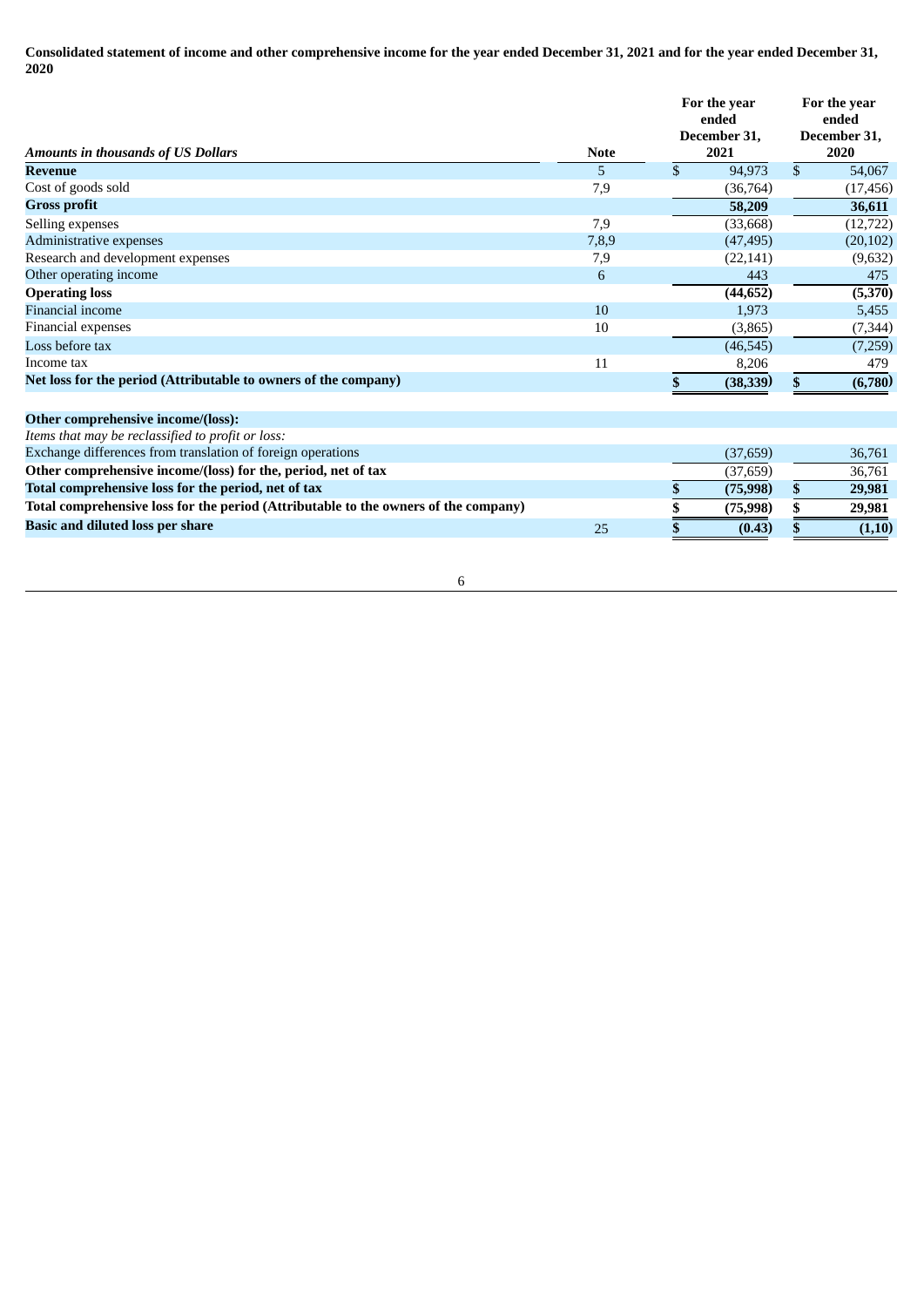# **Consolidated statement of financial position as of December 31, 2021 and as of December 31, 2021**

| <b>Amounts in thousands of US Dollars</b>          | <b>Note</b> | As of<br>December 31,<br>2021 | As of<br>December 31,<br>2020 |           |
|----------------------------------------------------|-------------|-------------------------------|-------------------------------|-----------|
| <b>ASSETS</b>                                      |             |                               |                               |           |
| <b>Non-current assets</b>                          |             |                               |                               |           |
| Intangible assets                                  | 14          | \$<br>308,124                 | $\boldsymbol{\mathsf{S}}$     | 347,387   |
| Property, plant and equipment                      | 15          | 12,696                        |                               | 5,774     |
| Right-of-use asset                                 | 16          | 8,778                         |                               | 4,684     |
| Deferred tax assets                                | 11          | 9,091                         |                               | 37        |
| Other long-term receivables                        | 17          | 422                           |                               | 133       |
| <b>Total non-current assets</b>                    |             | 339,111                       |                               | 358,015   |
| <b>Current assets</b>                              |             |                               |                               |           |
| Inventories                                        | 18          | 28,940                        |                               | 20,826    |
| Trade receivables                                  | 19          | 42,061                        |                               | 33,482    |
| Other receivables                                  | 20          | 4,094                         |                               | 2,856     |
| Prepaid expenses and accrued income                |             | 7,476                         |                               | 1,491     |
| Cash at bank and in hand                           |             | 118,096                       |                               | 8,655     |
| <b>Total current assets</b>                        |             | 200,667                       |                               | 67,310    |
| <b>TOTAL ASSETS</b>                                |             | \$<br>539,778                 | \$                            | 425,325   |
| <b>EQUITY</b>                                      |             |                               |                               |           |
| Share capital                                      | 21          | 30.964                        |                               | 27,224    |
| Other contributed capital                          | 21          | 506,008                       |                               | 257,774   |
| <b>Reserves</b>                                    |             | 1,701                         |                               | 39,360    |
| <b>Accumulated losses</b>                          |             | (62, 997)                     |                               | (24, 658) |
| Total equity attributable to owners of the company |             | \$<br>475,676                 | \$                            | 299,700   |
| <b>LIABILITIES</b>                                 |             |                               |                               |           |
| <b>Non-current liabilities</b>                     |             |                               |                               |           |
| <b>Lease liabilities</b>                           | 16          | 5,427                         |                               | 63,965    |
| Deferred tax liabilities                           | 11          | 27,092                        |                               | 33,193    |
| <b>Total non-current liabilities</b>               |             | 32,519                        |                               | 97,158    |
| <b>Current liabilities</b>                         |             |                               |                               |           |
| <b>Lease liabilities</b>                           | 16          | 2,952                         |                               | 2,146     |
| Accounts payable                                   |             | 8,668                         |                               | 6,658     |
| <b>Current tax liabilities</b>                     | 11          | 314                           |                               | 506       |
| Other current liabilities                          | 23          | 19,649                        |                               | 19,157    |
| <b>Total current liabilities</b>                   |             | 31,583                        |                               | 28,467    |
| <b>Total liabilities</b>                           |             | \$<br>64,102                  | \$                            | 125,625   |
| <b>TOTAL EQUITY AND LIABILITIES</b>                |             | \$<br>539,778                 | \$                            | 425,325   |
|                                                    |             |                               |                               |           |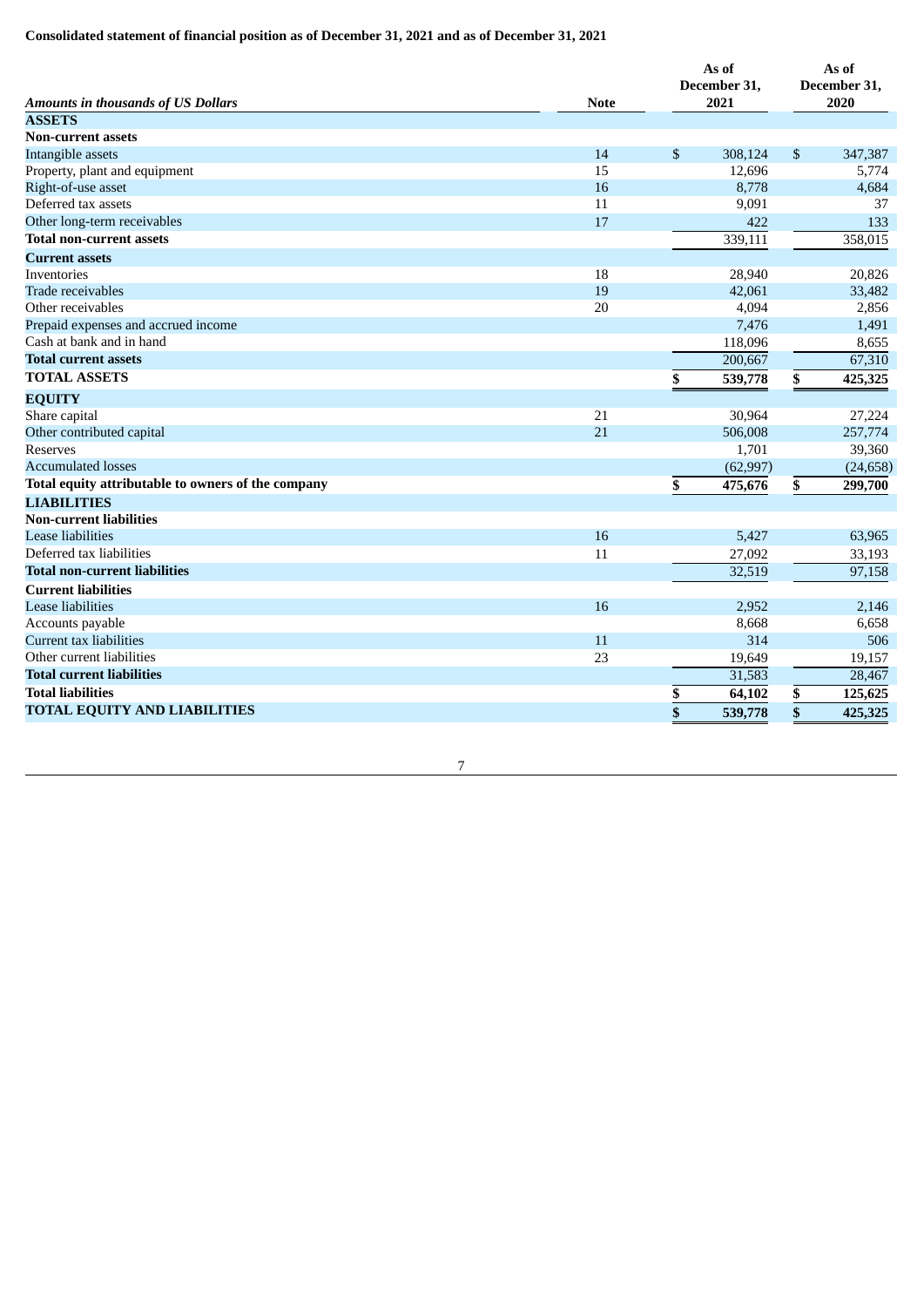# Consolidated Statements of Changes in Equity for the year ended December 31, 2021 and for the year ended December 31, 2020

| Amounts in thousands of U.S. Dollars                             | <b>Notes</b> | <b>Share</b><br>capital | Other<br>contributed<br>capital | Translation<br>reserve | Accumulated<br>loss | <b>Total</b><br>equity |
|------------------------------------------------------------------|--------------|-------------------------|---------------------------------|------------------------|---------------------|------------------------|
| <b>At December 31, 2019</b>                                      | 21           | 22,124                  | 199,121                         | 2,599                  | (17, 878)           | 205,966                |
| Net loss for the period                                          |              |                         |                                 |                        | (6,780)             | (6,780)                |
| Other comprehensive income for the<br>period                     |              |                         |                                 | 36,761                 |                     | 36,761                 |
| Total comprehensive loss for the period                          |              |                         |                                 | 36,761                 | (6,780)             | 29,981                 |
| <b>Transactions with shareholders in their</b><br>role as owners |              |                         |                                 |                        |                     |                        |
| Shareholders' contributions                                      |              | 5,100                   | 58,653                          |                        |                     | 63,753                 |
| New share issue                                                  | 21           |                         |                                 |                        |                     |                        |
| At December 31. 2020                                             | 21           | 27,224                  | 257,774                         | 39,360                 | (24, 658)           | 299,700                |
| Net loss for the period                                          |              |                         |                                 |                        | (38, 339)           | (38, 339)              |
| Other comprehensive income for the<br>period                     |              |                         |                                 | (37, 659)              |                     | (37, 659)              |
| Total comprehensive loss for the period                          |              |                         |                                 | (37,659)               | (38, 339)           | (75,998)               |
| Transactions with shareholders in their<br>role as owners        |              |                         |                                 |                        |                     |                        |
| Shareholders' contributions                                      | 21           |                         |                                 |                        |                     |                        |
| New share issue                                                  | 21           | 3,740                   | 245,543                         |                        |                     | 249,283                |
| Share based compensation program                                 | 22           |                         | 2,691                           |                        |                     | 2,691                  |
| <b>At December 31, 2021</b>                                      | 21           | 30,964                  | 506,008                         | 1,701                  | (62, 997)           | 475,676                |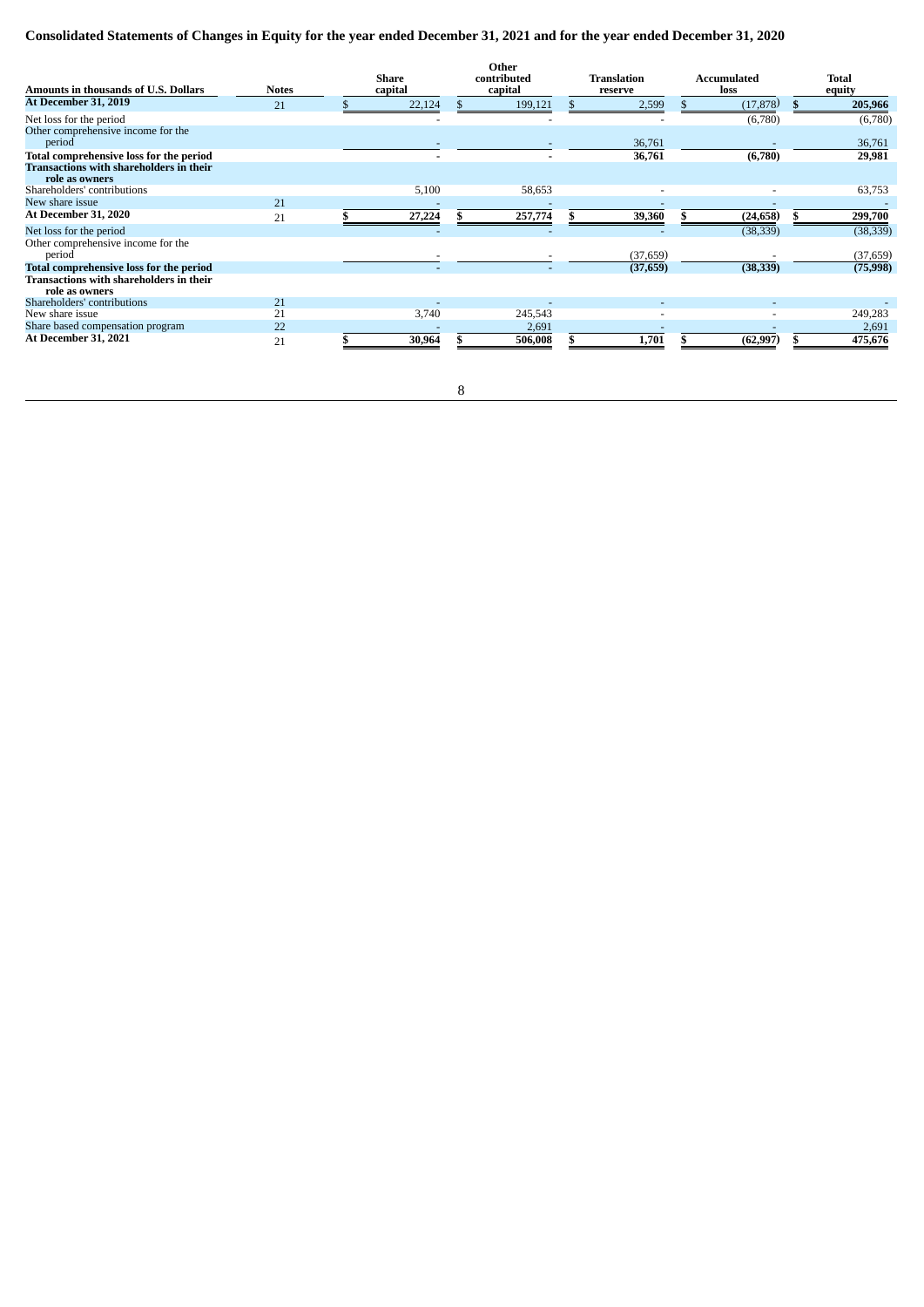# Consolidated Statement of Cash Flows for the year ended December 31, 2021 and for the year ended December 31, 2020

| <b>Amounts in thousands of US Dollars</b>                        | <b>Note</b> | For the year<br>ended<br>December 31,<br>2021 | For the year<br>ended<br>December 31,<br>2020 |           |
|------------------------------------------------------------------|-------------|-----------------------------------------------|-----------------------------------------------|-----------|
| <b>Operating activities</b>                                      |             |                                               |                                               |           |
| Loss before tax                                                  |             | \$<br>(46, 545)                               | \$                                            | (7,259)   |
| Adjustments reconciling loss before tax to operating cash flows: |             |                                               |                                               |           |
| Depreciation and amortization                                    | 14, 15, 16  | 15,802                                        |                                               | 12,540    |
| Net finance expense/(income)                                     | 10, 16      | 1,893                                         |                                               | 1,889     |
| Loss on sale of assets                                           |             | 502                                           |                                               |           |
| Share based payment expense                                      |             | 2,524                                         |                                               |           |
| Interest received                                                |             | 98                                            |                                               |           |
| Interest paid                                                    |             | (2,312)                                       |                                               | (4,726)   |
| Tax received/(paid)                                              |             | (2,266)                                       |                                               | (5, 339)  |
|                                                                  |             | \$<br>(30, 304)                               | \$                                            | (2,895)   |
| Changes in working capital:                                      |             |                                               |                                               |           |
| (Increase) in inventories                                        |             | (10, 158)                                     |                                               | (5,978)   |
| (Increase)/Decrease in accounts receivable                       |             | (12, 172)                                     |                                               | (11, 889) |
| (Increase)/Decrease in other current receivables                 |             | (6, 105)                                      |                                               | (911)     |
| Increase/(Decrease) in trade payables                            |             | 3,014                                         |                                               | 3,738     |
| Increase/(Decrease) in other current liabilities                 |             | 2,039                                         |                                               | 11,146    |
| Cash flow used in operating activities                           |             | \$<br>(53, 686)                               | \$                                            | (6,789)   |
| <b>Investing activities</b>                                      |             |                                               |                                               |           |
| Purchase of intangible assets                                    | 14          | (4,325)                                       |                                               | (7,791)   |
| Purchase of property, plant and equipment                        | 15          | (10, 482)                                     |                                               | (3,460)   |
| Proceeds from sale of property, plant and equipment              |             | 144                                           |                                               |           |
| Acquisition of subsidiaries, net of cash acquired                | 13          |                                               |                                               | (4,593)   |
| Decrease/(Increase) in other non-current financial assets        |             | (297)                                         |                                               | 2         |
| <b>Cash flow used in investing activities</b>                    |             | \$<br>(14,960)                                | \$                                            | (15, 842) |
| <b>Financing activities</b>                                      |             |                                               |                                               |           |
| Proceeds from issue of share capital                             | 21          | 264,706                                       |                                               | 19,155    |
| Share issue costs                                                |             | (19, 484)                                     |                                               |           |
| Proceeds from interest-bearing liabilities                       | 17.4        | 2,312                                         |                                               | 7,930     |
| Repayment of interest-bearing loans and borrowings               |             | (65, 627)                                     |                                               |           |
| Payment of principal portion of lease liability                  | 17.4        | (2, 845)                                      |                                               | (1,490)   |
| Received from shareholder contributions                          |             |                                               |                                               |           |
| <b>Cash flow from financing activities</b>                       |             | \$<br>179,062                                 | \$                                            | 25,595    |
|                                                                  |             |                                               |                                               |           |
| Net cash flow during the period                                  |             | 110,415                                       |                                               | 2,946     |
| Cash at bank and in hand at the beginning of the period          |             | 8,656                                         |                                               | 6,162     |
| Net foreign exchange difference                                  |             | (975)                                         |                                               | (471)     |
| Cash at bank and in hand at the end of the period                |             | \$<br>118,096                                 | \$                                            | 8,655     |
|                                                                  |             |                                               |                                               |           |

9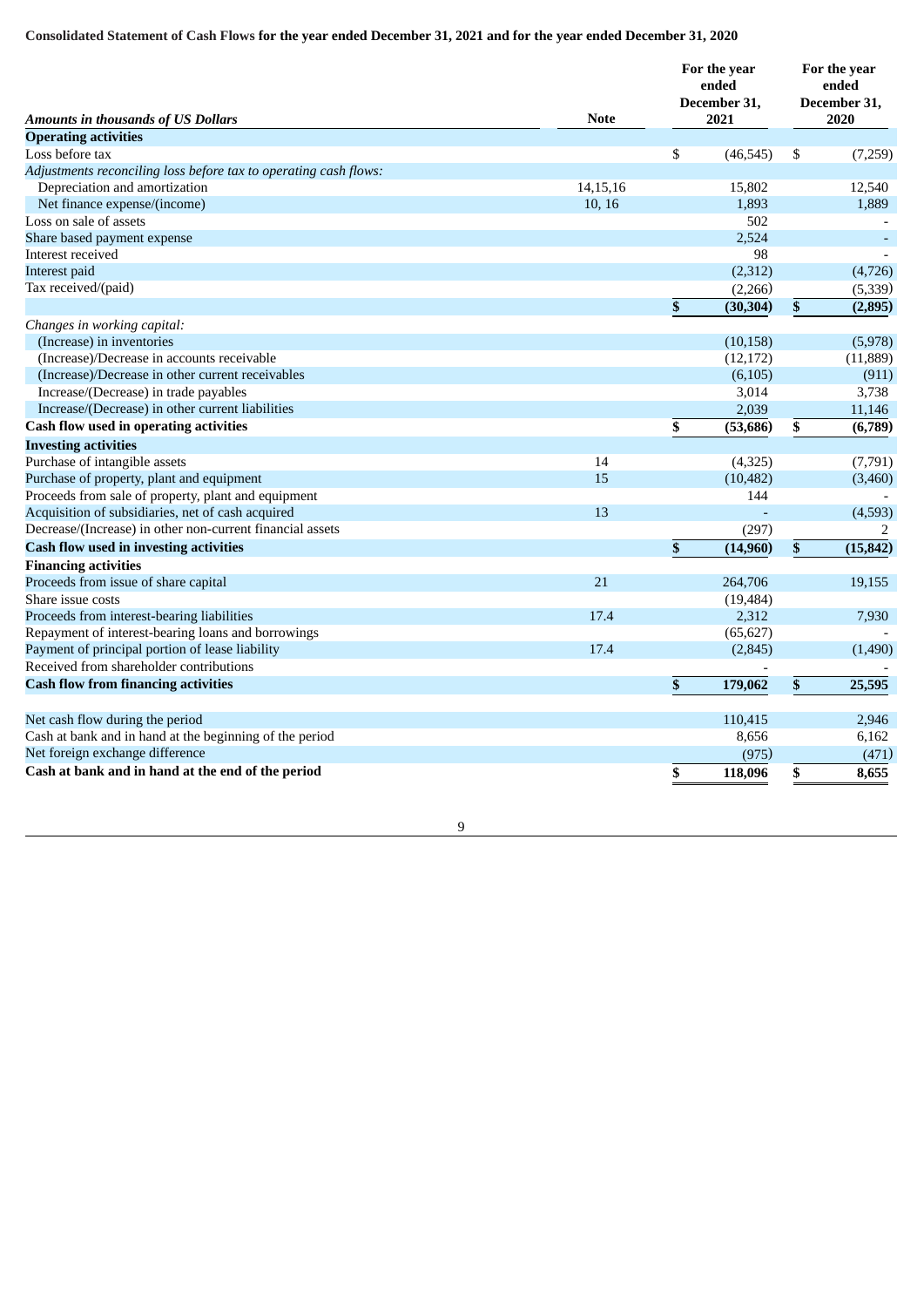### **Notes to the consolidated financial statements**

#### **1. General Information**

Olink Holding AB (publ) (f/k/a Knilo HoldCo AB) (the "Parent") was incorporated under the laws of Sweden as a limited company ("Aktiebolag") and has its registered office in Uppsala, Sweden. The Parent was incorporated on January 4, 2019 for the purpose of the acquisition of Olink Proteomics Holding AB and its subsidiaries. The business address of Olink Holding AB (publ) (f/k/a Knilo HoldCo AB) is Uppsala Science Park, Dag Hammarskjölds väg 54A, SE-752 37 UPPSALA, Sweden.

On March 29, 2021, Olink Holding AB (Publ) completed its initial public offering in the United States. The Company's American Depositary Shares ("ADSs") were approved for listing on The Nasdaq Global Market ("Nasdaq") under the trading ticker symbol "OLK". Trading on Nasdaq commenced at market open on March 25, 2021. The ultimate parent of the Company is Summa Equity Holding AB, Stockholm, Sweden.

The Parent provides management services to its subsidiaries. The Parent owns 100% of Knilo BidCo AB, a company incorporated on 4 January 2019 under the laws of Sweden and has its registered office in Uppsala, Sweden. Knilo BidCo AB owns 100% of Olink Proteomics Holding AB. Knilo BidCo AB was used to acquire Olink Proteomics Holding AB on March 7, 2019 ("Olink Acquisition").

The largest shareholder of Olink Holding AB (publ) is Summa Equity AB, Stockholm, Sweden owning 65 % of the shares December 31, 2021 (via Knilo InvestCo and Knilo ManCo).

The Group develops, produces, markets and sells biotechnological products and services along with thereof related activities.

The Group's financial statements were authorized for issue by the Board of Directors on March 16, 2022.

#### **2. Significant Accounting Policies**

The principal accounting policies applied in the preparation of the consolidated financial statements are set out below. These policies have been consistently applied to the consolidated financial statements for all periods presented, unless otherwise stated.

Unless otherwise stated, all amounts are in thousands of U.S. Dollars.

#### **Basis of preparation**

The Consolidated Financial Statements have been prepared in accordance with International Financial Reporting Standards ("IFRS") as issued by the International Accounting Standards Board ("IASB") as adopted by EU, the Swedish Financial Reporting Board's recommendation RFR 1 Supplementary Accounting Rules for Groups and the Annual Accounts Act.

The preparation of the consolidated financial statements in conformity with IFRS requires the use of certain critical accounting estimates. It also requires management to exercise its judgement in the process of applying the respective accounting policies. The areas involving a higher degree of judgement or complexity, or areas where assumptions and estimates are significant to the consolidated financial statements are disclosed in note 3.

Assets and liabilities have been valued at acquisition cost. There are no financial assets and liabilities measured at fair value on a recurring basis.

#### **New and amended standards and interpretations**

The following amendments can be applied for the first time in the annual reporting period commencing January 1, 2021: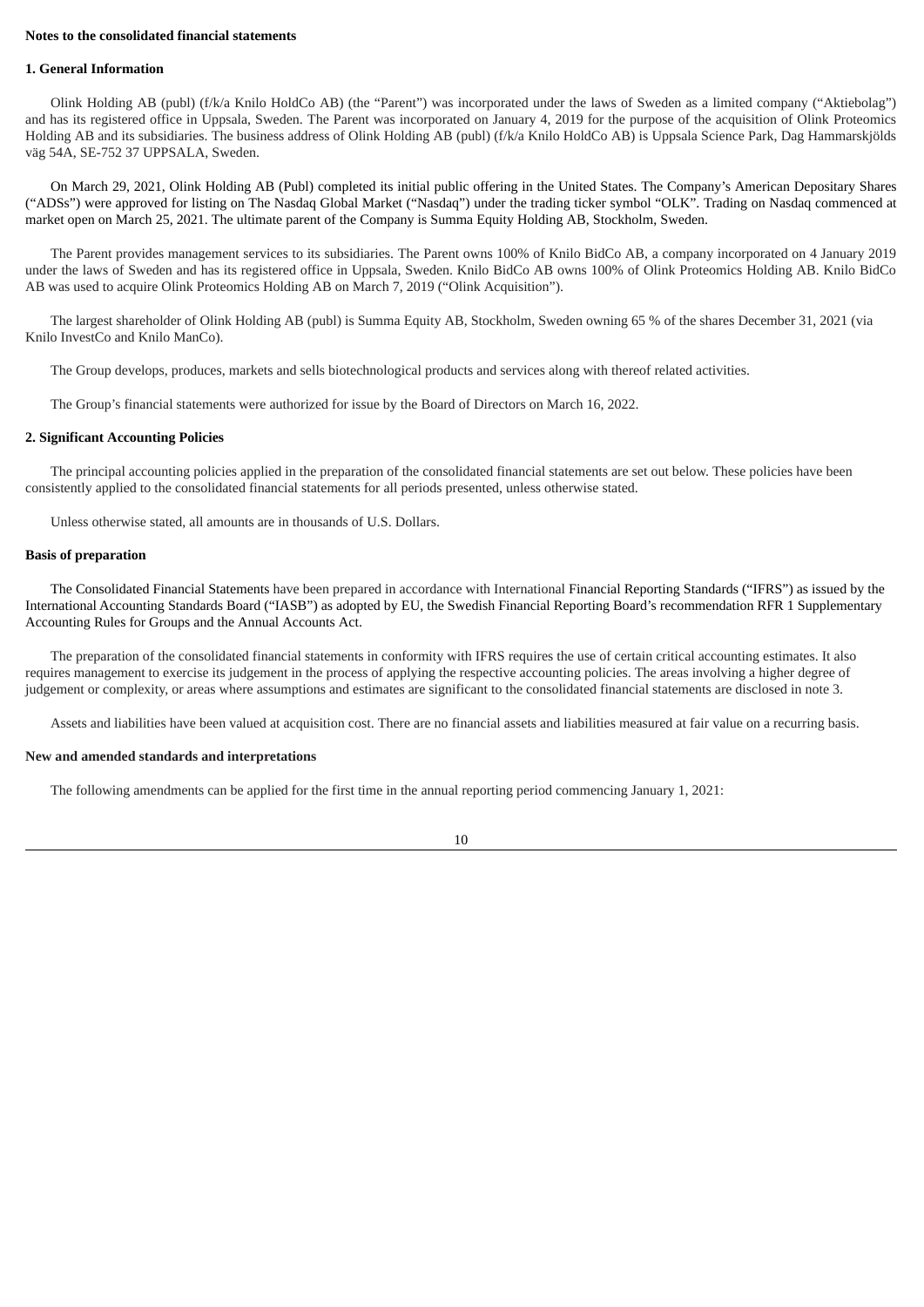- Covid-19-Related Rent Concessions amendments to IFRS 16, and
- Interest Rate Benchmark Reform Phase 2 amendments to IFRS 9, IAS 39, IFRS 7, IFRS 4 and IFRS 16.

The amendments listed above did not have any impact on the amounts recognized in the current period and are not expected to significantly affect future periods.

### **New and amended standards not yet effective**

The following new accounting standards, amendments to accounting standards and interpretations have been published but are not mandatory for December 31, 2021 reporting periods and have not been early adopted by the Company.

- Reference to the Conceptual Framework amendments to IFRS 3,
- Property, Plant and Equipment Proceeds before Intended Use– amendments to IAS 16,
- Onerous Contracts Cost of Fulfilling a Contract amendments to IAS 37,
- Annual Improvements to IFRS Standards 2018-2020– amendments to IFRS 1, IFRS 9, IFRS 16, and IFRS 41

These standards, amendments or interpretations are not expected to have a material impact on the entity in the current or future reporting periods and on foreseeable future transactions.

#### **Basis of consolidation**

The consolidated financial statements comprise the financial statements of the Companies and its subsidiaries each period presented. Control is achieved when the Companies are exposed, or has rights, to variable returns from its involvement with the investee and has the ability to affect those returns through its power over the investee. Such subsidiaries are consolidated from the date on which control is transferred to the Companies and are deconsolidated from the date that control ceases.

Assets, liabilities, income and expenses of a subsidiary acquired or disposed of during the period are included in the consolidated financial statements from the date the Companies gain control until the date the Companies ceases to control the subsidiary. A change in the ownership interest of a subsidiary, without a loss of control, is accounted for as an equity transaction.

Intra-group balances and transactions, and any unrealized income and expenses arising from intra-group transactions, are eliminated. Unrealized losses are eliminated in the same way as unrealized gains, but only to the extent that there is no evidence of impairment.

The accounting principles for subsidiaries have been changed, where applicable, to ensure a consistent application of the Companies' accounting principles.

### **Significant Accounting Policies**

### **i. Business combinations**

Business combinations are accounted for using the acquisition accounting method. Consideration transferred, identifiable assets and liabilities assumed are measured at fair value at acquisition date.

Where the consideration transferred, together with any noncontrolling interest, exceeds the fair value of the assets acquired and liabilities assumed, the excess is recorded as goodwill. The costs of effecting an acquisition are charged to the consolidated statement of income in the period in which they are incurred. Goodwill is capitalized as a separate item in the case of subsidiaries and as part of the cost of investment in the case of joint ventures and associates. Goodwill is denominated in the currency of the operation acquired.

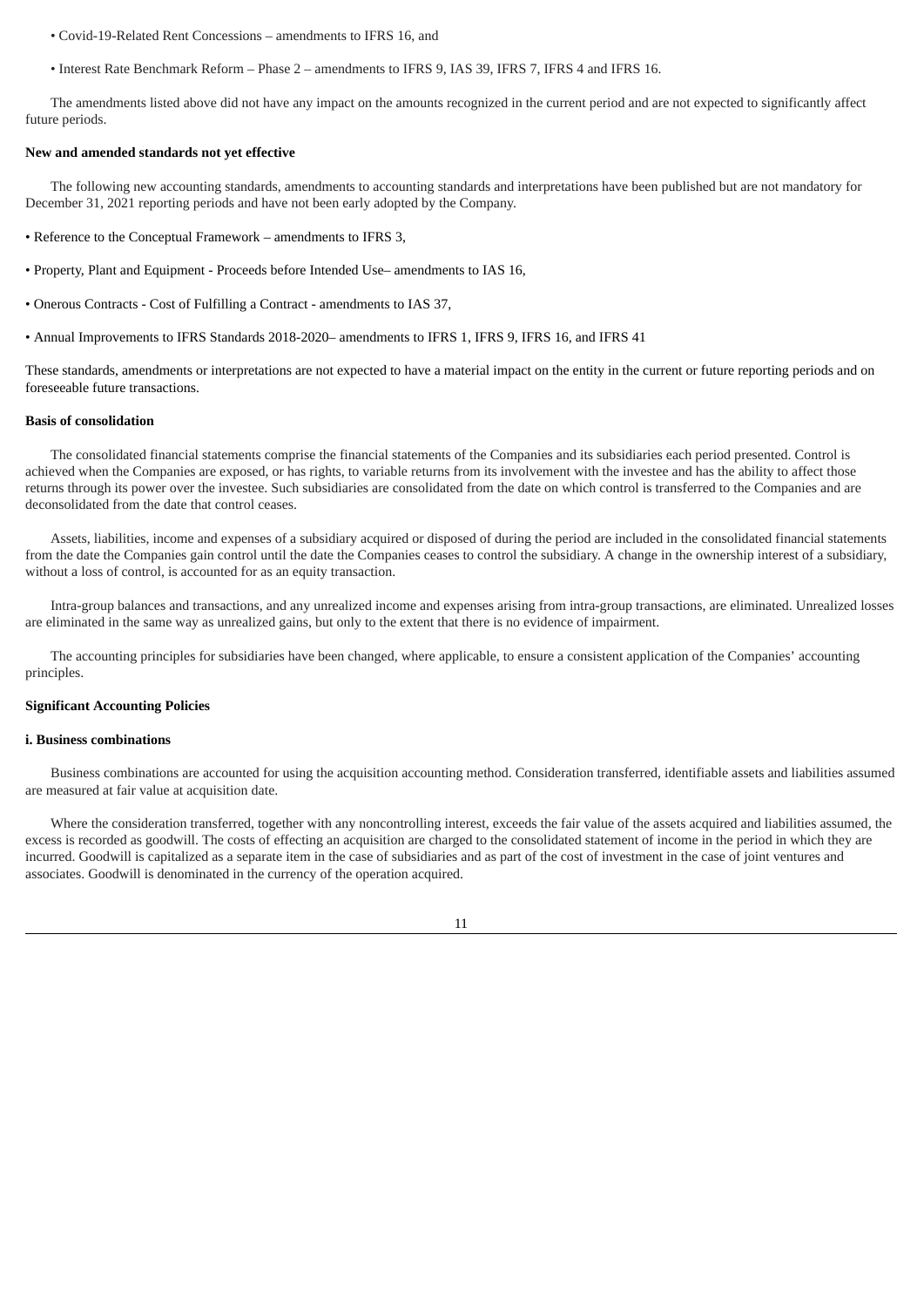#### **ii. Foreign currency translation**

#### *Functional and presentation currency*

The consolidated financial statements are presented in U.S. Dollars. For each subsidiary, the Companies determine the functional currency and items included in the financial statements of each subsidiary are measured using that functional currency. In all cases the functional currency of a subsidiary is that of the primary country of operations of that subsidiary. The Companies use the direct method of consolidation and on disposal of a foreign operation, the gain or loss that is reclassified to profit or loss reflects the amount that arises from using this method.

#### *Transactions and balances*

Foreign currency transactions of the Companies are translated into the functional currency using the exchange rates prevailing on the transaction dates.

Monetary assets and liabilities denominated in foreign currencies are translated at the functional currency spot rates of exchange at the reporting date. Non-monetary assets and liabilities measured in terms of historic cost in a foreign currency are translated into the functional currency using the exchange rates prevailing on the initial transaction dates. Non-monetary items measured at fair value in a foreign currency are translated using the exchange rates prevailing on the date when the fair value is determined.

Differences arising on settlement or translation of monetary items are recognized in the consolidated statement of income.

#### *Translation of foreign subsidiaries*

The results and the financial position for all the Companies' foreign subsidiaries with a functional currency other than the U.S. Dollar are translated into U.S. Dollars, as follows:

- Assets and liabilities at each balance sheet date are translated using the exchange rates prevailing at that balance sheet date;
- Period income statements are translated using the average exchange rate prevailing at the corresponding month;

• Exchange differences arising on translation for consolidation are recognized in Other Comprehensive Income ("OCI"). On disposal of a foreign operation, the component of OCI relating to that particular foreign operation is reclassified to profit or loss; and

• Goodwill and fair value adjustments arising from the acquisition of foreign operations are treated as assets and liabilities in these operations and are translated to the exchange rate at the balance sheet date.

### **iii. Revenue recognition**

The Companies receive revenue from contracts with customers from the sale of its products in the form of kits and from services. The companies also provide custom development services. Value added tax and other sales taxes are excluded from revenue.

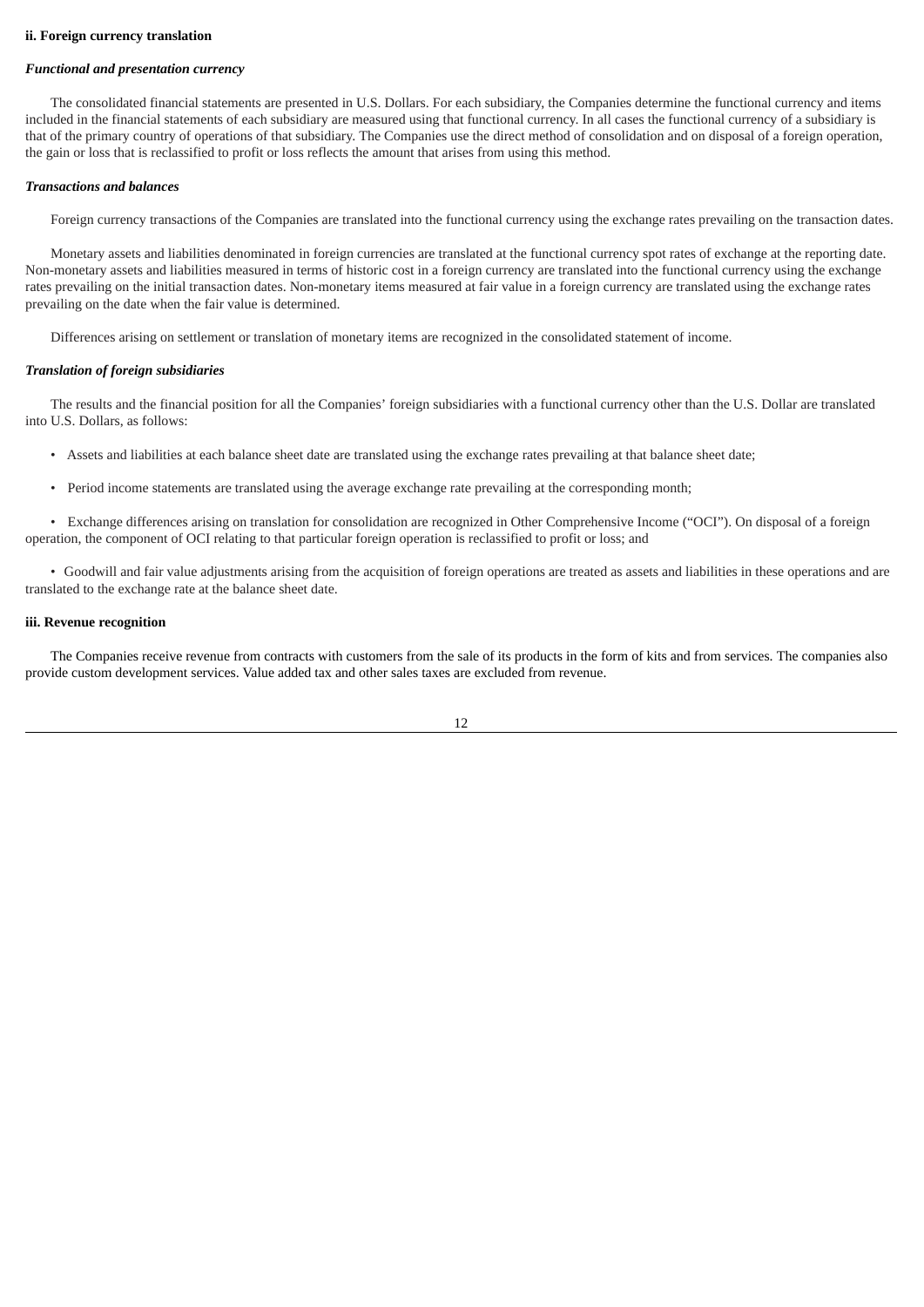#### **Kit and Services**

Revenue from the sale of kits is recognized at the point in time when control of the products has transferred to the customer according to the shipping terms.

Revenue from the services is also recognized at the point in time that the results of the analysis are transferred electronically to the customer.

The majority of the above contracts relate to sales orders containing single bundled performance obligations for the delivery of kits or the performance of services at fixed prices. Contracts with customers do not contain variable consideration. The Companies do not usually accept returns or give rebates. Revenue is not recognized in full until it is highly probable that a significant reversal in the amount of cumulative revenue recognized will not occur. The average duration of a sales order is less than 1 month.

### **Custom development services**

Revenue from the performance of custom development services is recognized over time since control is transferred to the customer based on the extent of progress towards completion of the obligation. These contracts contain a single bundled performance obligation being the provision of custom development services of panels. Custom development projects are quoted at fixed process and extend over several months. The Companies generally use an input method to determine the progress completed of custom development service arrangements because there is a direct relationship between the effort (i.e. based on costs incurred against expected total costs) and the transfer of service to the customer.

The average duration of a service contracts is less than 12 months.

#### **iv. Research and development**

Expenditure on research activities is recognized in profit or loss as incurred.

Development expenditure is capitalized only if the expenditure can be measured reliably, the product or process is technically and commercially feasible, future economic benefits are probable and the Companies intend to and has sufficient resources to complete development and to use or sell the asset. Otherwise, it is recognized in profit or loss as incurred. Subsequent to initial recognition, development expenditure is measured at cost less accumulated amortization and any accumulated impairment losses.

Amortization begins from the time the asset is ready for use. Depreciation is made on a straight-line basis over the useful life. The useful life is determined when the development project is finished and is estimated to 5 years.

### **v. Legal and other disputes**

Provision is made for the anticipated settlement costs of legal or other disputes against the Companies where an outflow of resources is considered probable and a reliable estimate can be made of the likely outcome.

#### **vi. Leases**

The Companies recognize right of use assets under lease arrangements in which it is the lessee. Rights to use assets owned by third parties under lease agreements are capitalized at the inception of the lease and recognized on the consolidated balance sheet. The corresponding liability to the lessor is recognized as a lease obligation within current and non-current liabilities. The carrying amount is subsequently increased to reflect interest on the lease liability and reduced by lease payments.

Right-of-use assets are measured at cost, less any accumulated depreciation and impairment losses, and adjusted for any remeasurement of lease liabilities. Non-lease components are accounted for separately from the lease components.

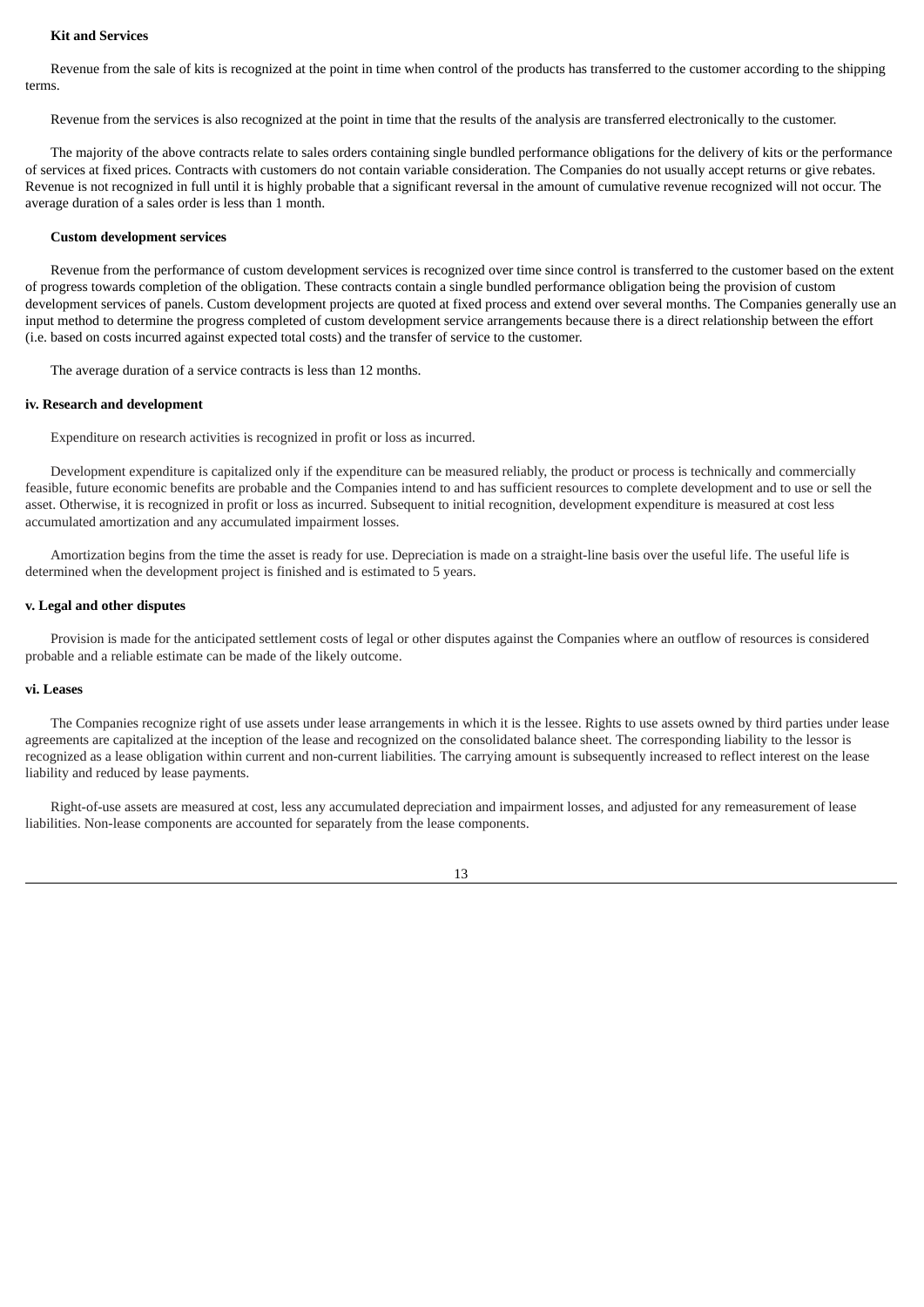At the commencement date of the lease, the Companies recognize lease liabilities measured at the present value of lease payments to be made over the lease term. Lease payments do not include variable lease payments, which are expensed as incurred unless they depend on an index or rate. In calculating the present value of lease payments, the Companies use their incremental borrowing rate ("IBR") at the lease commencement date because the interest rate implicit in the lease is not readily determinable. The IBR is calculated at the rate of interest at which the Companies would have been able to borrow for a similar term and with a similar security to obtain a similar asset in a similar market.

If modifications or reassessments occur, the lease liability and right of use asset are re-measured.

Right-of-use assets are generally depreciated over the shorter of the asset's useful life and the lease term on a straight-line basis. If the Companies are reasonably certain to exercise a purchase option, the right-of-use asset is depreciated over the underlying asset's useful life. Payments associated with shortterm leases and leases of low-value assets are recognized on a straight-line basis as an expense in profit or loss.

#### **vii. Intangible assets**

### *Goodwill*

Goodwill is stated at cost less impairments. Goodwill is deemed to have an indefinite useful life and is tested for impairment at least annually.

#### *Other intangible assets*

Intangible assets are stated at cost less provisions for amortization and impairments. Intangible assets acquired separately are measured on initial recognition at cost. The cost of intangible assets acquired in a business combination is their fair value at the date of acquisition.

Licenses separately acquired or acquired as part of a business combination are amortized over their estimated useful lives, using the straight-line basis, from the time they are available for use.

Customer relationships and technology acquired as part of a business combination are amortized over their estimated useful lives, using the straightline basis.

Brands acquired as part of a business combination are deemed to have indefinite useful lives. The acquired brands are well-established within the industry, as evidenced by continued demand from and collaboration with blue chip research institutions. Further, the business is expected to operate under these brands for the foreseeable future, thus supporting the indefinite classification. These intangible assets are not amortized, but are tested for impairment annually, either individually or at the cash- generating unit level. The assessment of indefinite life is reviewed annually to determine whether the indefinite life continues to be supportable. If not, the change in useful life from indefinite to finite is made on a prospective basis.

Licenses and customer relationships have estimated useful lives of 10 years and research and development technology have estimated useful lives of 15 years. Asset lives are reviewed, and where appropriate adjusted, annually.

#### **viii. Property, plant and equipment**

Property, plant and equipment (PP&E) includes leasehold improvements; plant and machinery; furniture fittings and equipment; and assets under construction. PP&E is stated at the cost of purchase or construction, less provisions for depreciation and impairment. Depreciation is calculated to write off the cost less residual value of PP&E, excluding freehold land, using the straight-line basis over the expected useful life. Residual values and lives are reviewed, and where appropriate adjusted annually. The normal expected useful lives of the major categories of PP&E are: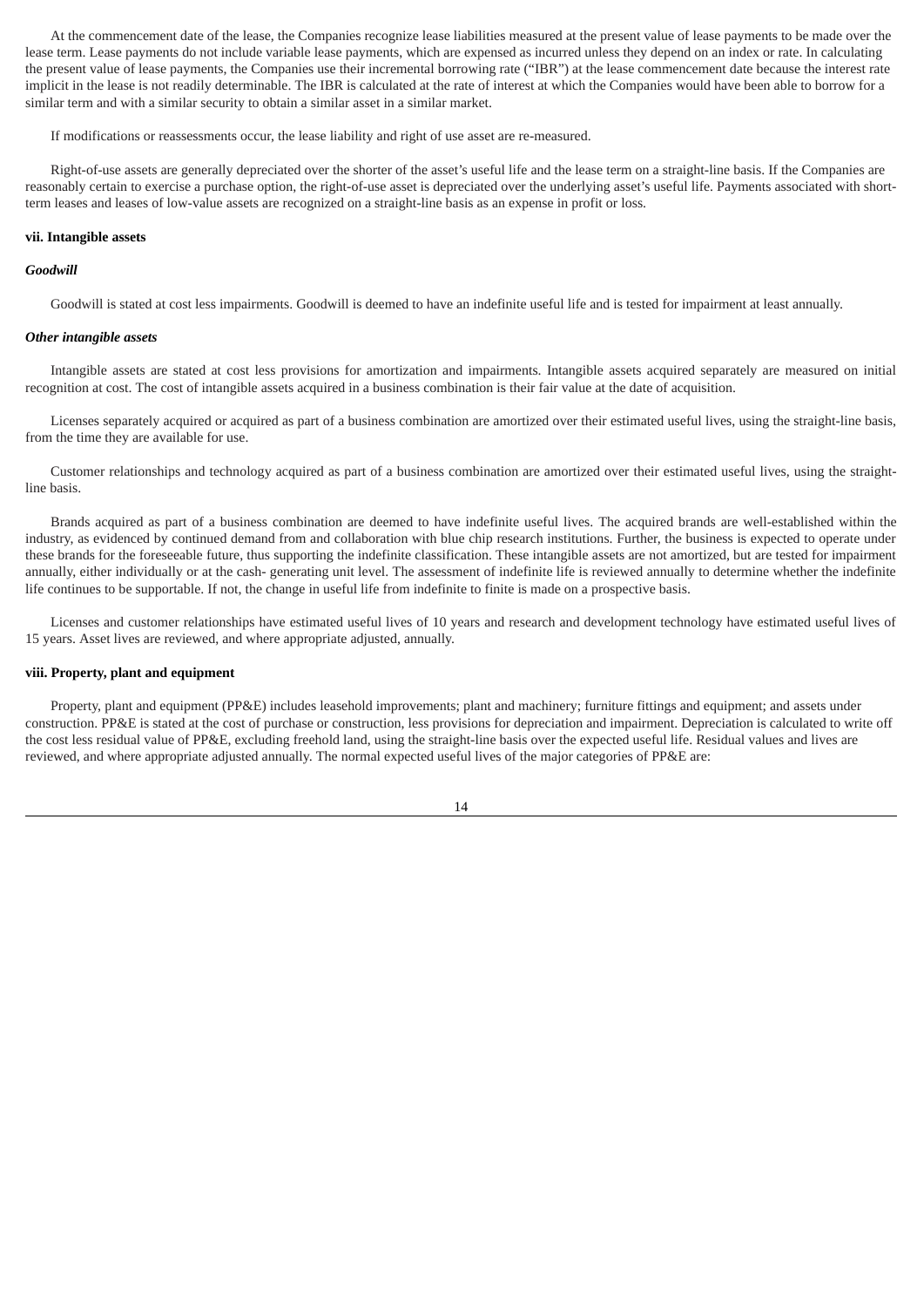- Leasehold improvements 5 years
- Plant and machinery 5 years
- Furniture, fittings and equipment 5 years

On disposal of PP&E, the cost and related accumulated depreciation and impairments are removed from the balance sheet and the net amount, less any proceeds, is recognized in the income statement.

#### **ix. Impairment of non-current assets**

The carrying values of all non-current assets are reviewed for impairment, either on a stand-alone basis or as part of a larger cash generating unit ("CGU"), when there is an indication that the assets might be impaired. Additionally, goodwill, intangible assets with indefinite useful lives and intangible assets which are not yet available for use are tested for impairment annually. Any provision for impairment is charged to the income statement.

Impairments of goodwill are not reversed. Impairment losses on other non-current assets are only reversed if there has been a change in estimates used to determine recoverable amounts and only to the extent that the revised recoverable amounts do not exceed the carrying values that would have existed, net of depreciation or amortization, had no impairments been recognized.

### **x. Inventories**

Inventories are stated at the lower of cost and net realizable value. Cost comprises direct materials, direct labor and an appropriate proportion of variable and fixed overhead expenditure, the latter being allocated on the basis of normal operating capacity. Cost is generally determined on a first in, first out basis.

#### **xi. Financial instruments**

### *Financial assets*

Financial assets are measured at amortized cost, fair value through other comprehensive income ("FVTOCI") or fair value through profit or loss ("FVTPL"). The measurement basis is determined by reference to both the business model for managing the financial asset and the contractual cash flow characteristics of the financial asset. For financial assets other than trade receivables a 12-month expected credit loss ("ECL") allowance is recorded on initial recognition. If there is subsequent evidence of a significant increase in the credit risk of an asset, the allowance is increased to reflect the full lifetime ECL. If there is no realistic prospect of recovery, the asset is written off.

ECLs are recognized in the income statement on financial assets measured at amortized cost and at fair value through other comprehensive income apart from equity investments.

### *Trade receivables*

Trade receivables are measured at amortized cost and are carried at the original invoice amount less ECL allowance. The ECL allowance is calculated using a provision matrix applying lifetime historical credit loss experience to the trade receivables. The expected credit loss rate varies depending on whether, and the extent to which, settlement of the trade receivables is overdue, and it is also adjusted as appropriate to reflect current economic conditions and estimates of future conditions. For the purpose of determining credit loss rates, customers are classified into groupings that have similar loss patterns. The key drivers of the loss rate are the nature of the business, location and type of customer.

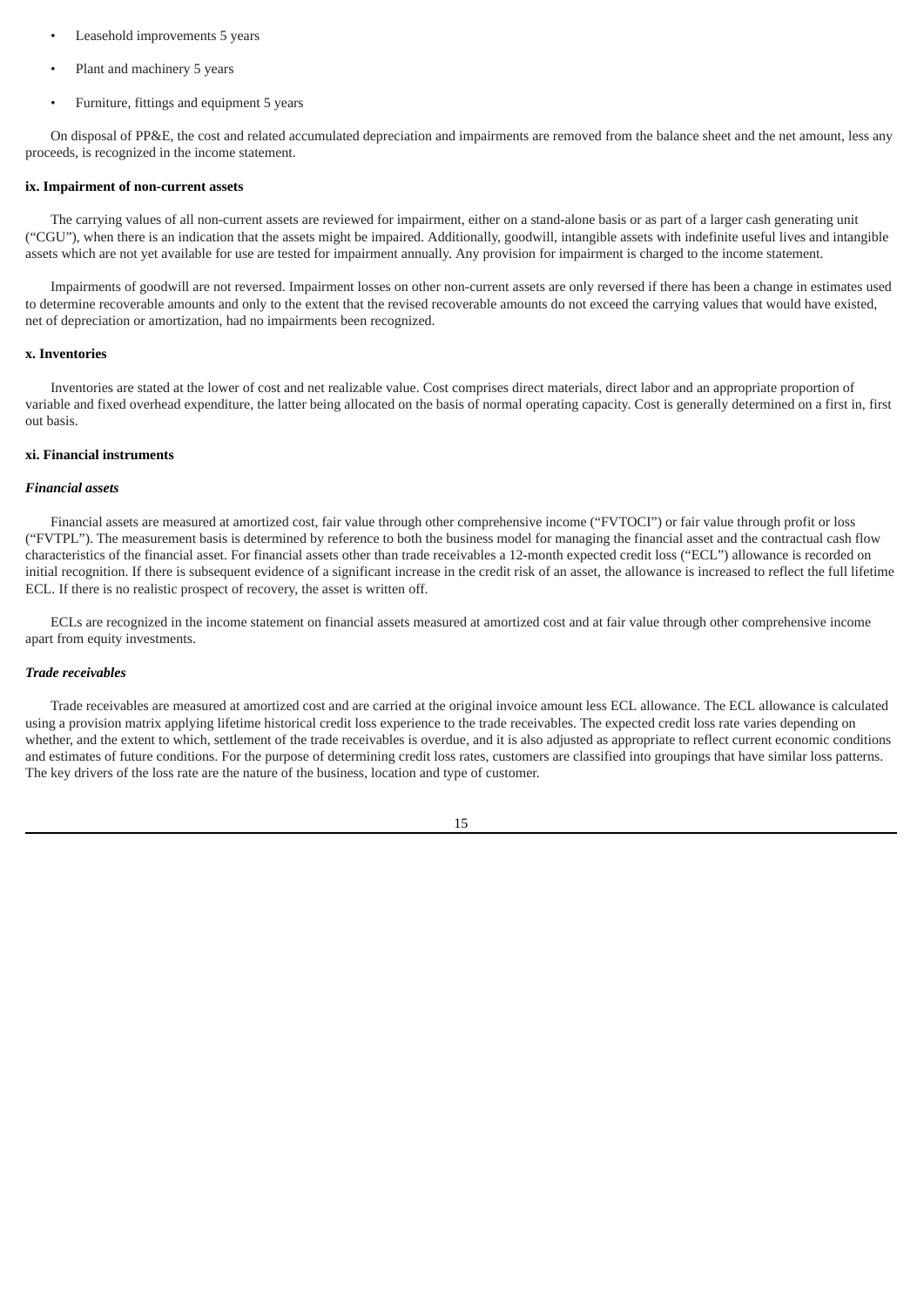When a trade receivable is determined to have no reasonable expectation of recovery it is written off against any ECL allowance available and then to the income statement. Subsequent recoveries of amounts previously provided for or written off are credited to the income statement. Long-term receivables are discounted where the effect is material.

#### *Cash and cash equivalents*

Cash and cash equivalents are measured at amortized cost and includes cash on hand and deposits held at call with financial institutions.

Bank overdrafts are shown within interest-bearing liabilities in current liabilities in the consolidated balance sheet.

### *Financial liabilities*

Financial liabilities are classified, at initial recognition, as financial liabilities at FVTPL, loans and borrowings, payables, or as derivatives designated as hedging instruments in an effective hedge, as appropriate. All financial liabilities are recognized initially at fair value and, in the case of loans, borrowings and payables, net of directly attributable transaction costs.

The Companies' financial liabilities include trade and other payables, loans and borrowings (including bank overdrafts).

Loans and borrowings are subsequently carried at amortized cost, with the difference between the proceeds, net of transaction costs, and the amount due on redemption being recognized as a charge to the consolidated statements of other comprehensive income over the period of the relevant borrowing.

#### *Derivative financial instruments*

The Companies do not currently enter into derivative financial instruments.

### *Derecognition of financial assets and liabilities*

Financial assets are derecognized when the contractual rights to the cash flows from the financial asset expire or transfer and the Group has transferred substantially the risks and rewards of ownership. Financial liabilities are derecognized when the contractual obligations are discharged or cancelled or expired. When the terms of a financial liability are modified, and not derecognized, the gain or loss is recognized in the statement of income and other comprehensive income. The gain or loss is the difference between the original contractual cash flows and the modified cash flows discounted to the original effective interest rate.

### **xii. Pension obligations**

The Companies operate defined-contribution plans for the benefit of its employees. The Companies' contributions to defined contribution plans are expensed as incurred.

#### **xiii. Shared-based payments**

Share-based compensation benefits are provided to employees, consultants and directors via the Companies 2021 Incentive Award Plan, including stock options (ISO), restricted stock unit awards (RSU) and performance based restricted stock unit awards. Information relating to these schemes is set out in note 22.

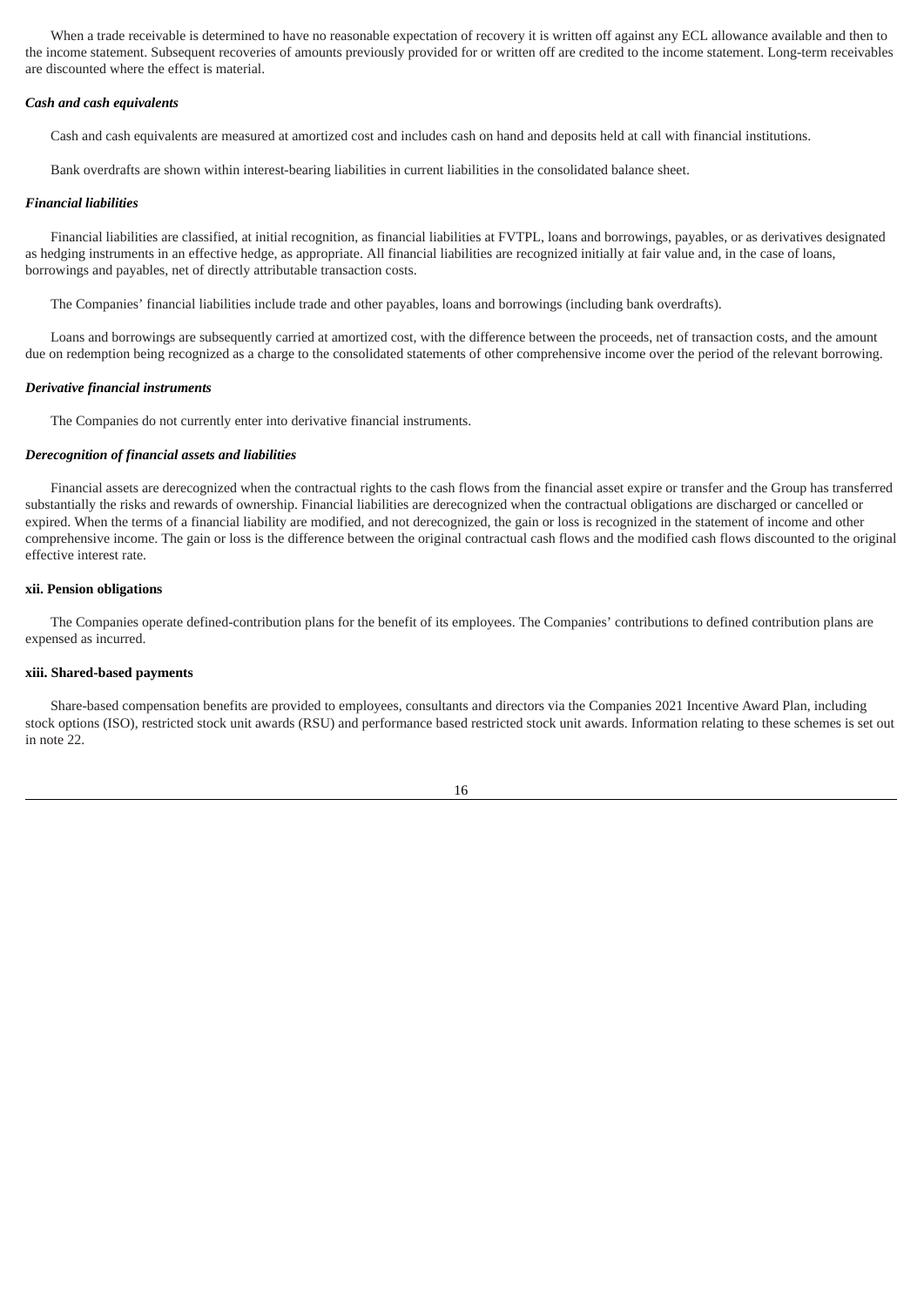#### **Stock options**

The fair value of options granted under the stock options program is recognized as an employee benefits expense, with a corresponding increase in equity. The total amount to be expensed is determined by reference to the fair value of the options granted and taking into consideration any impact from service conditions.

The total expense is recognized over the vesting period of four years, which is the period over which the vesting conditions are to be satisfied. At the end of each period, the Group revises its estimates of the number of options that are expected to vest based on the service conditions. It recognizes the impact of the revision to original estimates, if any, in profit or loss, with a corresponding adjustment to equity.

#### **Restricted stock units**

Under the employee restricted stock units scheme, the RSUs will vest during a four- year period and new shares will be issued when the RSU vest for no cash consideration. Over the vesting period, the market value of the RSUs is recognized as an employee benefits expense, with a corresponding increase in equity.

The total expense is recognized over the vesting period of four years, which is the period over which the vesting conditions are to be satisfied. At the end of each period, the Group revises its estimates of the number of RSUs that are expected to vest based on the service conditions. It recognizes the impact of the revision to original estimates, if any, in profit or loss, with a corresponding adjustment to equity.

### **xiv. Current and deferred income tax**

Current income tax is provided at the amounts expected to be paid, applying tax rates that have been enacted or substantively enacted by the balance sheet date.

Deferred income tax results from temporary differences arising between the tax bases of assets and liabilities and their carrying amounts in the financial statements. Deferred income tax assets are recognized to the extent that it is probable that future taxable profits will be available against which the temporary differences can be utilized. Deferred income tax based on temporary differences arising on investments in subsidiaries, associates and joint ventures, except where the timing of the reversal of the temporary difference can be controlled and it is probable that the temporary difference will not reverse in the foreseeable future. Deferred income tax is provided using rates of tax that have been enacted or substantively enacted by the balance sheet date.

Where an uncertain tax position is identified, management will make a judgement as to what the probable outcome will be, assuming the relevant tax authority has full knowledge of the situation. When an economic outflow is probable to arise, a provision is made for the best estimate of the liability. In estimating any such liability, the Companies applies a risk-based approach which accounts for the probability that the Companies would be able to obtain compensatory adjustments under international tax treaties. These estimates consider the specific circumstances of each dispute and relevant external advice.

#### **xv. Government grants**

Government grants related to assets are initially recognized as deferred income at fair value if there is reasonable assurance that they will be received, and the Companies will comply with the conditions associated with the grant; they are then recognized in profit or loss as other income on a systematic basis over the useful life of the asset.

Grants that compensate the Companies for expenses incurred are recognized in profit or loss as other income on a systematic basis in the periods in which the expenses are recognized, unless the conditions for receiving the grant are met after the related expenses have been recognized. In this case, the grant is recognized when it becomes receivable.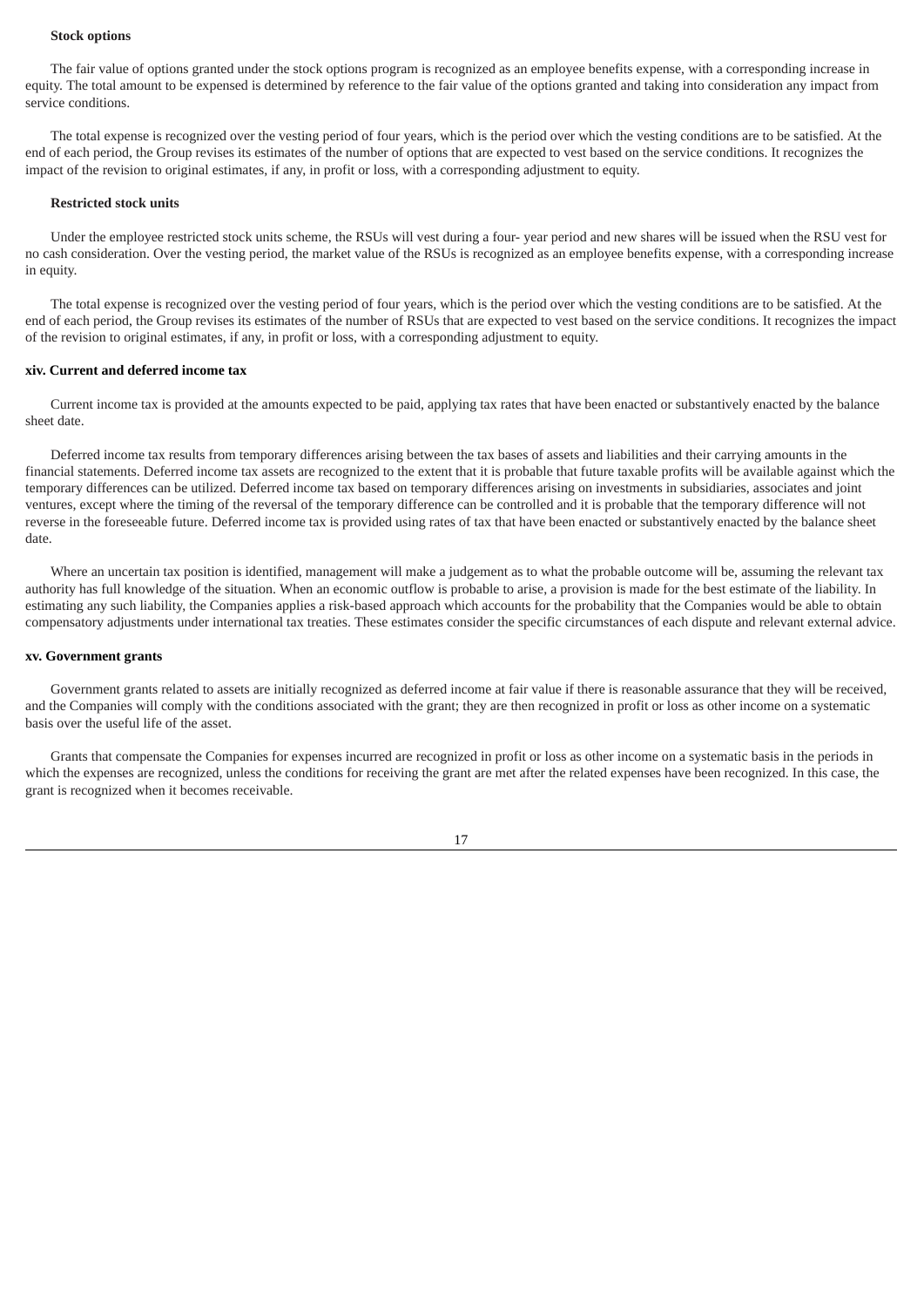#### **3. Significant accounting estimates and judgements**

The COVID-19 pandemic has adversely affected, and we expect will continue to adversely affect, elements of our business. COVID-19 has primarily disrupted the customer end of the supply chain, with our customers' labs operating at reduced capacity for extended portions of our growth rate for 2020, in particular as customers have had issues accessing their labs. We have not seen any material cancellations in our pipeline; however, there have been delays as customers are pushing projects into the future. We are continuing to closely monitor how the pandemic and related response measures are affecting our business. Our production and manufacturing facilities are located in Uppsala, Sweden and Watertown, Massachusetts and we have not to date experienced any material disruptions to our production or supply of goods. We increased our inventory level in 2020 and 2021 in order to operate with a higher level of inventory than we have done historically. Although we have seen a reduction in demand due to the ongoing COVID-19 pandemic, we have not observed any significant changes in our underlying customer base, and we have been and will continue to serve our customers, even at reduced levels, until their activities return to normal. The gradual recovery of revenue we have seen compared with previous levels reflects the underlying factors affecting demand, including the easing of lockdown restrictions and the partial or full reopening of academic and biopharmaceutical research laboratories around the world. At December 31, 2021 we concluded there was no evidence of material changes to recoverability risk of business assets, including deferred tax assets and trade receivables.

The preparation of the Companies' consolidated financial statements requires management to make judgements, estimates and assumptions that affect the reported amounts of revenues, expenses, assets and liabilities, and the accompanying disclosures. Actual amounts and results could differ from those estimates. In the process of applying the Companies' accounting policies, management has made the following judgements, which have the most significant effect on the amounts recognized in the consolidated financial statements:

#### **3.1 Fair value measurement in a business combination**

On January 4, 2019 the parent was established and on March 7, 2019 Olink Proteomics Holding AB was acquired in a business combination. Management completed a purchase price allocation of the identified items of tangible and intangible property. Estimates were made about the future with respect to the deriving valuation models used to support the fair value of identifiable tangible and intangible property. Management used judgement in reviewing such models and allocating the purchase consideration to the assets acquired, liabilities assumed and resulting goodwill which is reflected in the consolidated balance sheet.

Furthermore, management used judgement to consider that subsequent to the business combination no impairment indicators existed that would result in the need to perform an impairment analysis. The annual impairment test required for goodwill and indefinite lived intangible assets was performed as of December 31, 2021 and as of December 31, 2020. Significant judgement was required in making the estimates and assumptions pertaining to establishing the recoverable amount for impairment testing.

The determination of the useful lives of acquired intangible and tangible property is a key estimate. Refer to sections vii and viii in Note 2 for further discussion of useful lives. Refer to Note 14.1 for discussion on impairment testing.

#### **3.2 Leases**

At initial recognition and subsequent remeasurement, management estimates are made for the term applied in a lease contract. The outcome of these estimates may turn out not to match the actual outcome of the lease and may have an adverse effect on the right-of-use assets. Lease contracts may give the lessee the right to shorten or prolong a contract. Under such contracts management judgement of the lease term is required.

In determining the lease term, management considers all facts and circumstances that create an economic incentive to exercise an extension option, or not exercise a termination option. Extension options (or periods after termination options) are only included in the lease term if the lease is reasonably certain to be extended (or not terminated).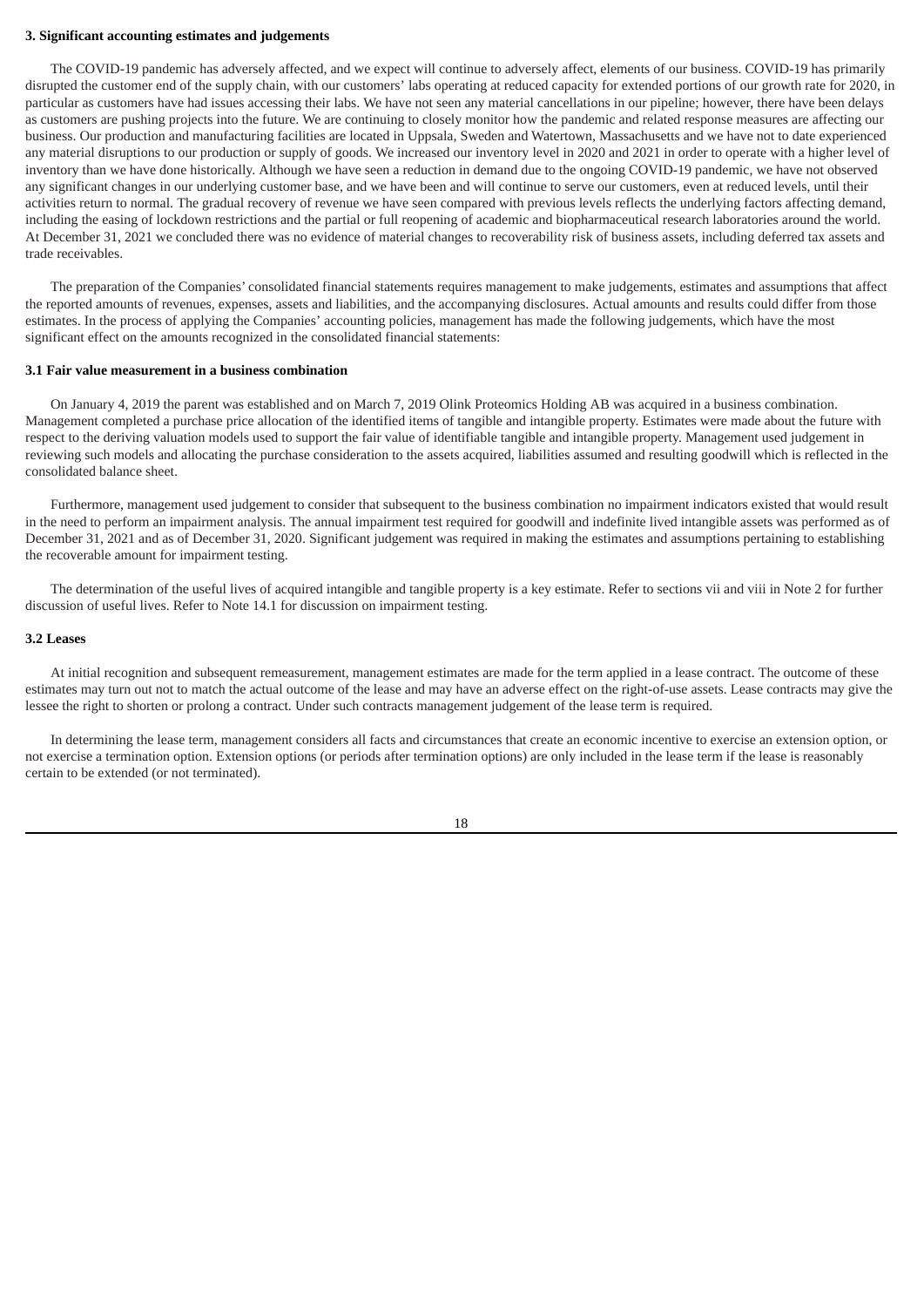The Companies cannot readily determine the interest rate implicit in the lease, therefore, it uses its IBR to measure lease liabilities. The Companies estimate the IBR using observable inputs (such as market interest rates) when available and is required to make certain entity-specific estimates.

#### **3.3 Development costs**

The Companies have a process to determine whether development costs meet the criteria for capitalization. However, based on management's judgement and the nature of the development activities, such criteria and in particular technical and economic feasibility is normally not met until the development phase is complete. Special projects, normally external, are capitalized if they meet the criteria to be recognized as an asset in the balance sheet.

#### **4. Financial risk management**

### **4.1 Financial risk factors**

The Companies activities are subject to several financial risks: market risk (including exchange rate risk and interest rate risk), credit risk and liquidity risk. The Companies strive to minimize potential unfavorable effects from these risks on the Companies' financial results.

The aim of the Companies' financial operations is to:

- Ensure that the Companies can meet their financial obligations timely
- Manage financial risks; and,
- Ensure a supply of necessary financing.

The Companies' risk management is predominantly controlled by senior management.

# **Market risk — Currency risk (transaction risk)**

The Companies operate internationally and are exposed to foreign exchange risk where invoicing is made in a currency other than the functional currency, primarily the U.S. dollar. Mitigation of this risk occurs naturally by partially matching costs in the same foreign currency i.e. in U.S. Dollars and obtaining borrowings, as required, in U.S. dollars. The currency risk is monitored on a regular basis. The Companies have not entered into derivative currency arrangements.

19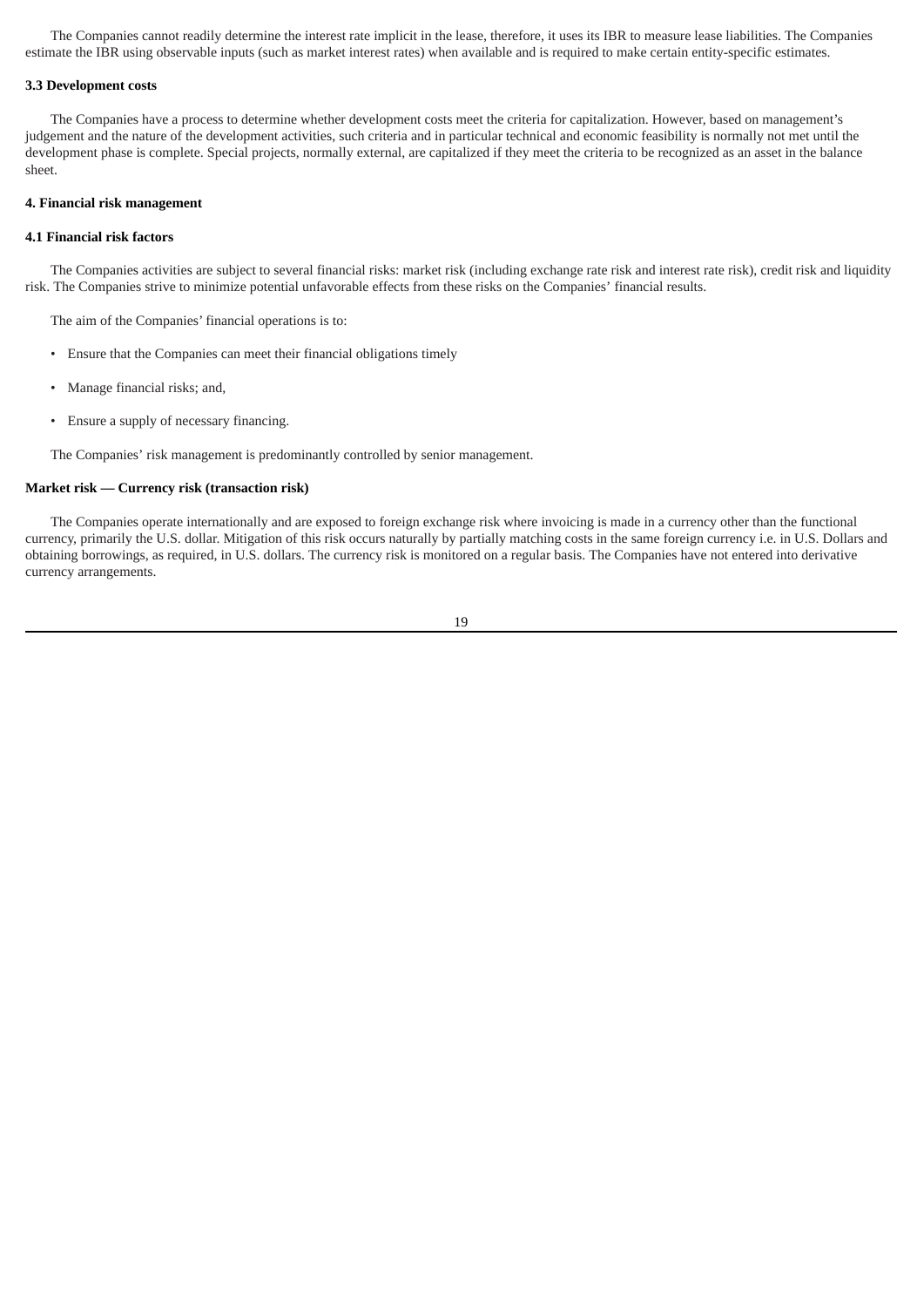### *Exposure*

The Group's exposure to currency risk from monetary assets and liabilities denominated in foreign currencies, was as follows:

|                                           | As of December 31, 2021 |                          |   |            |    |            |    |            |
|-------------------------------------------|-------------------------|--------------------------|---|------------|----|------------|----|------------|
| <b>Amounts in thousands of US Dollars</b> |                         | U.S.S                    |   |            |    | <b>GBP</b> |    | <b>CNY</b> |
| Trade receivables                         |                         | 31,641                   |   | 6,517      |    | 1,695      |    | 690        |
| Trade payable                             | S                       | 2,918                    | S | 1,379      | -S | 219        | -8 | 378        |
| Interest-bearing loans and borrowings     |                         | $\overline{\phantom{a}}$ |   |            |    |            |    |            |
|                                           | J.                      | 34,559                   |   | 7,896      |    | 1,914      |    | 1,068      |
|                                           |                         | As of December 31, 2020  |   |            |    |            |    |            |
| <b>Amounts in thousands of US Dollars</b> |                         | U.S.S                    |   | <b>EUR</b> |    | <b>GBP</b> |    | <b>CNY</b> |
| Trade receivables                         |                         | 22,683                   |   | 3.722      |    | 1,587      |    | 30         |
| Trade payable                             |                         | 2,740                    | S | 305        | -S | 219        |    |            |
| Interest-bearing loans and borrowings     |                         | 58,359                   |   | 5,454      |    |            |    |            |
|                                           |                         | 83,782                   |   | 9,481      |    | 1.806      |    | 30         |

### *Sensitivity*

The following table demonstrates the sensitivity to a reasonably possible change in U.S. Dollar exchange rates against SEK as of December 31, 2021 and 2020, with all other variables held constant. The impact on the Groups's loss before tax is due to changes in the fair value of monetary item assets and monetary liabilities. There is no additional impact on the components of equity because the Group did not have any item that directly affected equity. The Groups's exposure to foreign currency changes for all other currencies is not material.

The below analysis is based on FX-changes of 3% on the USD.

The Group's debt structure was repaid post IPO during 2021. As a result, there are no mitigating effects of the debt as seen in 2020.

The Group's risk exposure in USD:

| <b>Amounts in thousands of US Dollars</b>   | As of December 31, 2021 |
|---------------------------------------------|-------------------------|
| <b>Impact of USD exposures</b>              | (Increase)/decrease     |
| <b>Amounts in thousands of U.S. Dollars</b> | in loss before tax      |
| USD/SEK exchange rate - increase 3 %        | 908                     |
| USD/SEK exchange rate - decrease 3 %        | (908)                   |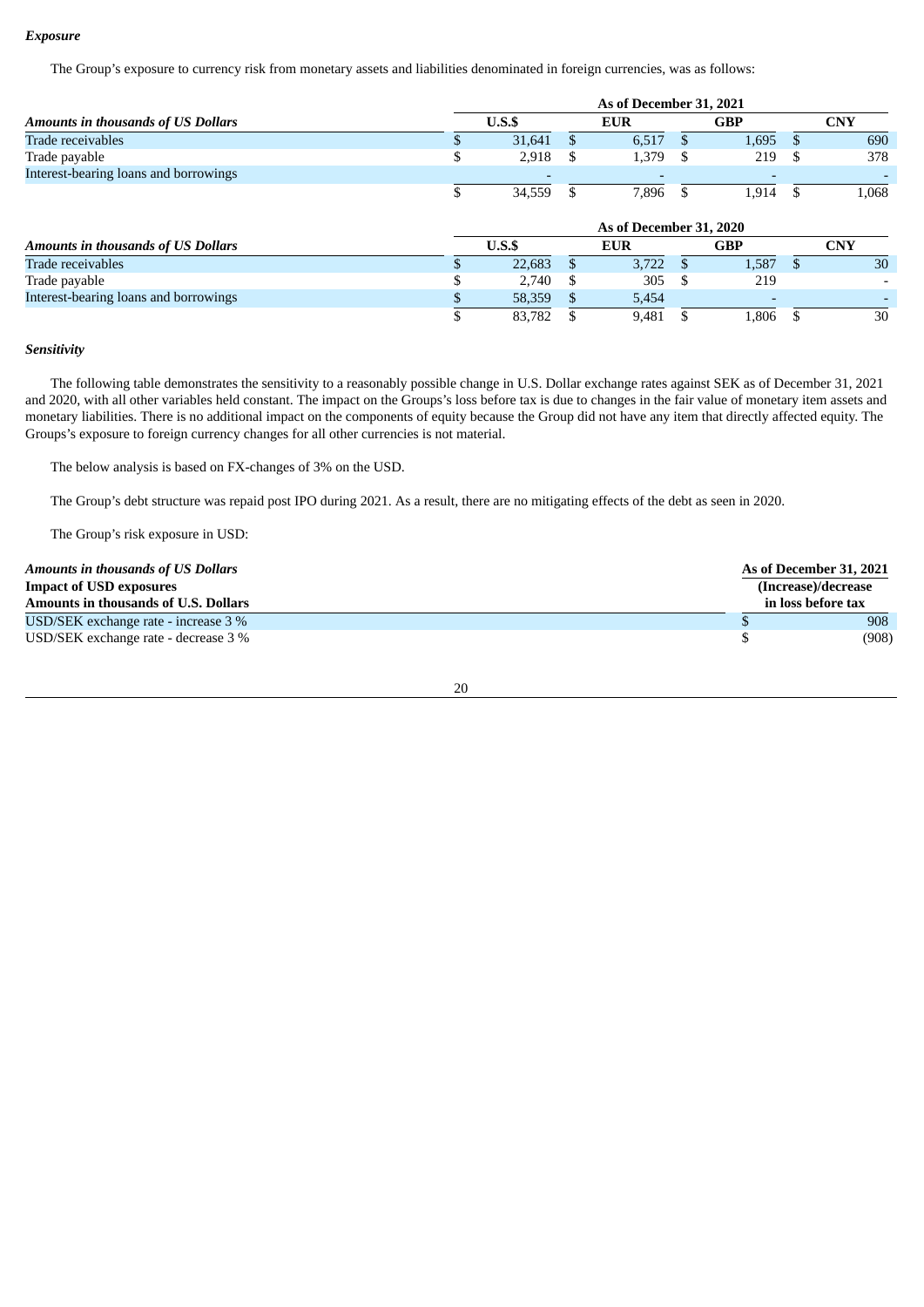| <b>Amounts in thousands of US Dollars</b> | As of December 31, 2020 |
|-------------------------------------------|-------------------------|
| <b>Impact of USD exposures</b>            | (Increase)/decrease     |
| Amounts in thousands of U.S. Dollars      | in loss before tax      |
| USD/SEK exchange rate - increase 3 %      | (1,016)                 |
| USD/SEK exchange rate - decrease 3 %      | 1.016                   |

### **Market risk — Interest-rate risk**

Interest rate risk is the risk that the fair value or future cash flows of a financial instrument will fluctuate because of changes in market interest rates. The Group's main interest rate risk arises from long-term interest-bearing liabilities with variable rates, which expose the Group to cash flow interest rate risk.

As of December 31, 2021, the Group do not have any outstanding debt or other debt structures other than leasing.

As of December 31, 2020, the Group amended the existing facilities agreement, converting all outstanding loans with variable interest rates to fixed rates. The future cash flows of the financial instruments will not fluctuate because of changes in market interest rates. The financial instruments were recognized at fair value on the effective date, December 23, 2020. Given the immediate proximity to year end, the financial instruments are deemed to be at fair value as of December 31, 2020. The Group's interest-bearing liabilities at fixed rate were mainly denominated U.S. Dollar and EUR.

Interest rate derivative instruments were not used by the Group.

#### **Credit risk**

Credit risk is the risk that a counterparty will not meet its obligations under a financial instrument or customer contract, leading to a financial loss. The Companies are exposed to credit risk from its operating activities (primarily trade receivables) and from its financing activities, including deposits with banks and financial institutions and foreign exchange transactions. Credit risk relates primarily to customer credit limits, which are subject to certain credit rating rules and authorization processes. However, the majority of the Companies customer base tend to be blue chip global companies and therefore such customers usually have strong credit ratings. Group's sales are concentrated such that 44% of sales in 2021 and 52% of sales in 2020 are with biopharmaceutical and academia customers based in the U.S. U.S. Dollar denominated trade receivables as of December 31, 2021 and 2020 amounted to \$31,640 thousand and \$22,683 thousand, respectively.

The maximum default risk for the Companies is equivalent to the net receivables reported in the Consolidated Financial Statements. The Companies have historically almost non-existent credit losses and based on historical data of credit losses together with a forward-looking assessment, the expected credit loss for trade receivables is not material. (see Note 17, 'Financial instruments per category').

The Group's cash at bank is held in Investment Grade credit rated banks.

Other financial assets at amortized cost include rental deposits. The credit risk for other financial assets at amortized cost as at December 31, 2021 and 2020 is not material and no credit loss reserve has been recognized.

### **Liquidity risk**

Credit facilities at banks together with cash at bank allows the Group to meet its liquidity risk obligations as they come due. The shareholder loan was converted to equity during 2020. (see Note 24, 'Related party transactions').

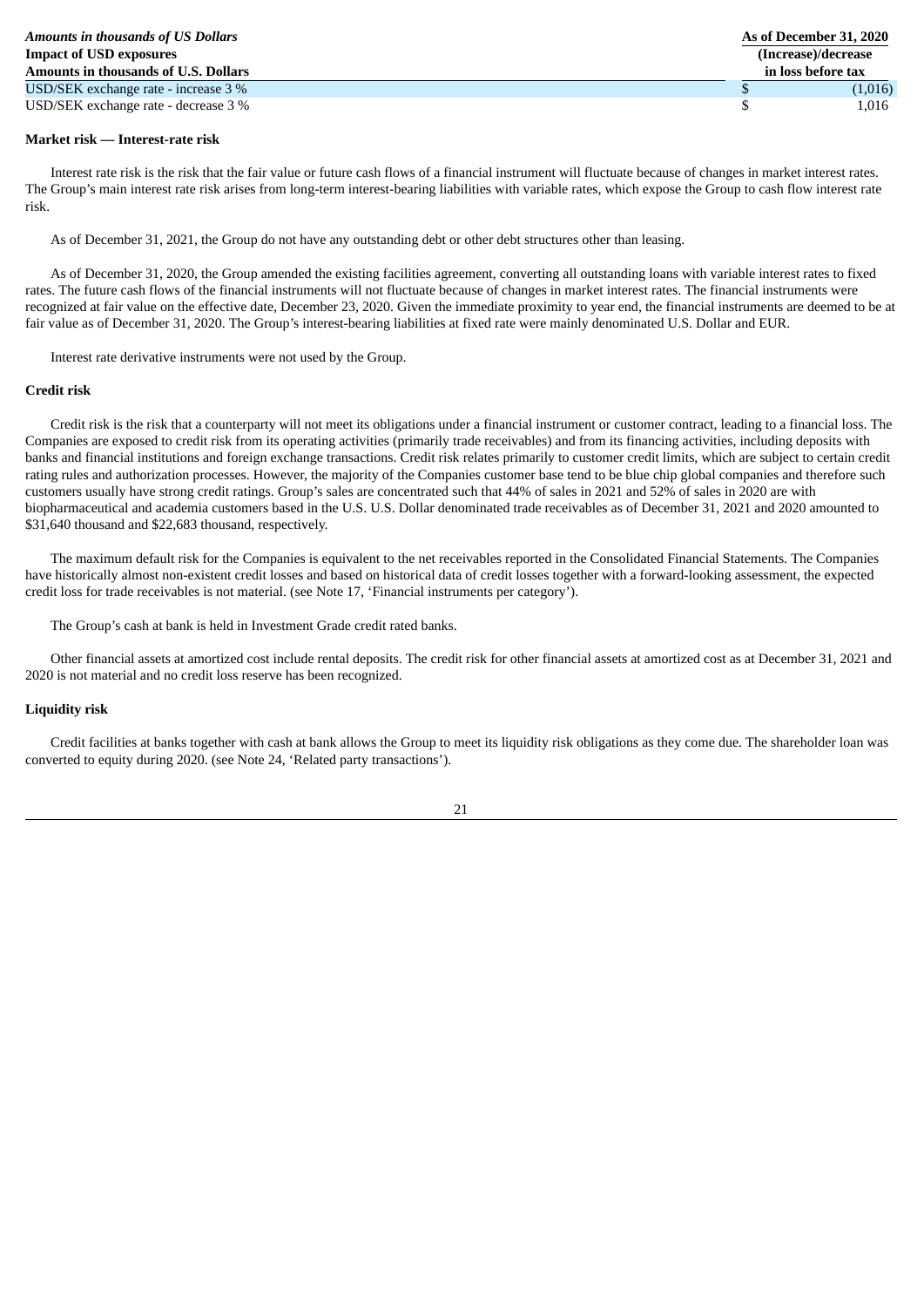The following table includes an analysis of the Groups's financial liabilities, grouped according to their maturity dates based on contractual undiscounted payments and considers the period remaining until their contractual maturity date as at December 31, 2021 and 2020:

|                                           |   |              |     | Less        |   |            |        |                          |     |           |  |
|-------------------------------------------|---|--------------|-----|-------------|---|------------|--------|--------------------------|-----|-----------|--|
| <b>Amounts in thousands of US Dollars</b> |   |              |     | than 1      |   | $1$ to $3$ | 3 to 5 |                          |     | More than |  |
| As per December 31, 2021                  |   | <b>Total</b> |     | year        |   | years      |        | years                    |     | 5 years   |  |
| Loan facilities (Note 17.1)               |   |              |     |             |   |            |        |                          |     |           |  |
| Lease liabilities (Note 17.1)             |   | 8,379        | \$  | 2,952       | S | 3,124      | - \$   | 2,262                    | \$. | 40        |  |
| Advance invoiced customers (Note 17.2)    |   | 5,447        | \$. | 5,447       |   |            |        |                          |     |           |  |
| Accounts payable (Note 17.2)              | ъ | 8,668        | S   | 8.668       |   |            |        | $\overline{\phantom{0}}$ |     |           |  |
|                                           |   |              |     | <b>Less</b> |   |            |        |                          |     |           |  |
|                                           |   |              |     | than 1      |   | $1$ to $3$ |        | 3 to 5                   |     | More than |  |
| As per December 31, 2020                  |   | <b>Total</b> |     | year        |   | years      |        | years                    |     | 5 years   |  |
| Loan facilities (Note 17.1)               |   | 98,332       |     |             |   |            |        | 98,332                   |     |           |  |
| Lease liabilities (Note 17.1)             |   | 5,394        | \$  | 2,428       | S | 2,629      | -\$    | 108                      | -S  | 229       |  |
| Advance invoiced customers (Note 17.2)    |   | 7,367        | £.  | 7,367       |   |            |        | ٠                        |     |           |  |
| Accounts payable (Note 17.2)              |   | 6,658        | \$  | 6.658       |   |            |        | $\overline{\phantom{a}}$ |     |           |  |

#### **4.2 Capital management**

For the purpose of the Companies' capital management, capital includes issued capital, other contributed capital and all other equity reserves attributable to the equity holders of the parent. The primary objective of the Companies' capital management is to maximize the shareholder value.

The Group is an emerging growth and during the period since the change in control occurred the Group has received funds from its parent to support its long-term strategy and support short term ramp up in production. The Group manages its capital structure and makes adjustments in light of changes in economic conditions and the requirements of the financial covenants. Breaches in meeting the financial covenants would grant the lender the right to immediately call the Group's loans. As of and for the period ended December 31, 2020 the Group was in compliance with all debt covenants and during 2021 all loans were repaid.

### **5. Segment and revenue information**

### **5.1 Description of segments and principal activities**

Operating segments are reported based on the financial information provided to the Chief Executive Officer ("CEO"). The CEO is identified as the Chief Operating Decision Maker ("CODM") of the Companies. The CODM monitors the operating results of its operating segments separately for the purpose of making decisions about resource allocation and performance assessment. Segment performance is evaluated based on revenue growth with less emphasis on profit or loss due to the early stage development of the Group. Profit or loss is measured consistently with net profit or net loss in the Consolidated Financial Statements of the Group. The CODM monitors the operating segments based on revenue growth and gross profit and reports its results under two segments: Kit and Services. All other operating segments have been aggregated and are included within the Corporate / Unallocated heading.

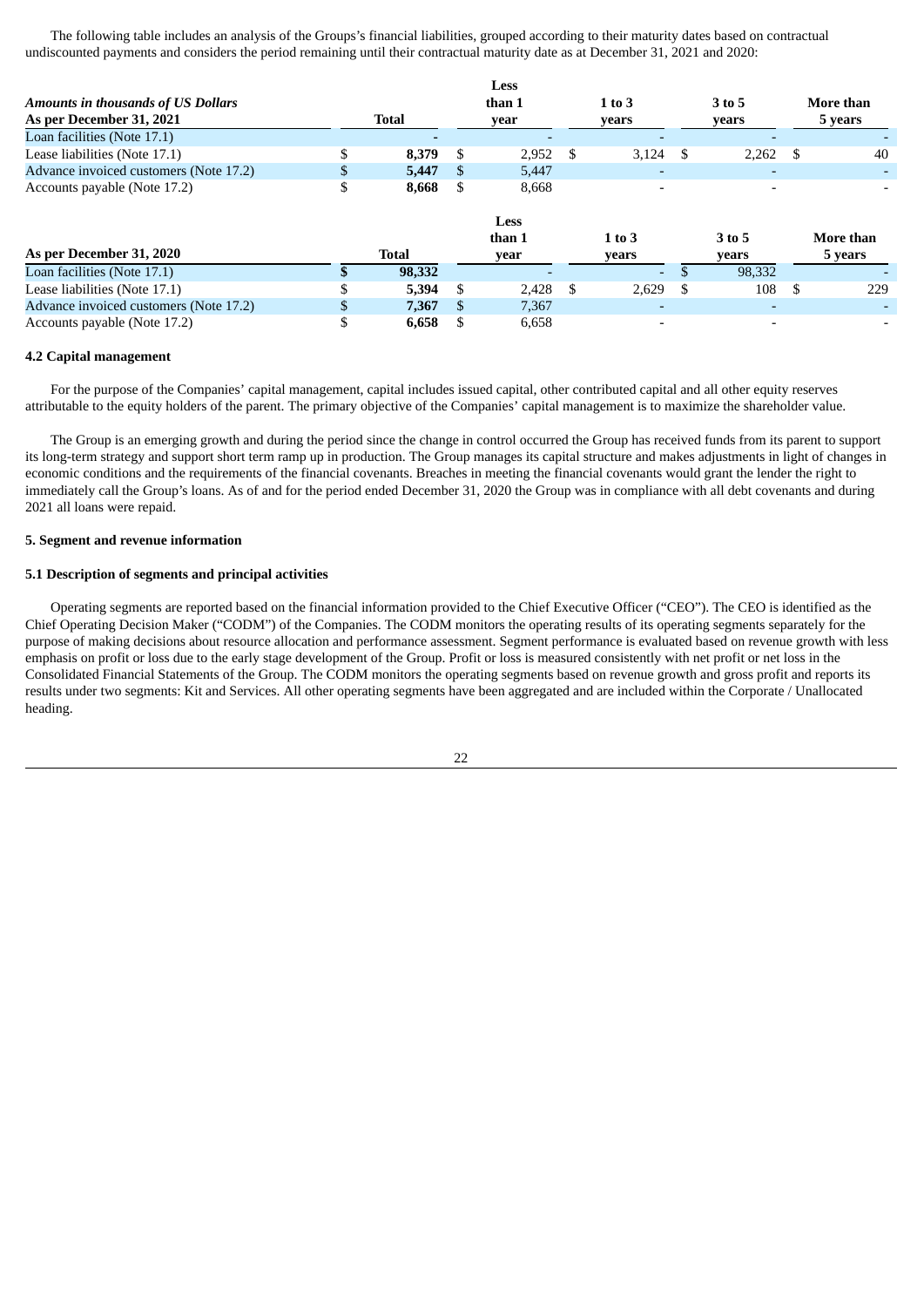The Companies' research and development activities, sales & administrative activities, financing (including finance costs, finance income and other income) and income taxes are managed on a corporate basis and are not allocated to operating segments. Such expenditure is included in corporate/ unallocated.

Capital expenditure consists of additions of property, plant and equipment and intangible assets.

# **5.2 Revenue and Gross Profit**

The following tables presents the Group's key financial information by segment:

### *Amounts in thousands of US Dollars*

|                                                    |              |                 | <b>Total</b> |     | Corporate /        |     |                     |
|----------------------------------------------------|--------------|-----------------|--------------|-----|--------------------|-----|---------------------|
| For the year ended December 31, 2021               | Kit          | <b>Services</b> | segments     |     | <b>Unallocated</b> |     | <b>Consolidated</b> |
| Revenue                                            |              |                 |              |     |                    |     |                     |
| Revenue from external customers                    | \$<br>26,797 | \$<br>60,221    | \$<br>87,018 | S.  | 7,955              | \$  | 94,973              |
| Total segment revenue                              | 26,797       | 60,221          | 87,018       |     | 7,955              |     | 94,973              |
| Cost of goods sold                                 | (4, 112)     | (28, 299)       | (32, 411)    |     | (4,353)            |     | (36, 764)           |
| <b>Gross profit</b>                                | 22,685       | 31,922          | 54,607       |     | 3,602              |     | 58,209              |
| <b>Total Segment profit</b>                        | \$<br>22,685 | \$<br>31,922    | \$<br>54,607 | \$. | 3,602              | \$. | 58,209              |
| Selling expenses                                   |              |                 |              |     |                    |     | (33, 668)           |
| Administrative expenses                            |              |                 |              |     |                    |     | (47, 495)           |
| Research and development expenses                  |              |                 |              |     |                    |     | (22, 141)           |
| Other operating income                             |              |                 |              |     |                    |     | 443                 |
| <b>Operating loss</b>                              |              |                 |              |     |                    | \$  | (44, 652)           |
| Financial income                                   |              |                 |              |     |                    |     | 1,875               |
| <b>Financial expenses</b>                          |              |                 |              |     |                    |     | (3,767)             |
| Loss before tax                                    |              |                 |              |     |                    | \$  | (46, 545)           |
| Income tax                                         |              |                 |              |     |                    |     | 8,206               |
| Net loss for the period (Attributable to owners of |              |                 |              |     |                    |     |                     |
| the company)                                       |              |                 |              |     |                    |     | (38, 339)           |
|                                                    |              |                 |              |     |                    |     |                     |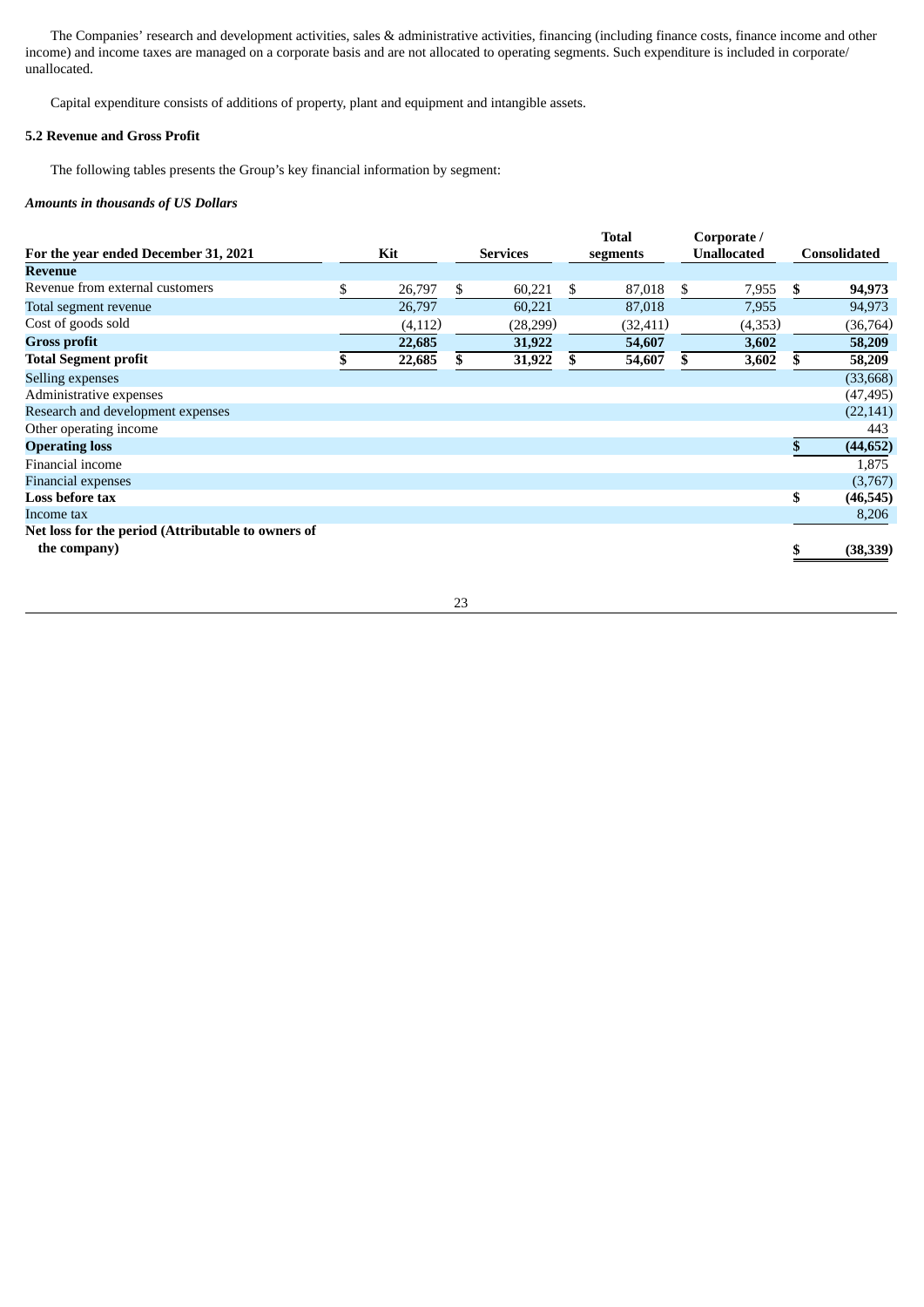# *Amounts in thousands of US Dollars*

|                                                    |              |                 | <b>Total</b> |     | Corporate /        |    |              |
|----------------------------------------------------|--------------|-----------------|--------------|-----|--------------------|----|--------------|
| For the year ended December 31, 2020               | Kit          | <b>Services</b> | segments     |     | <b>Unallocated</b> |    | Consolidated |
| <b>Revenue</b>                                     |              |                 |              |     |                    |    |              |
| Revenue from external customers                    | \$<br>14,759 | \$<br>34,404    | \$<br>49,163 | \$. | 4,904              | \$ | 54,067       |
| Total segment revenue                              | 14,759       | 34,404          | 49,163       |     | 4,904              |    | 54,067       |
| Cost of goods sold                                 | (2,671)      | (12, 114)       | (14,785)     |     | (2,671)            |    | (17, 456)    |
| <b>Gross profit</b>                                | 12,088       | 22,290          | 34,378       |     | 2,233              |    | 36,611       |
| <b>Total Segment profit</b>                        | 12,088       | \$<br>22,290    | 34,378       | S.  | 2,233              | S. | 36,611       |
| Selling expenses                                   |              |                 |              |     |                    |    | (12, 722)    |
| Administrative expenses                            |              |                 |              |     |                    |    | (20, 102)    |
| Research and development expenses                  |              |                 |              |     |                    |    | (9,632)      |
| Other operating income                             |              |                 |              |     |                    |    | 475          |
| <b>Operating loss</b>                              |              |                 |              |     |                    | \$ | (5,370)      |
| Financial income                                   |              |                 |              |     |                    |    | 5,455        |
| <b>Financial expenses</b>                          |              |                 |              |     |                    |    | (7, 344)     |
| Loss before tax                                    |              |                 |              |     |                    | \$ | (7,259)      |
| Income tax                                         |              |                 |              |     |                    |    | 479          |
| Net loss for the period (Attributable to owners of |              |                 |              |     |                    |    |              |
| the company)                                       |              |                 |              |     |                    | \$ | (6,780)      |

# **5.3 Disaggregation of revenue from contracts with customers**

The Companies derive revenue primarily from the sales of own-produced finished goods and services in the following geographical regions:

# *Amounts in thousands of US Dollars*

|                                      | Corporate / |        |   |         |  |                    |   |              |  |
|--------------------------------------|-------------|--------|---|---------|--|--------------------|---|--------------|--|
| For the year ended December 31, 2021 | Kit         |        |   | Service |  | <b>Unallocated</b> |   | <b>Total</b> |  |
| Sweden                               |             | 2,072  | D | 3,155   |  | 1,467              | Ъ | 6,694        |  |
| Americas                             |             | 12,170 |   | 27,105  |  | 3,068              |   | 42,343       |  |
| <b>EMEA</b> (excluding Sweden)       |             | 10,381 |   | 26,612  |  | 1,754              |   | 38,747       |  |
| China                                |             | 1,908  |   | 148     |  | 717                |   | 2,773        |  |
| Japan                                |             | 182    |   | 2,605   |  | 195                |   | 2,982        |  |
| Rest of world                        |             | 84     |   | 596     |  | 754                |   | 1,434        |  |
|                                      |             | 26,797 |   | 60,221  |  | 7,955              |   | 94,973       |  |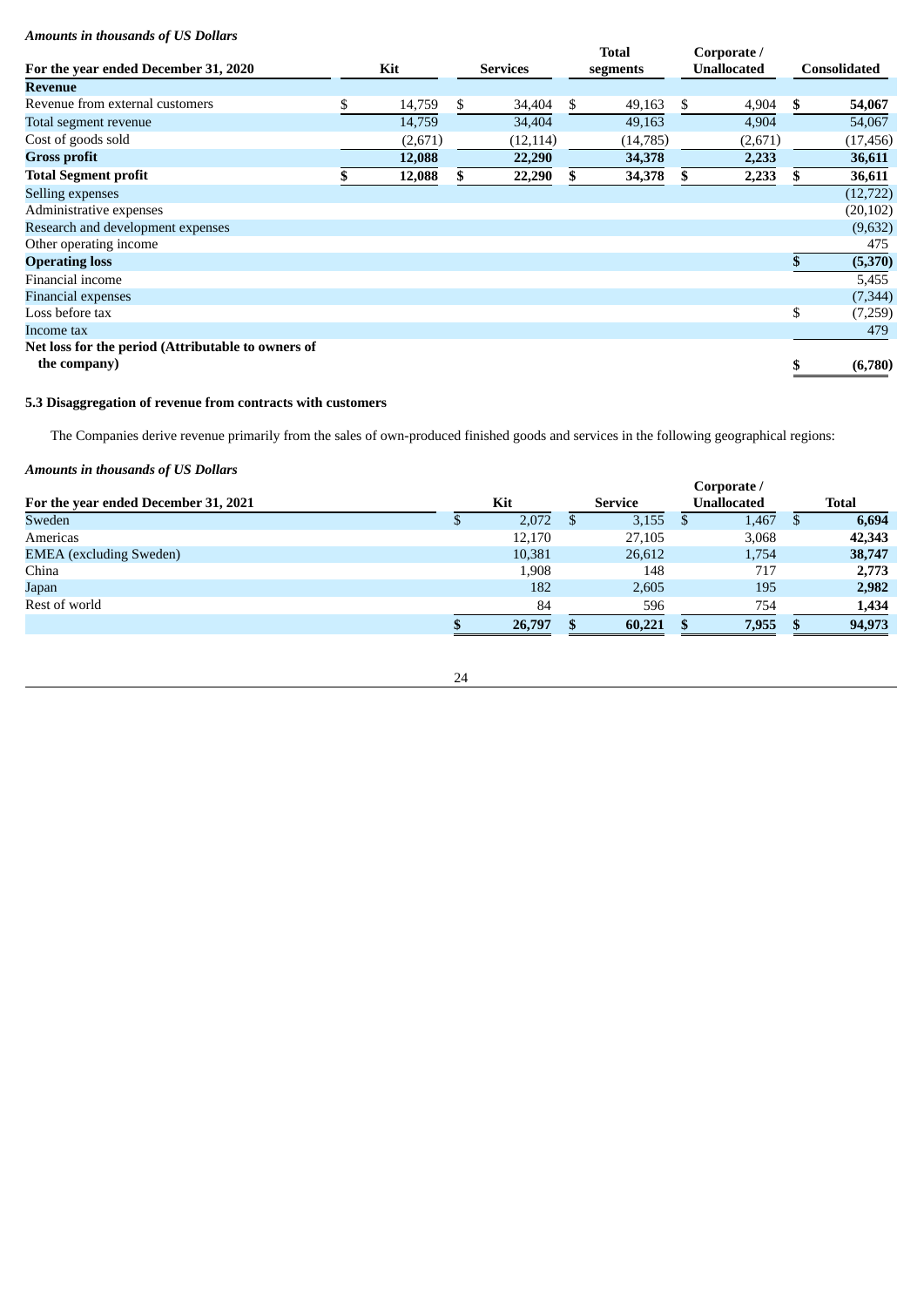### *Amounts in thousands of US Dollars*

|                                      |  |        | Corporate / |         |  |                    |  |              |  |
|--------------------------------------|--|--------|-------------|---------|--|--------------------|--|--------------|--|
| For the year ended December 31, 2020 |  | Kit    |             | Service |  | <b>Unallocated</b> |  | <b>Total</b> |  |
| Sweden                               |  | 4,029  |             | 2,307   |  | 884                |  | 7,220        |  |
| Americas                             |  | 6,824  |             | 19,268  |  | 1,715              |  | 27,807       |  |
| <b>EMEA</b> (excluding Sweden)       |  | 2,858  |             | 10,906  |  | 1,166              |  | 14,930       |  |
| China                                |  | 374    |             | 101     |  | 193                |  | 668          |  |
| Japan                                |  | 88     |             | 1,369   |  | 90                 |  | 1,547        |  |
| Rest of world                        |  | 586    |             | 453     |  | 856                |  | 1,895        |  |
|                                      |  | 14,759 |             | 34,404  |  | 4,904              |  | 54,067       |  |

There were no customers in the Group 2021 or 2020 periods that individually exceeded 10% of total revenue.

# **5.4 Non-current operating assets by geography**

Sweden is regarded as being the Group's country of domicile. Non-current operating assets are distributed by geography as follows:

| <b>Amounts in thousands of US Dollars</b> | As of<br><b>December</b><br>31, 2021 |         | As of<br><b>December</b><br>31, 2020 |
|-------------------------------------------|--------------------------------------|---------|--------------------------------------|
| Sweden                                    |                                      | 327,404 | 355,179                              |
| Rest of World                             |                                      | 11,707  | 2,799                                |
| <b>Total</b>                              |                                      | 339,111 | 357,978                              |

# **6. Other operating income**

The item other operating income includes government grants. One of the Group companies, Olink Proteomics AB, has recognized a grant from the EU for participation in EU-funded projects of \$18 thousand for the year ended December 31, 2020 and \$0 thousand 2021 in profit or loss. Olink Proteomics AB has also recognized a grant from Vinnova during 2021 for participation in a Swedish state-funded project of \$55 thousand (\$0 during 2020). Olink Proteomics AB has no remaining obligations related to these government grants. No other subsidiaries have received any government grants during 2021.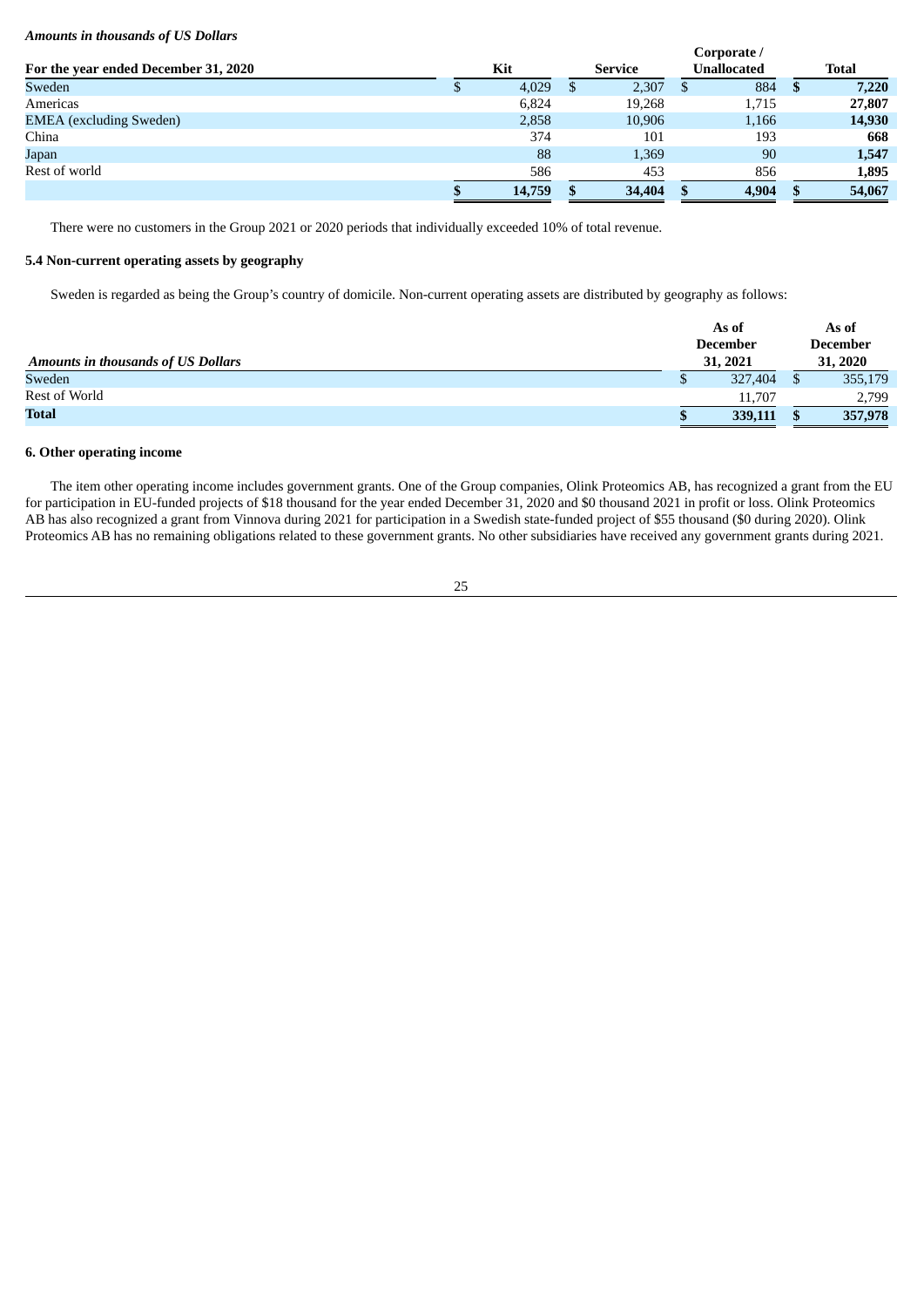|                                                 |    | For the year<br>ended<br>December 31, | For the year<br>ended<br>December 31, |        |
|-------------------------------------------------|----|---------------------------------------|---------------------------------------|--------|
| <b>Amounts in thousands of US Dollars</b>       |    | 2021                                  |                                       | 2020   |
| Included in costs of goods sold                 |    |                                       |                                       |        |
| Cost of inventories recognized as an expense    | \$ | 28,988                                | S                                     | 12,760 |
| Depreciation of tangible assets (Note 15, 16.2) |    | 2,964                                 |                                       | 1,540  |
| Amortization of intangible assets (Note 14)     |    | 28                                    |                                       |        |
| Employee benefits (Note 9)                      |    | 4,783                                 |                                       | 3,156  |
| <b>Included in selling expenses</b>             |    |                                       |                                       |        |
| Depreciation of tangible assets (Note 15, 16.2) |    | 537                                   |                                       | 357    |
| Amortization of intangible assets (Note 14)     |    | フ                                     |                                       | 11     |
| Employee benefits (Note 9)                      |    | 23,077                                |                                       | 9,758  |
| Included in administrative expenses             |    |                                       |                                       |        |
| Depreciation of tangible assets (Note 15, 16.2) |    | 463                                   |                                       | 293    |
| Amortization of intangible assets (Note 14)     |    | 10,455                                |                                       | 9,736  |
| Employee benefits (Note 9)                      |    | 7,191                                 |                                       | 3,519  |
| Included in research and development expenses   |    |                                       |                                       |        |
| Depreciation of tangible assets (Note 15, 16.2) |    | 749                                   |                                       | 478    |
| Amortization of intangible assets (Note 14)     |    | 604                                   |                                       | 125    |
| Employee benefits (Note 9)                      |    | 8,613                                 |                                       | 3,359  |

# **8. Audit fees and expenses**

| <b>Amounts in thousands of US Dollars</b>    | For the year<br>ended<br>December 31,<br>2021 | For the year<br>ended<br>December 31,<br>2020 |     |
|----------------------------------------------|-----------------------------------------------|-----------------------------------------------|-----|
| PwC                                          |                                               |                                               |     |
| Audit services                               | \$<br>991                                     | -S                                            | 384 |
| Audit services in excess of audit engagement | 978                                           |                                               |     |
| Tax consultancy                              | 47                                            |                                               | 14  |
| Other services                               | 4                                             |                                               | 585 |
|                                              |                                               |                                               |     |
| Other auditors                               |                                               |                                               |     |
| Audit services                               |                                               |                                               |     |
| Total                                        | 2,020                                         |                                               | 984 |

Audit services refer to the legally required examination of the annual report and the bookkeeping, the Board of Director's and the Managing Director's management and other audit and examinations agreed-upon or determined by contract.

This includes other work assignments which rest upon the Group's auditor to conduct and advising or other support justified by observations in the course of examination or execution of such other work assignments.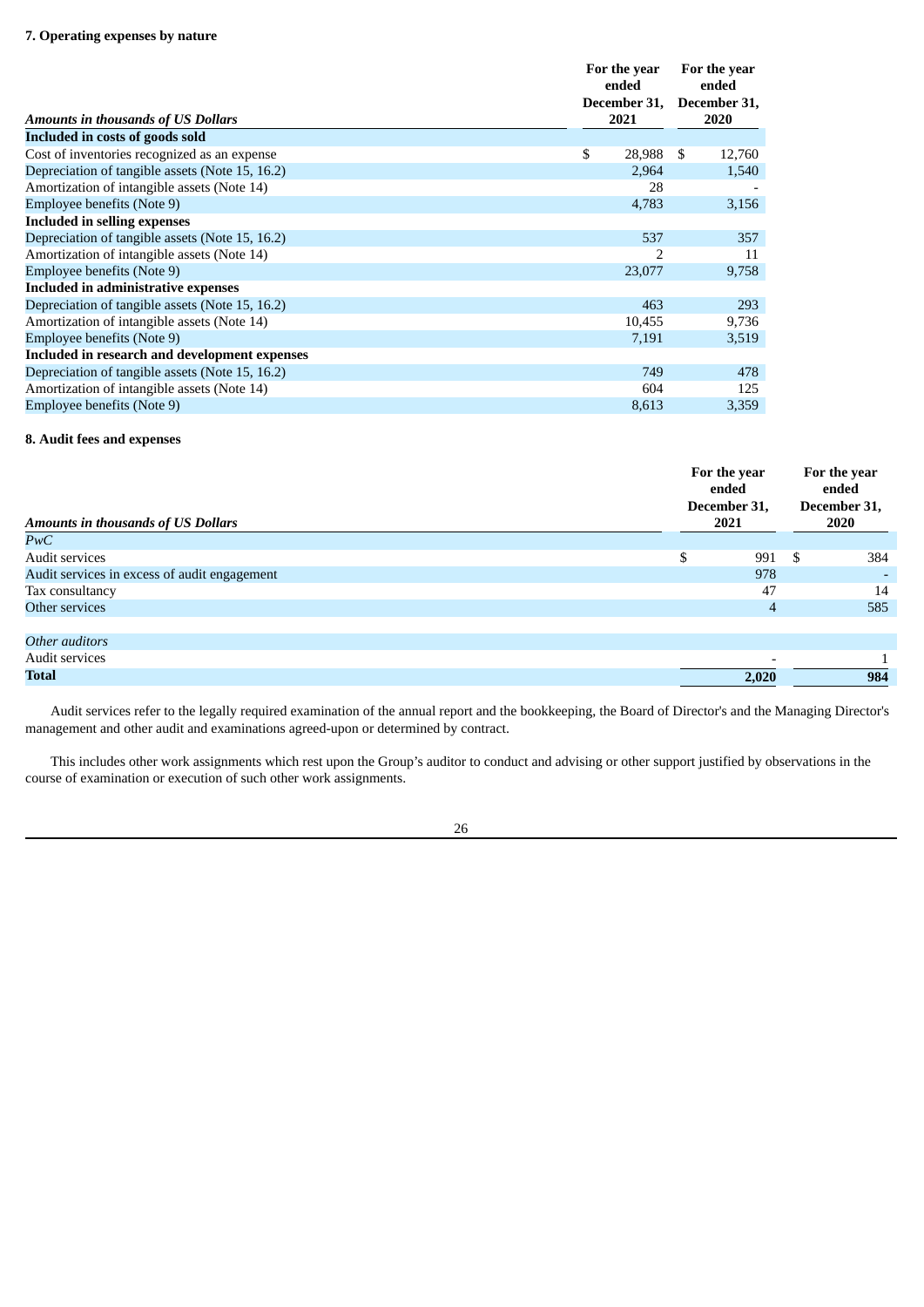# **9. Employee benefits**

# **Employee benefit expenses**

| Amounts in thousands of US Dollars        | For the year<br>ended<br><b>December</b><br>31, 2021 | For the year<br>ended<br><b>December</b><br>31, 2020 |        |  |
|-------------------------------------------|------------------------------------------------------|------------------------------------------------------|--------|--|
| Wages and salaries                        | 32,307                                               | S.                                                   | 15,269 |  |
| Share-based payments                      | 2,524                                                |                                                      |        |  |
| Pension costs, defined benefit plans      |                                                      |                                                      |        |  |
| Pension costs, defined contribution plans | 2,685                                                |                                                      | 1,588  |  |
| <b>Termination benefits</b>               |                                                      |                                                      |        |  |
| Social security costs                     | 6,148                                                |                                                      | 2,935  |  |
|                                           | 43,664                                               |                                                      | 19,792 |  |

# **Average number of employees**

|                                           | For the year<br>ended |         | For the year<br>ended    |         |
|-------------------------------------------|-----------------------|---------|--------------------------|---------|
|                                           | <b>December</b>       | Whereof | <b>December</b>          | Whereof |
| <b>Amounts in thousands of US Dollars</b> | 31, 2021              | men     | 31, 2020                 | men     |
| Group                                     |                       |         |                          |         |
| Sweden                                    | 275                   | 35%     | 127                      | 34%     |
| <b>USA</b>                                | 94                    | 46%     | 33                       | 34%     |
| UK                                        | 11                    | 64%     | $\overline{2}$           | 50%     |
| <b>Netherlands</b>                        | $\overline{4}$        | 50%     | $\overline{2}$           | 50%     |
| Germany                                   | 7                     | 86%     | 3                        | 100%    |
| France                                    | 5                     | 60%     | $\overline{2}$           | $0\%$   |
| China                                     | 9                     | 56%     |                          | 100%    |
| Japan                                     | 3                     | 100%    | $\overline{2}$           | $0\%$   |
| Singapore                                 |                       | $0\%$   |                          | $0\%$   |
| Denmark                                   | $\mathbf{1}$          | 100%    | $\overline{a}$           |         |
| Belgum                                    |                       | $0\%$   | $\overline{\phantom{a}}$ |         |
| Austria                                   | $\mathbf{1}$          | 100%    | $\overline{\phantom{a}}$ | ۰.      |
| Canada                                    | $\overline{4}$        | 75%     |                          |         |
| <b>Total Group</b>                        | 416                   | 41%     | 172                      | 34%     |

**Gender distribution in group management**

|                                 | As of                       | As of                       |
|---------------------------------|-----------------------------|-----------------------------|
| Proportion of women (%)         | <b>December</b><br>31, 2021 | <b>December</b><br>31, 2020 |
| <b>Group total</b>              |                             |                             |
| Board of Directors              | 25%                         | $0\%$                       |
| CEO and other senior executives | 38%                         | 33%                         |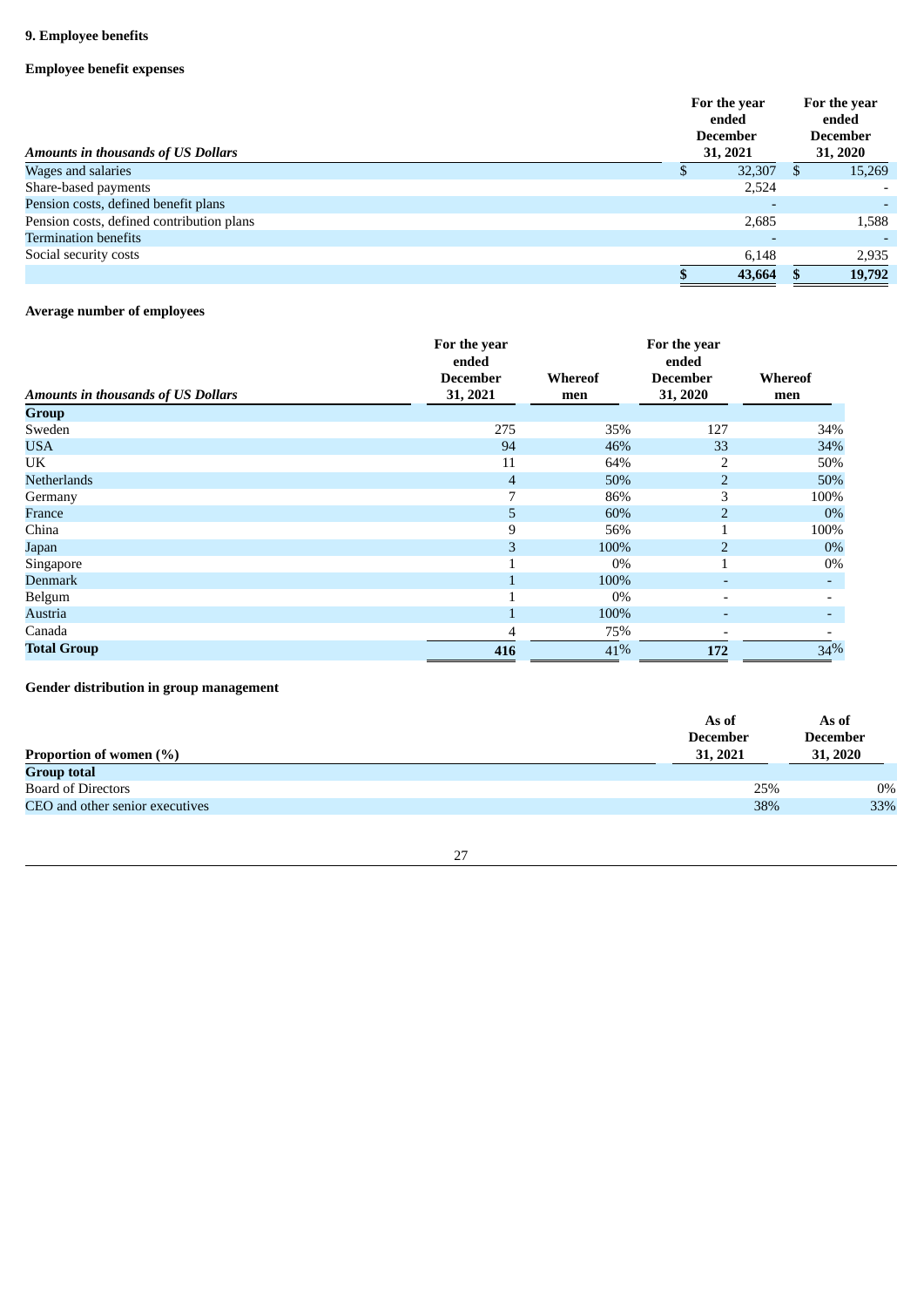# **Salaries and other remunerations, pension costs and pension obligations to the Group's senior executives**

| <b>Amounts in thousands of US Dollars</b> | For the year ended<br><b>December 31, 2021</b><br><b>Senior executives (8)</b><br>people) |  |       |  |  |
|-------------------------------------------|-------------------------------------------------------------------------------------------|--|-------|--|--|
| Salaries and other remunerations          | $2,732$ \$                                                                                |  | 839   |  |  |
| (of that bonuses)                         | (787)                                                                                     |  | (204) |  |  |
| Share-based payments                      | 96                                                                                        |  |       |  |  |
| Social security                           | 876                                                                                       |  | 179   |  |  |
| <b>Pension costs</b>                      | 303                                                                                       |  | 90    |  |  |
| <b>Total Group</b>                        | 4,007                                                                                     |  | 1.108 |  |  |

remuneration to CEO, other executive officers and the Board have been paid as follows.

| 2021                                      | Salary,     | whereof<br>variable |     | <b>Share-based</b><br>payments<br>(incl. social | <b>Pension</b> |     | Other         |              |
|-------------------------------------------|-------------|---------------------|-----|-------------------------------------------------|----------------|-----|---------------|--------------|
| <b>Amounts in thousands of US Dollars</b> | board fees  | remuneration        |     | fees)                                           | <b>costs</b>   |     | remunerations | <b>Total</b> |
| <b>Jon Hindar (Chariman)</b>              |             |                     |     |                                                 |                |     |               |              |
| remuneration from Parent Company          | 88          |                     |     | 28                                              |                |     |               | 116          |
| remuneration from Subsidiaries            |             |                     |     |                                                 |                |     |               |              |
| <b>Nicolas Roelofs</b>                    |             |                     |     |                                                 |                |     |               |              |
| remuneration from Parent Company          | 50          |                     |     | 8                                               |                |     |               | 58           |
| remuneration from Subsidiaries            |             |                     |     |                                                 |                |     |               |              |
| <b>Johan Lund</b>                         |             |                     |     |                                                 |                |     |               |              |
| remuneration from Parent Company          | 48          |                     |     | 9                                               |                |     |               | 57           |
| remuneration from Subsidiaries            |             |                     |     |                                                 |                |     |               |              |
| <b>Gustavo Salem</b>                      |             |                     |     |                                                 |                |     |               |              |
| remuneration from Parent Company          | 55          |                     |     | 8                                               |                |     | 9             | 72           |
| remuneration from Subsidiaries            |             |                     |     |                                                 |                |     |               |              |
| <b>Jon Heimer (CEO)</b>                   |             |                     |     |                                                 |                |     |               |              |
| remuneration from Parent Company          |             |                     |     |                                                 |                |     |               |              |
| remuneration from Subsidiaries            | 851         | 216                 |     | 47                                              |                | 66  |               | 964          |
| <b>Tommi Unkuri</b>                       |             |                     |     |                                                 |                |     |               |              |
| remuneration from Parent Company          | 48          |                     |     |                                                 |                |     |               | 48           |
| remuneration from Subsidiaries            |             |                     |     |                                                 |                |     |               |              |
| <b>Tina Nova</b>                          |             |                     |     |                                                 |                |     |               |              |
| remuneration from Parent Company          | 50          |                     |     | 8                                               |                |     |               | 58           |
| remuneration from Subsidiaries            |             |                     |     |                                                 |                |     |               |              |
| <b>Solange Bullukian</b>                  |             |                     |     |                                                 |                |     |               |              |
| remuneration from Parent Company          | 60          |                     |     | 8                                               |                |     |               | 68           |
| remuneration from Subsidiaries            |             |                     |     |                                                 |                |     |               |              |
| Other senior executives (7 persons)       |             |                     |     |                                                 |                |     |               |              |
| remuneration from Parent Company          | 521         | 132                 |     | 12                                              |                | 50  |               | 583          |
| remuneration from Subsidiaries            | 2,219       | 439                 |     | 56                                              |                | 187 |               | 2,461        |
| <b>Total</b>                              |             |                     |     |                                                 |                |     |               |              |
| remuneration from Parent Company          | \$<br>920   | \$<br>132           | \$. | 81                                              | \$             | 50  | \$<br>9       | \$<br>1,060  |
| remuneration from Subsidiaries            | \$<br>3,070 | 655<br>\$           | S   | 103                                             | \$             | 253 | \$            | \$<br>3,425  |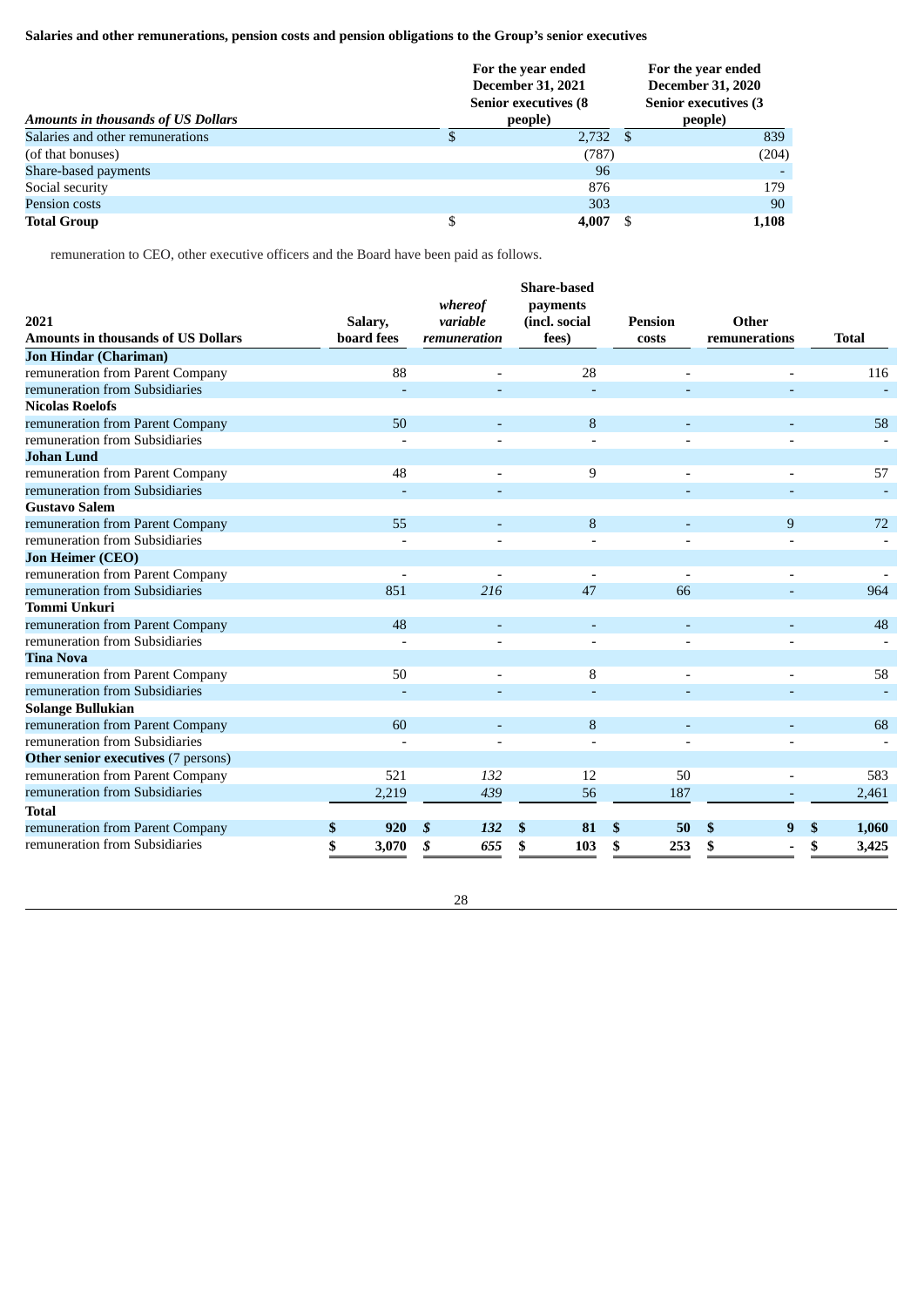|                                            |               | whereof      |                      |               |              |
|--------------------------------------------|---------------|--------------|----------------------|---------------|--------------|
| 2020                                       | Salary, board | variable     |                      | Other         |              |
| Amounts in thousands of US Dollars         | fees          | remuneration | <b>Pension costs</b> | remunerations | <b>Total</b> |
| <b>Jon Hindar (Chariman)</b>               |               |              |                      |               |              |
| remuneration from Parent Company           |               |              |                      |               |              |
| remuneration from Subsidiaries             | 20            |              |                      |               | 20           |
| <b>Nicolas Roelofs</b>                     |               |              |                      |               |              |
| remuneration from Parent Company           |               |              |                      |               |              |
| remuneration from Subsidiaries             | 20            |              |                      |               | 20           |
| <b>Johan Lund</b>                          |               |              |                      |               |              |
| remuneration from Parent Company           |               | ٠            |                      |               |              |
| remuneration from Subsidiaries             | 20            |              |                      |               | 27           |
| <b>Gustavo Salem</b>                       |               |              |                      |               |              |
| remuneration from Parent Company           |               |              |                      |               |              |
| remuneration from Subsidiaries             | 50            |              |                      | 78            | 128          |
| <b>Jon Heimer (CEO)</b>                    |               |              |                      |               |              |
| remuneration from Parent Company           |               |              |                      |               |              |
| remuneration from Subsidiaries             | 625           | 122          | 64                   |               | 688          |
| <b>Other senior executives (2 persons)</b> |               |              |                      |               |              |
| remuneration from Parent Company           |               |              |                      |               |              |
| remuneration from Subsidiaries             | 392           | 82           | 26                   |               | 419          |
| Total                                      |               |              |                      |               |              |
| remuneration from Parent Company           |               |              |                      |               |              |
| remuneration from Subsidiaries             | \$<br>1,127   | 204          | 90                   | 85            | 1,302        |

Other senior executives as per December 31, 2020 consisted of 2 persons, and as per December 31, 2021 senior executives contains of 7 persons. For more information about Stock-based compensation program, see Note 22.

### **Severance pay**

The Group has not entered into an agreement of severance pay or similar benefits.

# **Loans to senior executives**

The Group has no loans to senior executives.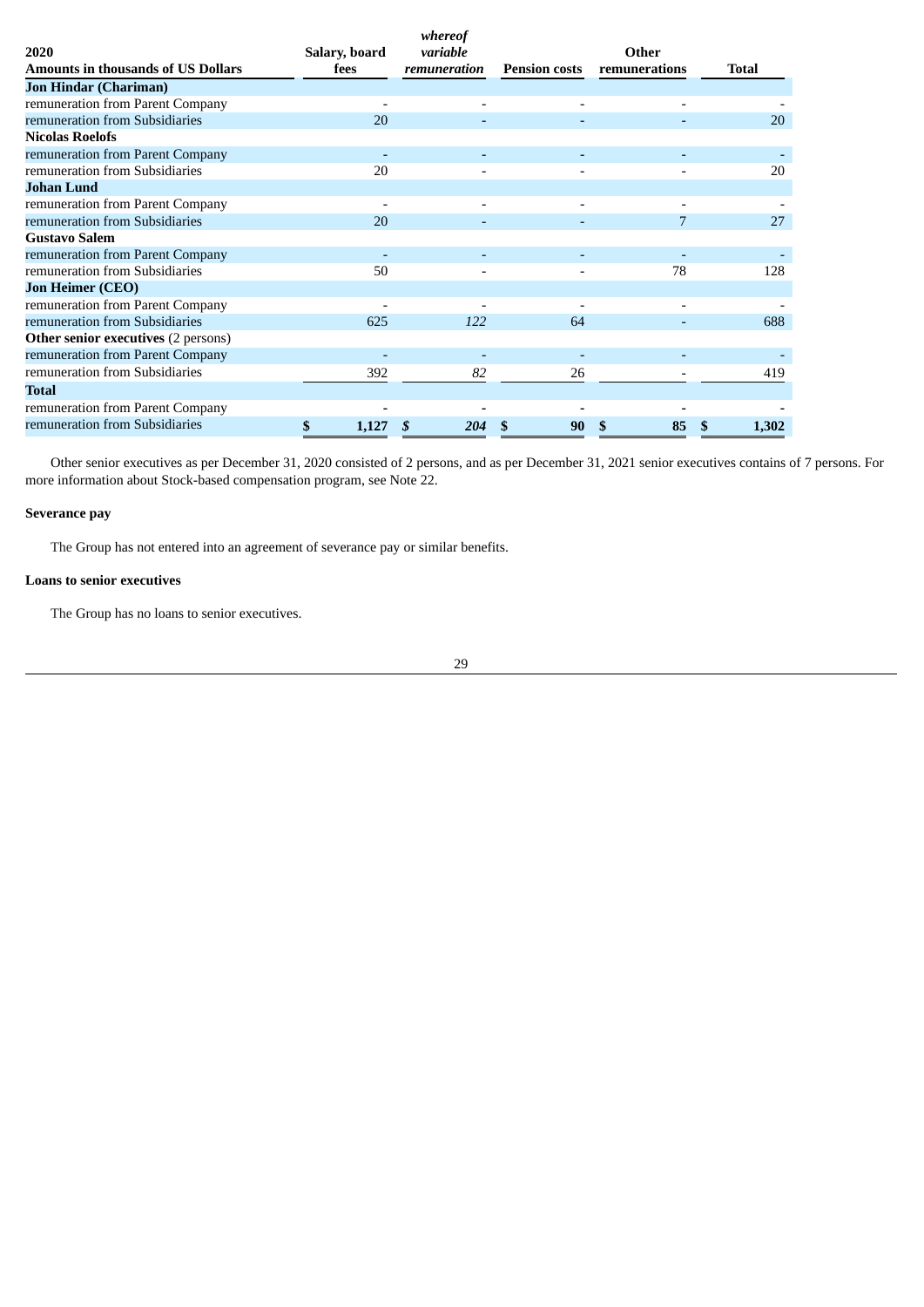# **10. Financial income and expenses**

The following table shows a reconciliation of financial income and expense:

| 98<br>-S<br>S<br>1,874<br>5,455<br>5,455<br>1,973<br>(6, 355)<br>(1,760)<br>(386)<br>(276)<br>(1,719)<br>(713)<br>(7, 344)<br>(3,865)<br>(1,889)<br>(1,893) | <b>Amounts in thousands of US Dollars</b> | For the year<br>ended<br>December 31.<br>2021 | For the year<br>ended<br>December 31,<br><b>2020</b> |  |
|-------------------------------------------------------------------------------------------------------------------------------------------------------------|-------------------------------------------|-----------------------------------------------|------------------------------------------------------|--|
|                                                                                                                                                             | Interest income                           |                                               |                                                      |  |
|                                                                                                                                                             | Net foreign exchange difference           |                                               |                                                      |  |
|                                                                                                                                                             | <b>Total financial income</b>             |                                               |                                                      |  |
|                                                                                                                                                             | Interest on loans and other borrowings    |                                               |                                                      |  |
|                                                                                                                                                             | Interest on lease liabilities             |                                               |                                                      |  |
|                                                                                                                                                             | Other financial expenses                  |                                               |                                                      |  |
|                                                                                                                                                             | Net foreign exchange difference           |                                               |                                                      |  |
|                                                                                                                                                             | <b>Total financial expenses</b>           |                                               |                                                      |  |
|                                                                                                                                                             | <b>Financial items – net</b>              |                                               |                                                      |  |

# **11. Income tax**

Swedish tax rules reduced the corporate income tax from 22% to 21.4% from January 1, 2019, and to 20.6% from January 1, 2021. The major components of income tax expense for the periods ended December 31, 2021, 2020 are as follows:

|                                                 |    | For the year<br>ended<br>December 31,<br>2021 |  | For the year<br>ended |  |  |
|-------------------------------------------------|----|-----------------------------------------------|--|-----------------------|--|--|
| <b>Amounts in thousands of US Dollars</b>       |    |                                               |  | December 31,<br>2020  |  |  |
| <b>Current tax:</b>                             |    |                                               |  |                       |  |  |
| Current tax on profit for the year              | \$ | $(308)$ \$                                    |  | (1,231)               |  |  |
| <b>Total current tax expense</b>                |    | (308)                                         |  | (1,231)               |  |  |
| Deferred income tax                             |    |                                               |  |                       |  |  |
| (Decrease)/increase in deferred tax assets      |    | 5,324                                         |  | 54                    |  |  |
| Decrease/(increase) in deferred tax liabilities |    | 3,190                                         |  | 1,656                 |  |  |
| Total deferred tax expense/(benefit)            |    | 8,514                                         |  | 1,710                 |  |  |
| Income tax expense/(benefit)                    |    | 8,206                                         |  | 479                   |  |  |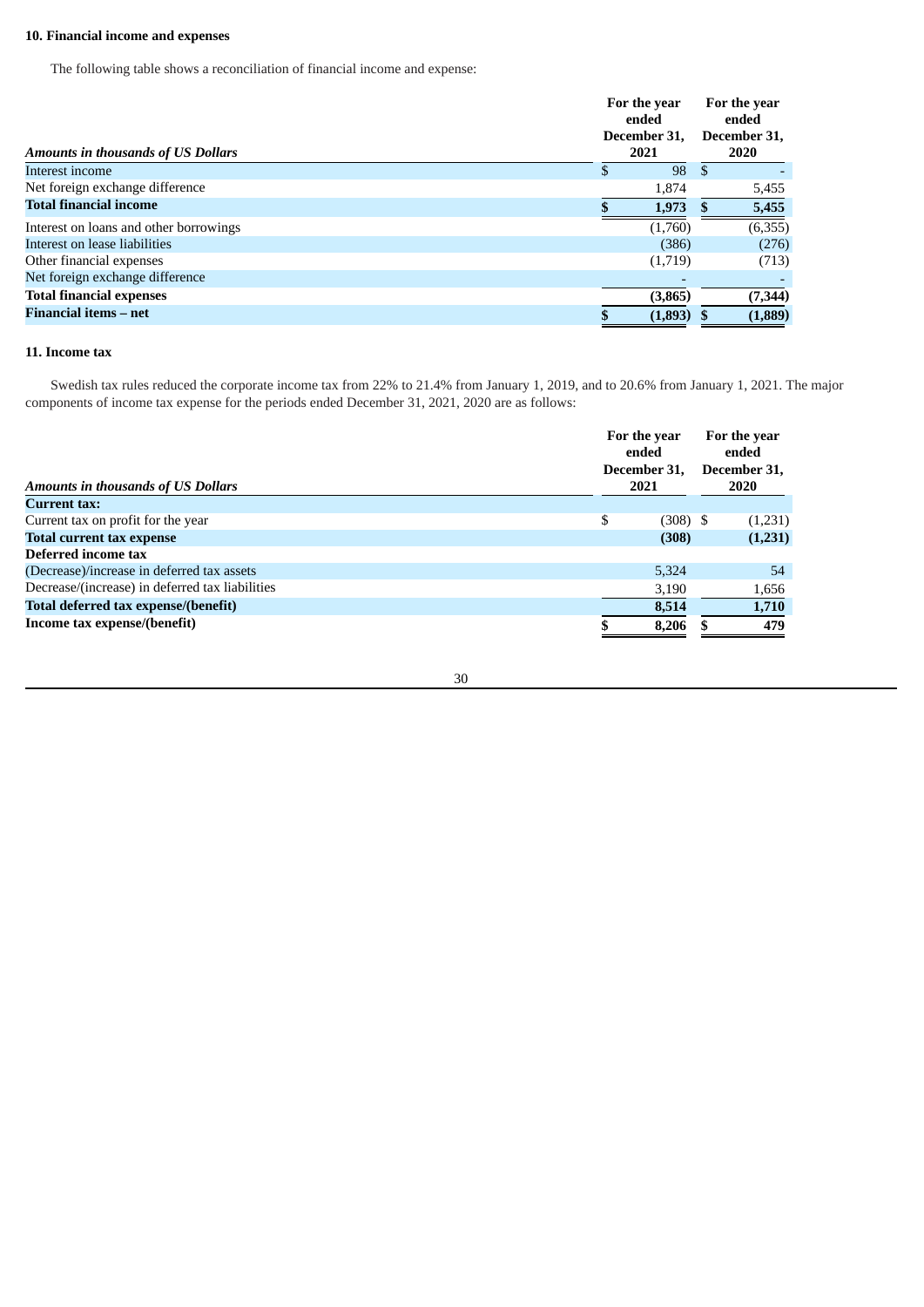A reconciliation between reported tax expense for each period and the theoretical tax expense that would arise when applying statutory tax rate in Sweden, 20.6% in 2021 and 21.4% in 2020, on the Group´s loss before taxes, is shown in the table below:

|                                                                        | For the year<br>ended |                      |  | For the year<br>ended       |  |  |
|------------------------------------------------------------------------|-----------------------|----------------------|--|-----------------------------|--|--|
| <b>Amounts in thousands of US Dollars</b>                              |                       | December 31.<br>2021 |  | December 31,<br><b>2020</b> |  |  |
| <b>Loss before tax</b>                                                 | S                     | $(46,545)$ \$        |  | (7,259)                     |  |  |
| Income tax calculated according to tax rate in Sweden 20.6%/21.4 %     |                       | 9,588                |  | 1,553                       |  |  |
| Tax effects from:                                                      |                       |                      |  |                             |  |  |
| Non-deductible costs                                                   |                       | (1,542)              |  | (1, 143)                    |  |  |
| Previously unrecognized tax losses used to reduce current tax expenses |                       | 184                  |  | 70                          |  |  |
| Differences in overseas tax rates                                      |                       | (24)                 |  | (22)                        |  |  |
| Other                                                                  |                       |                      |  | 21                          |  |  |
| <b>Income tax</b>                                                      |                       | 8,206                |  | 479                         |  |  |

### **Deferred tax balances**

Deferred tax assets and liabilities are shown in the table below:

### *Amounts in thousands of US Dollars*

| Deferred tax assets                                 | <b>Lease liabilities</b> | <b>Tax losses</b> | Other | <b>Total</b> |
|-----------------------------------------------------|--------------------------|-------------------|-------|--------------|
| <b>Balance as of December 31,2019</b>               | 10                       |                   |       | 10           |
| Through acquisitions - Purchase price allocation    |                          |                   |       |              |
| Recognized in the statement of comprehensive income | 54                       |                   |       | 54           |
| Net to deferred tax liability                       | (31)                     |                   |       | (31)         |
| <b>Exchange differences</b>                         |                          |                   |       |              |
| As of December 31, 2020                             | 37                       |                   |       | 37           |
| Through acquisitions - Purchase price allocation    |                          |                   |       |              |
| Recognized in the statement of Comprehensive income | 113                      | 4.935             | 276   | 5,324        |
| Recognized in the statement of Equity               |                          |                   | 3.825 | 3,825        |
| Exchange differences                                | (6)                      | (223)             | 134   | (95)         |
| As of December 31, 2021                             | 144                      | 4,712             | 4,235 | 9,091        |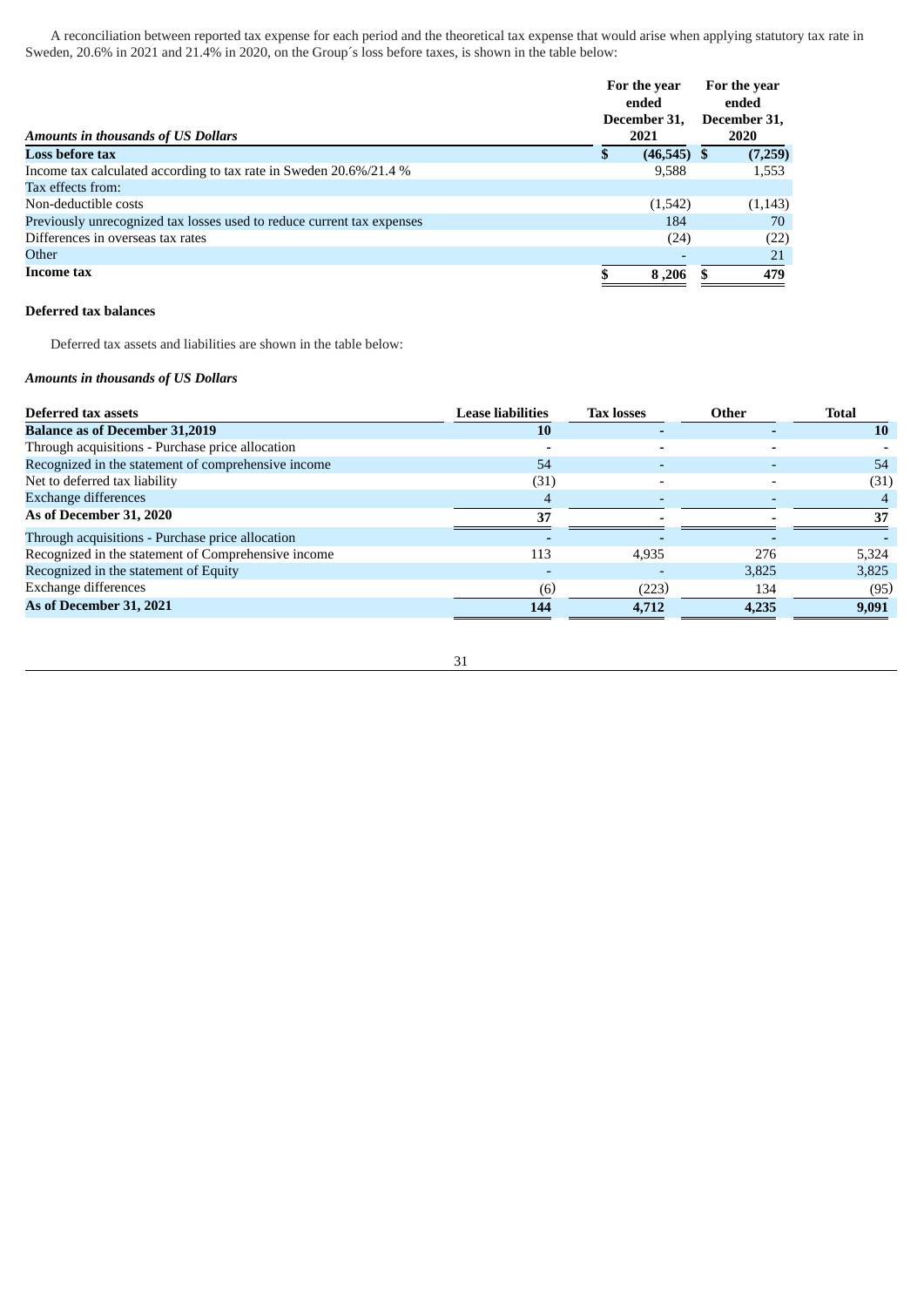|                                                     | Deferred tax on<br>untaxed | <b>Intangibles &amp;</b><br>Inventory | Other<br><b>Temporary</b> |              |
|-----------------------------------------------------|----------------------------|---------------------------------------|---------------------------|--------------|
| Deferred tax liabilities                            | reserves                   | <b>Valuation</b>                      | <b>Differences</b>        | <b>Total</b> |
| As of December 31, 2019                             | 895                        | 29,283                                | 167                       | 30,345       |
| <b>Purchase Price Allocation</b>                    |                            | 503                                   |                           | 503          |
| Recognized in the statement of comprehensive income | 135                        | (2,173)                               | 382                       | (1,656)      |
| Recognized in other comprehensive income            |                            |                                       |                           |              |
| Net from deferred tax asset                         |                            |                                       | (31)                      | (31)         |
| Exchange differences                                | 140                        | 3,868                                 | 24                        | 4,032        |
| As of December 31, 2020                             | 1,170                      | 31,481                                | 542                       | 33,193       |
| <b>Purchase Price Allocation</b>                    |                            |                                       |                           |              |
| Recognized in the statement of comprehensive income | (1, 116)                   | (2,206)                               | 133                       | (3, 190)     |
| Recognized in other comprehensive income            |                            |                                       |                           |              |
| Net from deferred tax asset                         |                            |                                       | $\overline{\phantom{0}}$  |              |
| Exchange differences                                | (54)                       | (2,864)                               | 6                         | (2, 912)     |
| As of December 31, 2021                             | $\mathbf{0}$               | 26,411                                | 681                       | 27,092       |

The Group has tax losses that arose in Sweden of \$43,611 thousand (2020: \$912 thousand) that are available indefinitely for offsetting against future taxable profits of the companies in which the losses arose. It also has tax losses related to interest expense deductions that arose in Sweden of \$17,608 thousand (2020: \$13,230 thousand) that are available for up to 6 years for offsetting against future taxable profits of the companies in which the deduction arose. Deferred tax assets have been recognized for the former but not been recognized for the latter because it is not currently probable that the companies in which the loss arose will be able to generate sufficient taxable profits before these companies' taxable deduction offsets expire after 6 years. Furthermore, these taxable deductions are not available to other group companies where profits are expected to arise. In evaluating the probability of realizing the deferred tax assets, the Group considered all available positive and negative evidence of future taxable income, including past operating results and forecasted market growth and earnings. During 2021, gross movement of \$9,054 thousand (2020 \$0 million) was recorded in the deferred tax asset with a net impact of \$5,324 thousand (2020 \$0 million) on the annual results. If the Group were able to recognize all unrecognized deferred tax assets, net profit would increase by \$3,627 thousand (2020: \$2,831 thousand).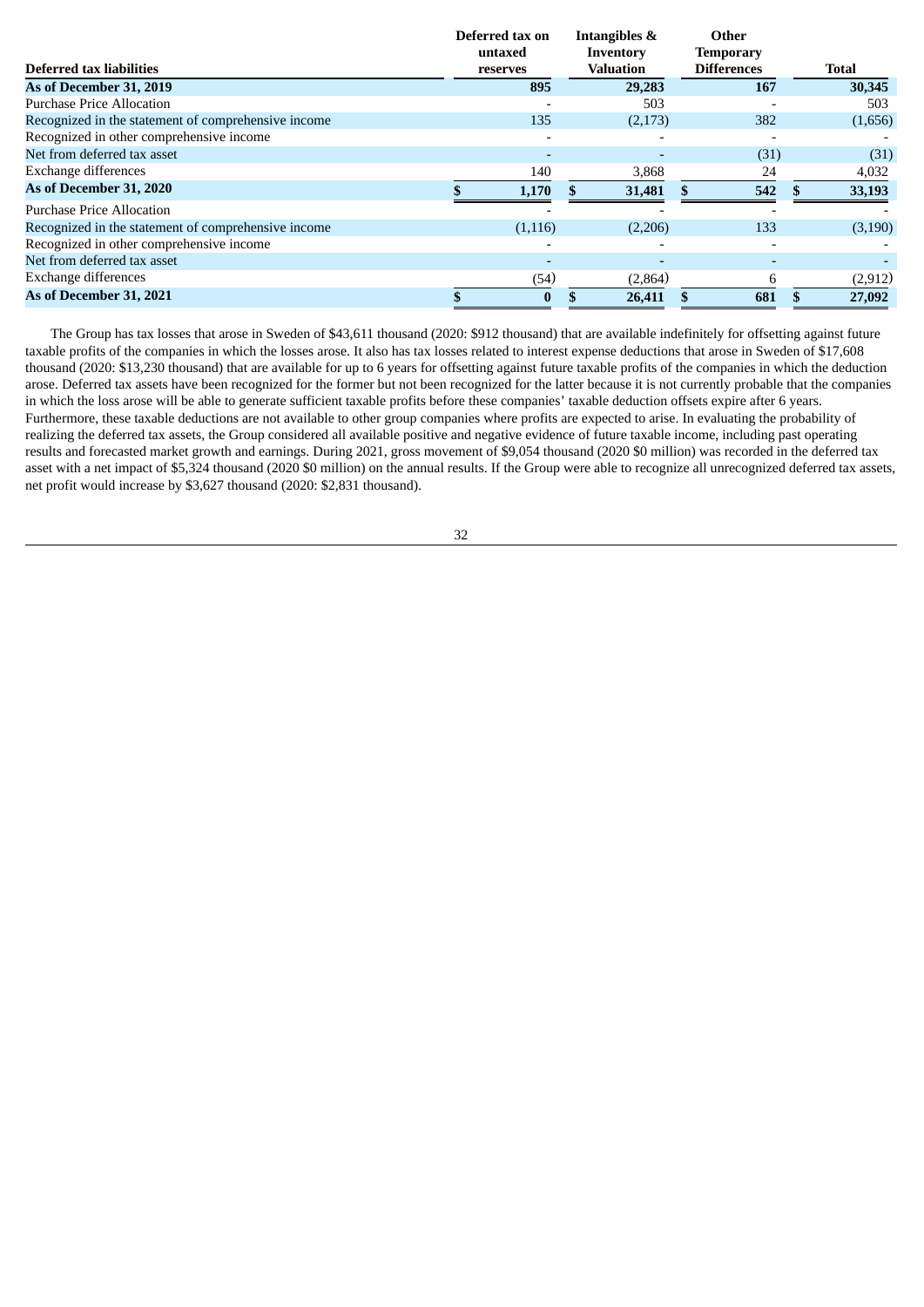### **12. Investments in subsidiaries**

The Group had the following subsidiaries as per December 31, 2021 and 2020:

|                                   |                                               | Country of<br>registration<br>and | <b>Share of common</b><br>shares owned by the<br>parent $(\% )$ |      |  |
|-----------------------------------|-----------------------------------------------|-----------------------------------|-----------------------------------------------------------------|------|--|
| <b>Name</b>                       | <b>Principle Activities</b>                   | operations                        | 2021                                                            | 2020 |  |
| Knilo BidCo AB                    | Holding Company/ Management services          | Sweden                            | 100%                                                            | 100% |  |
| Olink Proteomics Holding AB       | <b>Holding Company</b>                        | Sweden                            | 100%                                                            | 100% |  |
| <b>Olink Proteomics AB</b>        | Sales, production, and research & development | Sweden                            | 100%                                                            | 100% |  |
| Agrisera AB                       | Production, and research & development        | Sweden                            | 100%                                                            | 100% |  |
| Olink Proteomics Inc.             | Marketing coordination and sales services     | <b>USA</b>                        | 100%                                                            | 100% |  |
| Olink Proteomics Ltd              | Marketing coordination and sales services     | UK                                | 100%                                                            | 100% |  |
| Olink Proteomics B.V              | Marketing coordination and sales services     | <b>Netherlands</b>                | 100%                                                            | 100% |  |
| Olink Proteomics GmbH             | Marketing coordination and sales services     | Germany                           | 100%                                                            | 100% |  |
| Olink Proteomics KK               | Marketing coordination and sales services     | Japan                             | 100%                                                            | 100% |  |
| Olink Biotech (Shanghai) Co., Ltd | Marketing coordination and sales services     | China                             | 100%                                                            | 100% |  |

# **13. Business combinations**

#### **Acquisitions in 2021**

No acquisitions were made in 2021.

### **Acquisitions in 2020**

On May 7, 2020, the company acquired 100% of the shares in Agrisera AB, a Swedish company specializing in polyclonal and monoclonal antibody production. The group acquired Agrisera AB in order to enable the growth of its protein biomarker library and increase control over its supply chain. The purchase price of \$4,990 thousand was entirely settled in cash. There were no contingent consideration arrangements. The purchase price was allocated to the assets acquired and liabilities assumed based upon their estimated fair values as of the acquisition date, in the amounts of \$3,541 thousand and \$1,057 thousand, respectively, resulting in goodwill of \$2,506 thousand.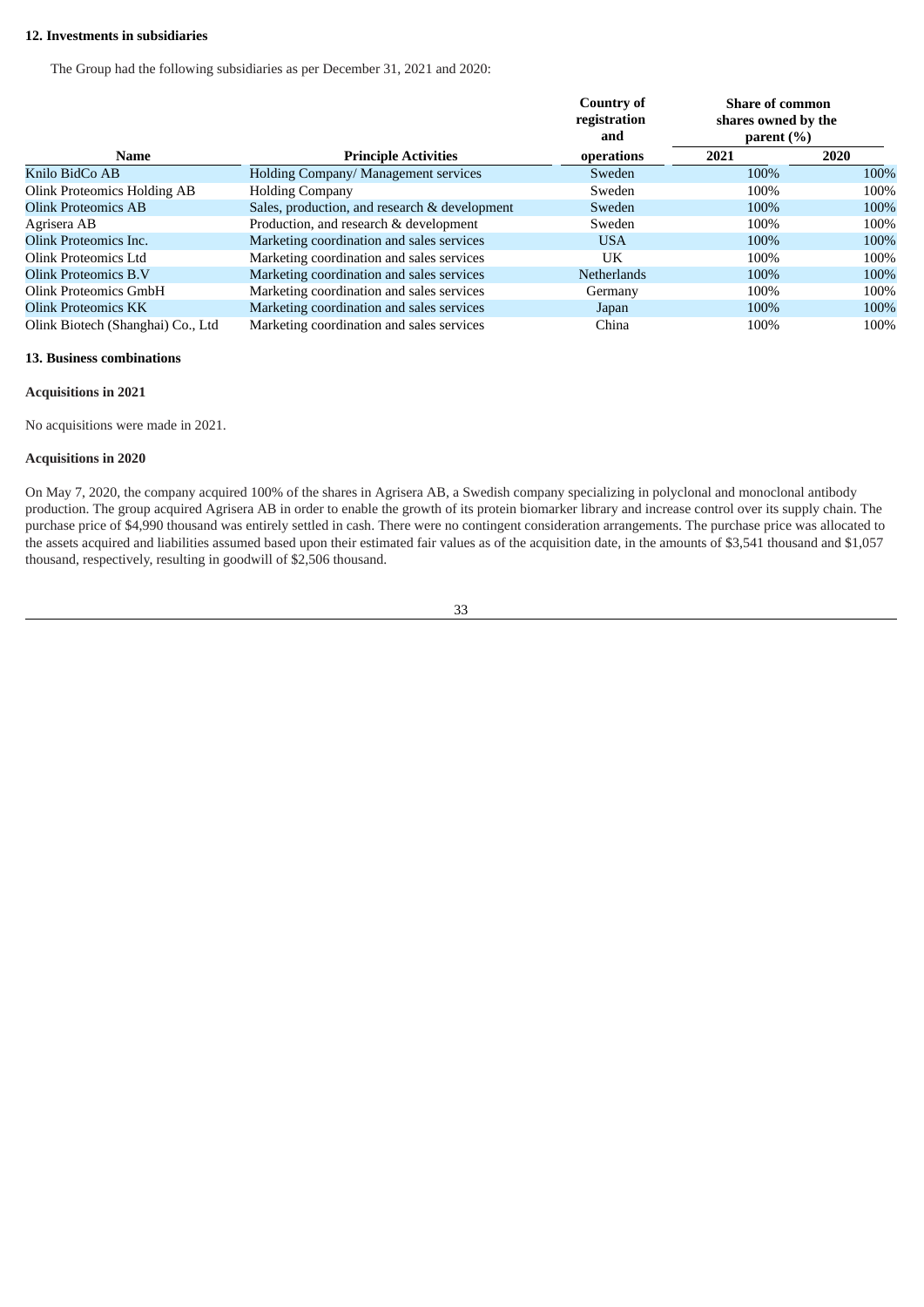# **14. Goodwill and other intangible assets**

Changes in goodwill and other intangible assets for the Group periods are as follows:

| Amounts in thousands of US       |          | <b>Customer</b> |         |                   | <b>Brands</b> and | <b>Development</b> |               |
|----------------------------------|----------|-----------------|---------|-------------------|-------------------|--------------------|---------------|
| <b>Dollars</b>                   | Goodwill | relations       |         | <b>Technology</b> | <b>Licenses</b>   | Costs              | <b>Total</b>  |
| As of December 31, 2019          | 160,843  |                 | 38,626  | 86,323            | 24,632            |                    | 310,424       |
| Cost                             |          |                 |         |                   |                   |                    |               |
| <b>Purchase Price Allocation</b> | 2,506    |                 | 1,359   | 654               | 180               |                    | 4,699         |
| <b>Additions</b>                 |          |                 |         |                   | 127               | 7,664              | 7,791         |
| <b>Translation differences</b>   | 22,671   |                 | 5,597   | 12,028            | 3,446             | 950                | 44,692        |
| As of December 31, 2020          | 186,020  |                 | 45,582  | 99,005            | 28,385            | 8,614              | 367,606       |
| <b>Purchase Price Allocation</b> |          |                 |         |                   |                   |                    |               |
| <b>Additions</b>                 |          |                 |         |                   | 593               | 3,733              | 4,326         |
| <b>Translation differences</b>   | (17,589) |                 | (4,310) | (9,361)           | (2,712)           | (1,005)            | (34, 977)     |
| As of December 31, 2021          | 168,431  |                 | 41,272  | 89,644            | 26,266            | 11,342             | 336,955       |
| <b>Amortization</b>              |          |                 |         |                   |                   |                    |               |
| As of December 31, 2019          |          |                 | 3,219   | 4,796             | 5                 |                    | 8,020         |
| Amortization                     |          |                 | 4,005   | 5,856             | 11                |                    | 9,872         |
| Translation differences          |          |                 | 940     | 1,386             | $\mathbf{1}$      | ٠                  | 2,327         |
| As of December 31, 2020          |          |                 | 8,164   | 12,038            | 17                |                    | 20,219        |
| Amortization                     |          |                 | 4,349   | 6,297             | 41                | 401                | 11,088        |
| Translation differences          |          |                 | (995)   | (1,459)           | (3)               | (19)               | (2, 476)      |
| As of December 31, 2021          |          |                 | 11,518  | 16,876            | 55                | 382                | 28,831        |
| <b>Net Book Value</b>            |          |                 |         |                   |                   |                    |               |
| As of December 31, 2021          | 168,431  | \$              | 29,754  | \$<br>72,768      | \$<br>26,211      | \$<br>10,960       | \$<br>308,124 |
| As of December 31, 2020          | 186,020  |                 | 37,418  | \$<br>86,967      | 28,368            | 8,614              | 347,387       |

### **14.1 Test of goodwill and indefinite lived assets impairment**

For impairment testing goodwill acquired through business combinations and brands with indefinite useful lives are allocated to the Kit and Services CGUs, which are also reportable segments.

### *Amounts in thousands of US Dollars*

| As of December 31, 2021 | Kit     | <b>Services</b> |    | <b>Total</b> |
|-------------------------|---------|-----------------|----|--------------|
| Goodwill                | 134,189 | 34,242          |    | 168,431      |
| <b>Brands</b>           | 15,338  | 10,176          | -S | 25,514       |
| As of December 31, 2020 |         |                 |    | Total        |
|                         | Kit     | <b>Services</b> |    |              |
| Goodwill                | 147,067 | 38,953          | S  | 186,020      |

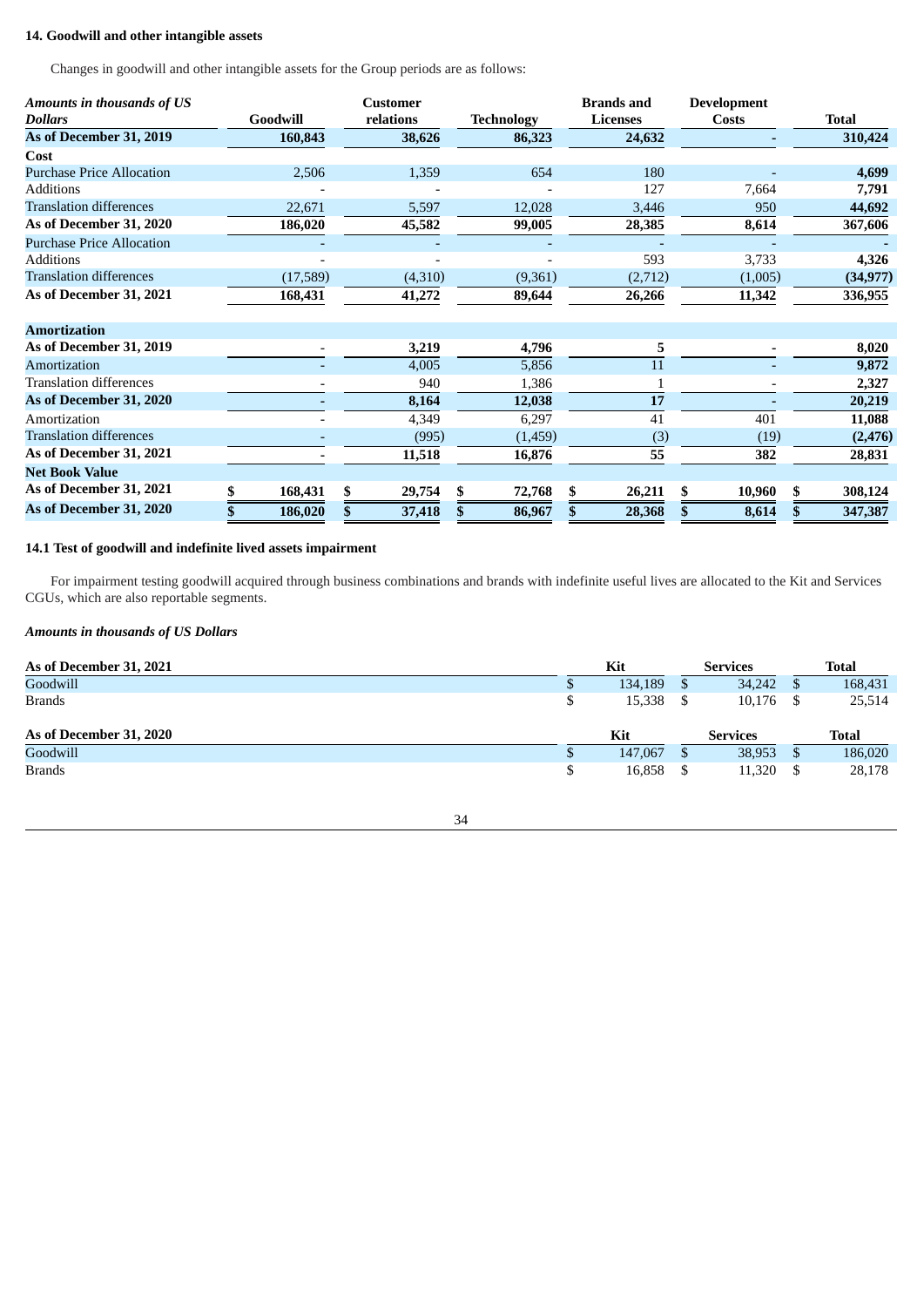The recoverable amounts of the CGUs' value in use calculation using cash flow projections from financial budgets approved by senior management covering a ten-year period. Given the Group's status as an early stage growth company the use of a 10-year budget is appropriate, as the Group is not expected to reach a terminal growth prior to the end of the budgeted ten years.

The discount rates used in 2021 and 2020 is based on the Group's WACC of 19 % and 21% respectively, as both CGUs have integrated operations across the business. The discount rate is adjusted where appropriate for specific segment, country and currency risks. The valuation methodology uses significant inputs which are not based on observable market data; therefore, this valuation technique is classified as level 3 in the fair value hierarchy.

Details relating to the discounted cash flow models used in the impairment tests of the Kit and Services CGUs are as follows:

| Valuation basis                         | Value in use                                                                                    |              |               |  |  |  |  |
|-----------------------------------------|-------------------------------------------------------------------------------------------------|--------------|---------------|--|--|--|--|
| Key assumptions                         | Sales growth rates                                                                              |              |               |  |  |  |  |
|                                         | Profit margins<br>٠                                                                             |              |               |  |  |  |  |
|                                         | CAPEX and working capital                                                                       |              |               |  |  |  |  |
|                                         | Terminal value                                                                                  |              |               |  |  |  |  |
|                                         | Discount rate                                                                                   |              |               |  |  |  |  |
|                                         | <b>Taxation rate</b>                                                                            |              |               |  |  |  |  |
| Determination of assumptions            | Growth rates are internal forecasts based on both internal and external market information<br>٠ |              |               |  |  |  |  |
|                                         | Margins reflect past experience, adjusted for expected changes<br>٠                             |              |               |  |  |  |  |
|                                         | Terminal growth rates based on management's estimate of future long-term average growth         |              |               |  |  |  |  |
|                                         | rates                                                                                           |              |               |  |  |  |  |
|                                         | CAPEX and working capital forecasts as a percentage of revenue                                  |              |               |  |  |  |  |
|                                         | Discount rates based on the Group's WACC, adjusted where appropriate.<br>٠                      |              |               |  |  |  |  |
|                                         | Taxation rates based on appropriate rates for each country.                                     |              |               |  |  |  |  |
| Period of specific projected cash flows | 10 years                                                                                        |              |               |  |  |  |  |
| Terminal growth rate and discount rate  | Terminal growth rate                                                                            |              | Discount rate |  |  |  |  |
|                                         |                                                                                                 |              | 2021/2020     |  |  |  |  |
|                                         | Kit and Services CGUs                                                                           | 2% per annum | 19%/21%       |  |  |  |  |

The Group performed its annual goodwill impairment test for each of its reporting units as of December 31, 2021 and 2020 using a discounted cash flow analysis, concluding that the recoverable amounts of all of its reporting units were in excess of their carrying values. No impairment of goodwill was required.

The discounted cash flow analysis includes management's current assumptions as to future cash flows and long-term growth rates. Management has identified that a reasonably possible change in these two key assumptions during 2021 could cause the carrying amount to exceed recoverable amounts of each CGU. A rise in the pre-tax discount rate above 25.9% (i.e., +6.6%) in the Kit segment or 23.0% (i.e., +3.7%) in the Services segment would result in impairment. A decline in the terminal growth rate below 0% (i.e., -2.0%) in the Kit segment or 0% (i.e., -2.0%) in the Services segment would not result in an impairment.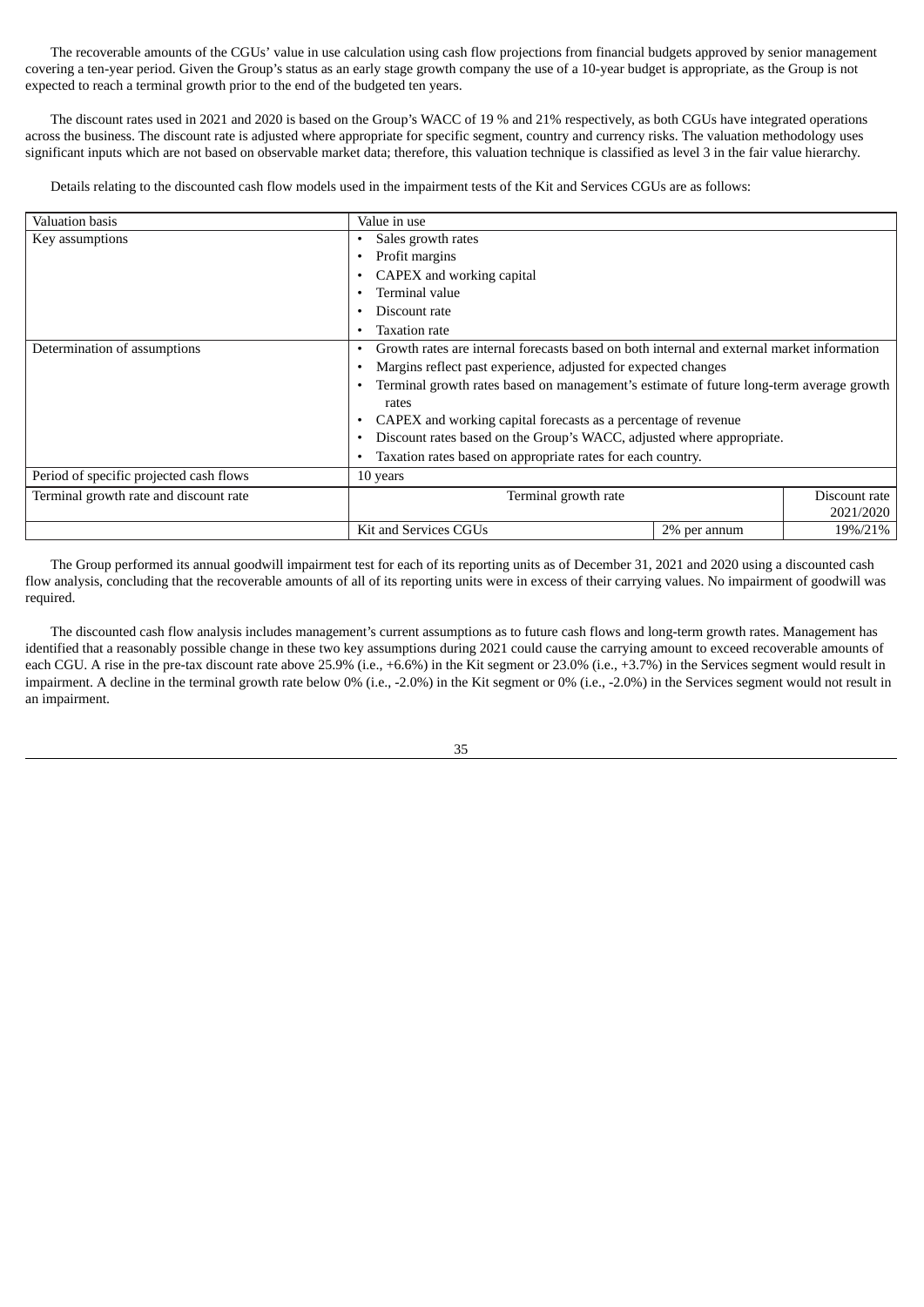In 2021 Management performed a sensitivity analysis of these key assumptions, noting for both CGUs a simultaneous rise in the pre-tax discount rate to 22,3% (i.e., +3.00%) and decline in the terminal growth rate to 0% (i.e., -2.00%) would not result in impairment. Management has identified that a reasonably possible change in these two assumptions would not result in the estimated recoverable amounts falling below the carrying amount in either CGU.

# **15. Property, plant and equipment**

Changes in property, plant and equipment for the Group periods are as follows:

|                                           | Leasehold                | <b>Plant and</b> | Furniture,<br>fittings and | <b>Construction</b><br>in progress<br>for property,<br>plant and |            |
|-------------------------------------------|--------------------------|------------------|----------------------------|------------------------------------------------------------------|------------|
| <b>Amounts in thousands of US Dollars</b> | improvements             | machinery        | equipment                  | equipment                                                        | Total      |
| Cost                                      |                          |                  |                            |                                                                  |            |
| As of January 1, 2020                     | 530                      | 1,176            | 1,421                      | 84                                                               | 3,211      |
| <b>Purchase Price Allocation</b>          |                          | 44               | 63                         |                                                                  | <b>107</b> |
| <b>Additions</b>                          | 123                      | 1,561            | 1,303                      | 473                                                              | 3,460      |
| <b>Transfers</b>                          | ٠                        | 368              | 124                        | (492)                                                            |            |
| <b>Disposals</b>                          | $\overline{\phantom{a}}$ |                  |                            |                                                                  |            |
| <b>Translation differences</b>            | 6                        | 244              | 383                        | 11                                                               | 644        |
| As of December 31, 2020                   | 659                      | 3,393            | 3,294                      | 76                                                               | 7,422      |
| <b>Purchase Price Allocation</b>          |                          |                  |                            |                                                                  |            |
| <b>Additions</b>                          | 3,147                    | 4,836            | 1,180                      | 1,319                                                            | 10,482     |
| <b>Transfers</b>                          | 92                       | 200              | (63)                       | (597)                                                            | (368)      |
| <b>Disposals</b>                          | (569)                    | (21)             | (495)                      |                                                                  | (1,085)    |
| <b>Translation differences</b>            | (6)                      | (373)            | (325)                      | (45)                                                             | (749)      |
| As of December 31, 2021                   | 3,323                    | 8,035            | 3,591                      | 753                                                              | 15,702     |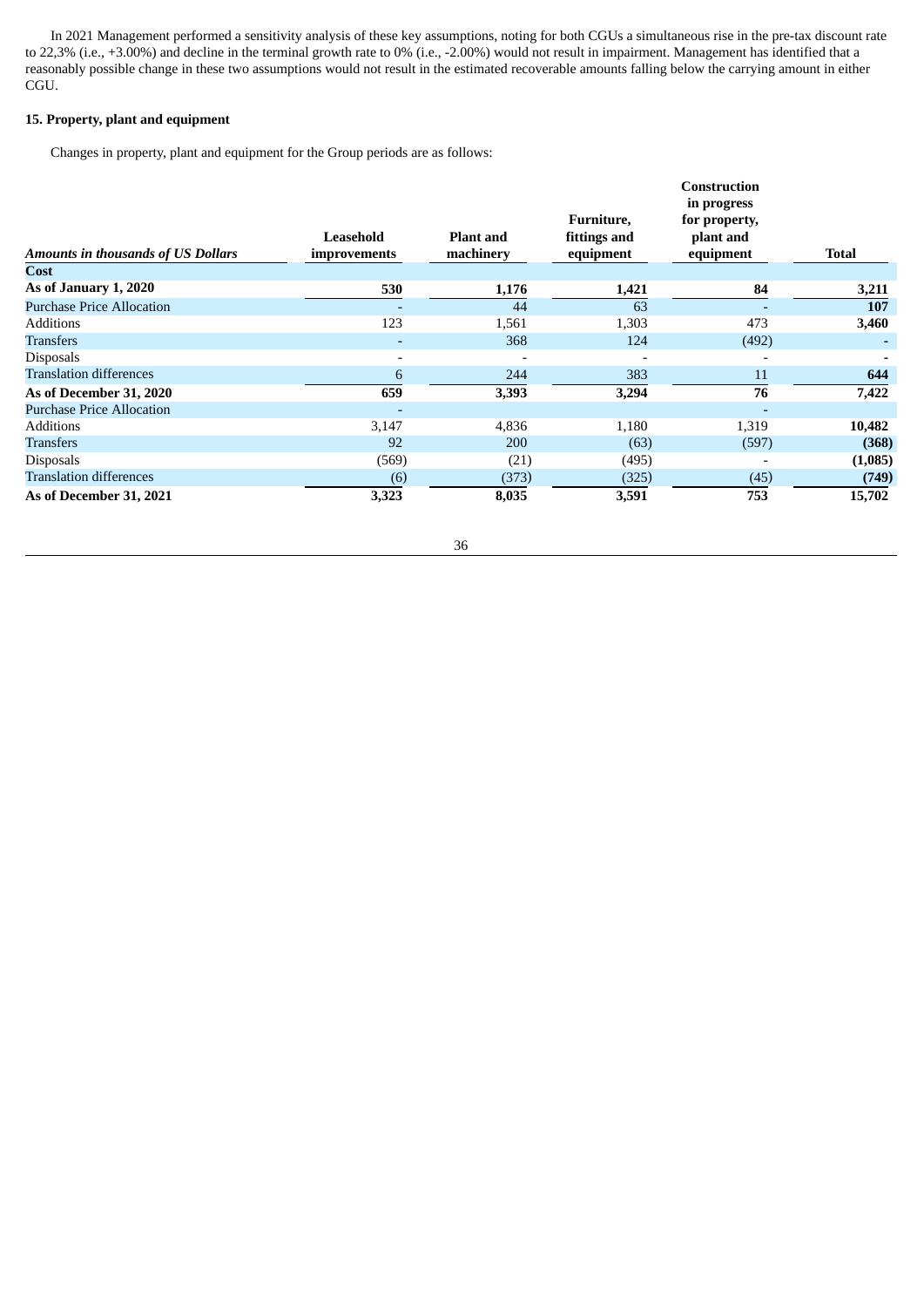# *Amounts in thousands of US Dollars*

| <b>Accumulated depreciation</b>        |       |       |       |     |        |
|----------------------------------------|-------|-------|-------|-----|--------|
| As of January 1, 2020                  | 93    | 202   | 175   |     | 470    |
| Depreciation for the period            | 114   | 493   | 458   |     | 1,065  |
| <b>Disposals</b>                       |       |       |       |     |        |
| <b>Translation differences</b>         |       | 33    | 80    |     | 113    |
| As of December 31, 2020                | 207   | 728   | 713   |     | 1,648  |
| Depreciation for the period            | 238   | 1.069 | 727   |     | 2,034  |
| Transfer                               |       | (128) | 59    |     | (68)   |
| <b>Disposals</b>                       | (370) | (11)  | (69)  |     | (450)  |
| <b>Translation differences</b>         |       | (55)  | (102) |     | (158)  |
| As of December 31, 2021                | 75    | 1,603 | 1,328 |     | 3,006  |
| Net book value as of December 31, 2021 | 3,248 | 6,432 | 2,263 | 753 | 12,696 |
| Net book value as of December 31, 2020 | 452   | 2,665 | 2,581 | 76  | 5,774  |

#### **16. Leases**

The Companies are a lessee.

The Companies have lease contracts for various items of property and production equipment used in its operations. Lease terms for properties and equipment are generally between 1 and 10 years. Certain leases include extension and termination options. These options are negotiated by management to provide flexibility in managing the leased-asset portfolio and align with the Companies' business needs.

For the year ended December 31, 2021 and 2020 the Group had lease contracts with lease terms of 12 months or less. The Group applied the 'shortterm lease' recognition exemption for theses leases.

The applicable Group periods have lease of office equipment with low value. The Group´s applied the 'lease of low-value assets' recognition exemptions for these leases.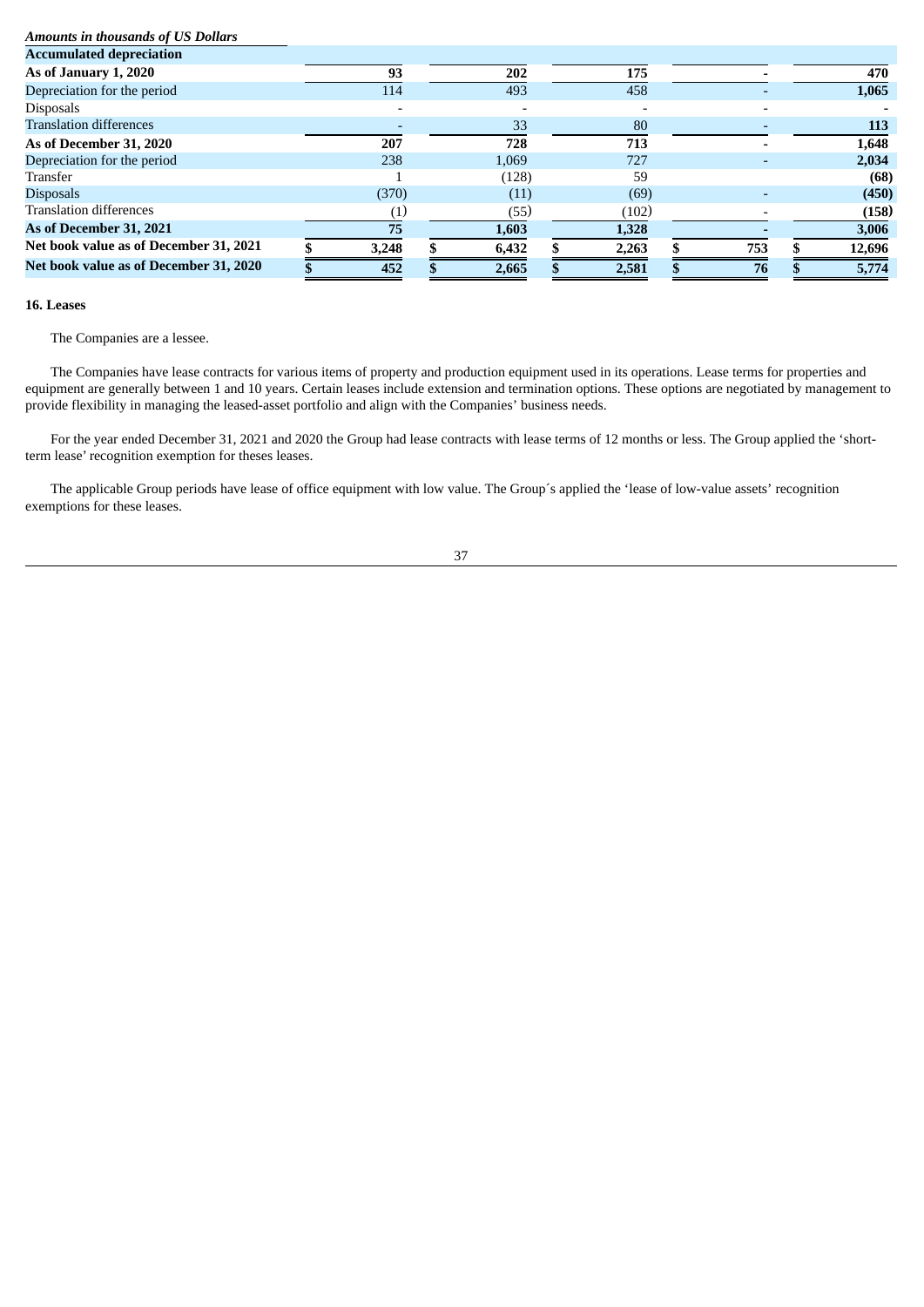# **16.1 Amounts recognized in the consolidated balance sheet**

| <b>Amounts in thousands of US Dollars</b> | As of<br><b>December</b><br>31, 2021 | As of<br><b>December</b><br>31, 2020 |
|-------------------------------------------|--------------------------------------|--------------------------------------|
| Right-of-Use Assets                       |                                      |                                      |
| Property                                  | 7,195                                | 3,073                                |
| Equipment                                 | 1,583                                | 1,611                                |
| Total assets                              | 8,778                                | 4,684                                |
| Lease liabilities                         |                                      |                                      |
| Current (Note 17.1)                       | 2,952                                | 2,146                                |
| Non-current (Note 17.1)                   | 5,427                                | 2,290                                |
| <b>Total liabilities</b>                  | 8,379                                | 4,436                                |

The additions of right-of-use assets during the Group periods ended December 31, 2021 and 2020 were \$7,122 thousand and \$1,143 thousand, respectively.

# **16.2 Amounts recognized in the consolidated statement of income related to leases**

| <b>Amounts in thousands of US Dollars</b>           | For the<br>vear ended<br><b>December</b><br>31, 2021 | For the<br>year ended<br><b>December</b><br>31, 2020 |  |  |
|-----------------------------------------------------|------------------------------------------------------|------------------------------------------------------|--|--|
| Depreciation charge of right-of-use assets          |                                                      |                                                      |  |  |
| Property                                            | 1,611                                                | 921                                                  |  |  |
| Equipment                                           | 1,068                                                | 682                                                  |  |  |
| Total depreciation of right-of-use-assets           | 2,679                                                | 1,603                                                |  |  |
| Interest expense (included in finance cost, Not 10) | 386                                                  | 276                                                  |  |  |
| Total amount recognized in net loss for the period  | 3.065                                                | 1,879<br>\$                                          |  |  |

No significant variable lease payments that are not included in the lease liability have been identified for the Group. Short term lease payments and payments on low value lease assets were not significant for the year ended December 31, 2021.

The total cash outflow for leases during the Group´s periods ended December 31, 2021 and 2020 were \$2,845 thousand and \$1,764 thousand, respectively. The maturity analysis of lease liabilities for the Group is disclosed in Note 4.1.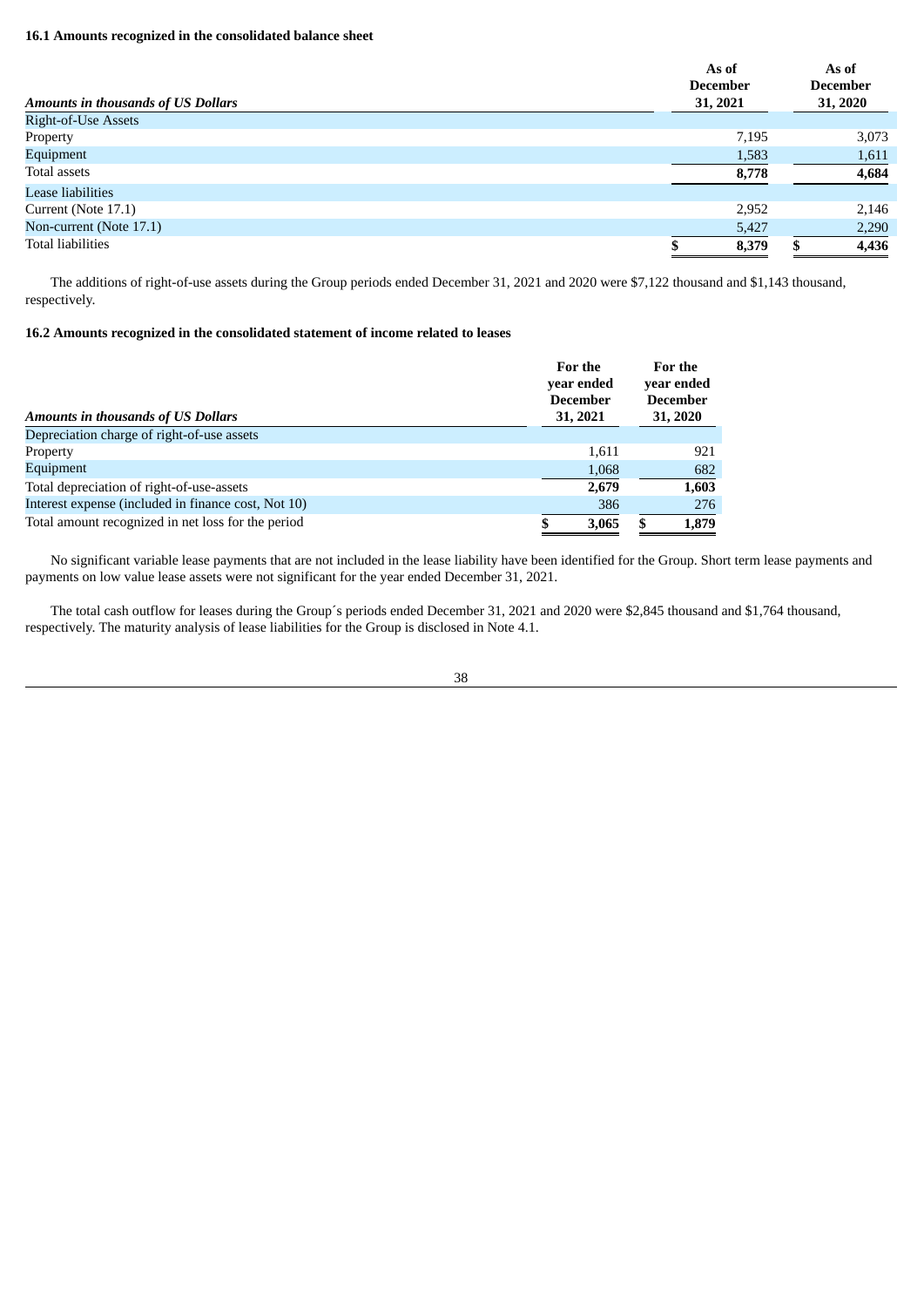# **17. Financial instruments per category**

The following tables present the Group's financial instruments per category:

|                                                      |          | As of<br><b>December</b> |          | As of<br><b>December</b> |
|------------------------------------------------------|----------|--------------------------|----------|--------------------------|
| Amounts in thousands of US Dollars                   | 31, 2021 |                          | 31, 2020 |                          |
| <b>Current debt instruments at amortized cost</b>    |          |                          |          |                          |
| Trade receivables                                    | \$       | 42,061                   | \$.      | 33,482                   |
| Other receivables                                    |          | 4,094                    |          | 2,856                    |
| Total current debt instruments at amortized cost     |          | 46,155                   |          | 36,338                   |
| Non-current debt instruments at amortized cost       |          |                          |          |                          |
| Other long-term receivables                          |          | 422                      |          | 133                      |
| Total non-current debt instruments at amortized cost |          | 422                      |          | 133                      |
| Total financial assets*                              |          | 46,577                   |          | 36,471                   |

\* Financial assets, other than cash at bank

# **17.1 Financial liabilities at amortized cost: Interest-bearing loans and borrowings**

|                                                            |                      |                 | As of<br>December |
|------------------------------------------------------------|----------------------|-----------------|-------------------|
| <b>Amounts in thousands of US Dollars</b>                  | <b>Interest Rate</b> | <b>Maturity</b> | 31, 2021          |
| <b>Current interest-bearing loans and borrowings</b>       |                      |                 |                   |
| Lease Liabilities (Note $16)$ <sup>1)</sup>                | $6.25\% - 11\%$      | 2022            | 2,952             |
| <b>Total current interest-bearing loans and borrowings</b> |                      |                 | 2,952             |
|                                                            |                      |                 |                   |
| Non-current interest-bearing loans and borrowings          |                      |                 |                   |
| Lease Liabilities (Note $16)^{1}$ )                        | $6.25\% - 11\%$      | 2022-2030       | 5,427             |
| <b>Facilities</b>                                          |                      |                 |                   |
| Total non-current interest-bearing loans and borrowings    |                      |                 | 5,427             |
| <b>Total interest-bearing loans and borrowings</b>         |                      |                 | 8,379             |
|                                                            |                      |                 |                   |

1) valued in accordance with IFRS 16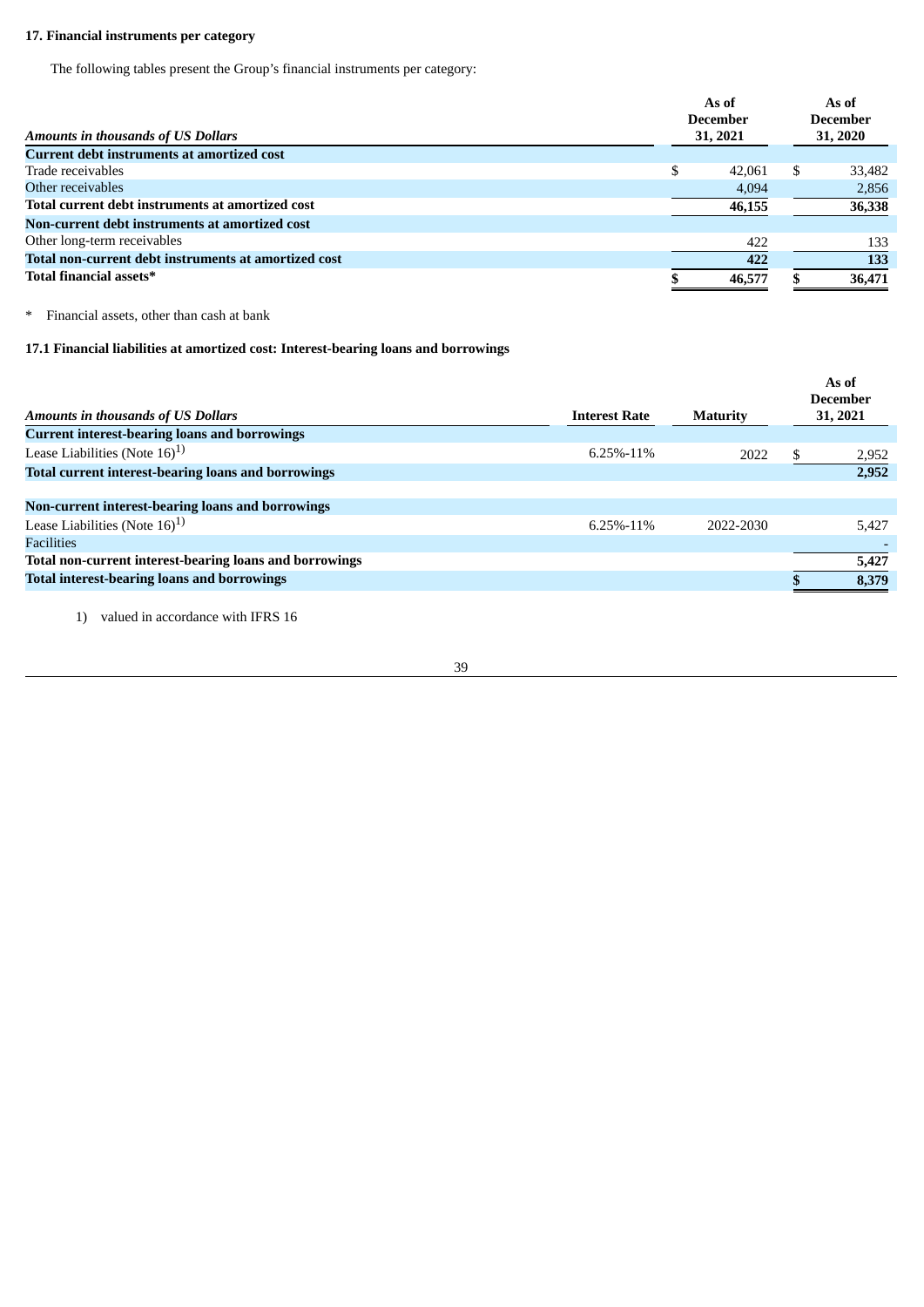|                                                            |                      |                 | As of<br>December |
|------------------------------------------------------------|----------------------|-----------------|-------------------|
| <b>Amounts in thousands of US Dollars</b>                  | <b>Interest Rate</b> | <b>Maturity</b> | 31, 2020          |
| <b>Current interest-bearing loans and borrowings</b>       |                      |                 |                   |
| Lease Liabilities (Note $16)$ <sup>1)</sup>                | $6.25\% - 11\%$      | 2021            | 2,146             |
| <b>Total current interest-bearing loans and borrowings</b> |                      |                 | 2,146             |
|                                                            |                      |                 |                   |
| Non-current interest-bearing loans and borrowings          |                      |                 |                   |
| Lease Liabilities (Note $16)$ <sup>1)</sup>                | 6.25%-11%            | 2021-2030       | 2,290             |
| Facilities                                                 | 11%                  | 2025            | 61,675            |
| Total non-current interest-bearing loans and borrowings    |                      |                 | 63,965            |
| <b>Total interest-bearing loans and borrowings</b>         |                      |                 | 66,111            |
|                                                            |                      |                 |                   |

1) Valued in accordance with IFRS 16.

#### **Loan from shareholder and other interest-bearing loan**

The loan from shareholder and the other interest-bearing loan were converted to equity on May 25, 2020. These loans had been previously payable on demand as repayment timing was not specified in the loan agreement. Accrued interest was capitalized annually on the last calendar day of each year. The conversion was made without any premium or penalty.

#### **Loan Facility**

During the year ended December 31, 2019 we entered into a loan facility in the amount of \$110 million with Bridgepoint Credit and DNB AB (Publ) as part of the financing of the Olink Acquisition (Facilities). Under the terms of the Facilities the Companies had access to a Capex/Acquisition Facility, a term Facility B, a Recap Facility and a Revolving Facility. The facilities had a leverage covenant towards the creditors that measures a rolling 12-month EBITDA in relation to net debt at the end of each quarter. The interest rate was equal to a bank reference rate, or the EURIBOR, STIBOR, or LIBOR plus a margin ranging from 3.0% to 6.25% dependent upon the facility and denomination of the borrowings and leverage. There was a commitment fee equal to 35% of the margin on any unused facility.

During the year ended December 31, 2020 we amended our debt structure under the existing loan facility with Bridgepoint Credit and DNB AB (Publ), increasing the total commitment under the facilities to \$137.6 million. The effective date of the amended agreement was December 23, 2020.

A total of \$63.5 million was drawn down under the term Facility B, adjusted for transaction costs of \$1.8 million. The loans were raised in USD and EUR to match revenue streams in USD and EUR. The interest was capitalized annually to form part of the Facility B loans and will thereafter bear interest together with the rest of the loan. The remaining undrawn credit under the facilities was \$74.1 million. Under the terms of the Facilities, the companies pledged the assets, including patents and other intellectual property, of its subsidiary, Olink Proteomics Inc. The book value of the pledged assets was \$6,948 thousand as of December 31, 2020.

On March 30, 2021, we repaid \$65.6 million of outstanding loan facilities plus accrued interest of \$1.9 million using the net proceeds from the offering. As of December 31, 2021, we had \$118.1 million in cash at bank and no outstanding loan balances.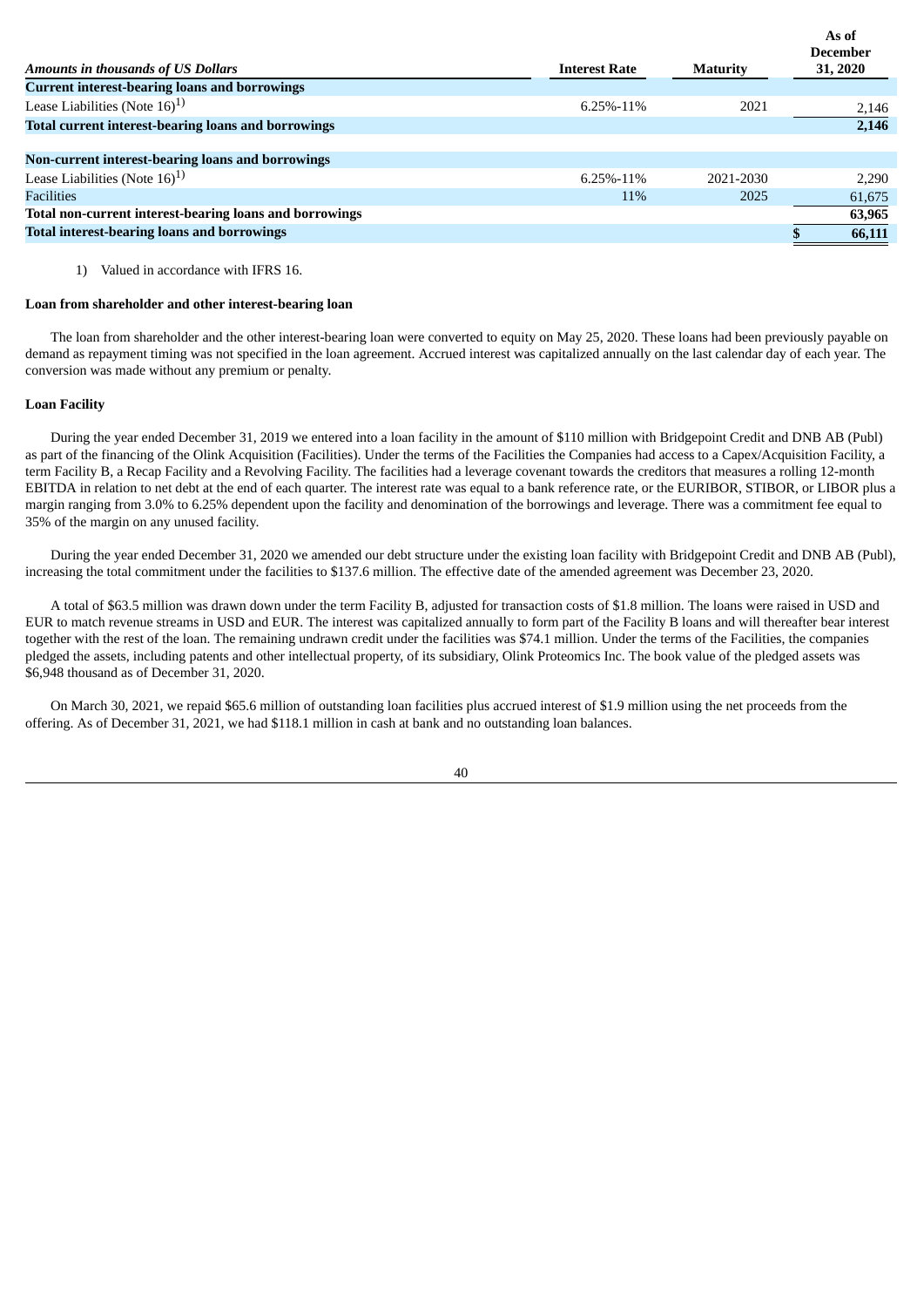|                                                  | As of<br><b>December</b> |          | As of<br><b>December</b> |
|--------------------------------------------------|--------------------------|----------|--------------------------|
| <b>Amounts in thousands of US Dollars</b>        |                          | 31, 2021 | 31, 2020                 |
| Other financial liabilities at amortized cost    |                          |          |                          |
| Advance invoiced customers                       |                          | 5.447    | 7.367                    |
| Accounts payable                                 |                          | 8.668    | 6,658                    |
| <b>Total other current financial liabilities</b> |                          | 14,115   | 14,025                   |

### **17.3 Fair values**

To provide an indication about the reliability of the inputs used in determining fair value, the Group has classified its financial instruments into the three levels prescribed under the accounting standards.

Level 1: Quoted (unadjusted) market prices in active markets for identical assets or liabilities

Level 2: Valuation techniques for which the lowest level input that is significant to the fair value measurement is directly or indirectly observable

Level 3: Valuation techniques for which the lowest level input that is significant to the fair value measurement is unobservable

Set out below is a comparison, by class, of the carrying amounts and fair values of the Group's financial instruments, other than those with carrying amounts that are reasonable approximations of fair values:

|                                           | As of December 31, 2021          |                                                                               |                |         |  |  |  |  |  |
|-------------------------------------------|----------------------------------|-------------------------------------------------------------------------------|----------------|---------|--|--|--|--|--|
| <b>Amounts in thousands of US Dollars</b> | <b>Carrying</b><br><b>Amount</b> | <b>Level 1</b>                                                                | <b>Level 2</b> | Level 3 |  |  |  |  |  |
| <b>Financial liabilities</b>              |                                  |                                                                               |                |         |  |  |  |  |  |
| Interest-bearing loans and borrowings     |                                  |                                                                               |                |         |  |  |  |  |  |
| Facilities **                             |                                  |                                                                               |                |         |  |  |  |  |  |
|                                           | <b>Carrying</b><br><b>Amount</b> | As of December 31, 2020<br><b>Level 3</b><br><b>Level 1</b><br><b>Level 2</b> |                |         |  |  |  |  |  |
| <b>Financial liabilities</b>              |                                  |                                                                               |                |         |  |  |  |  |  |
| Interest-bearing loans and borrowings     |                                  |                                                                               |                |         |  |  |  |  |  |
| Facilities **                             | 61 675                           |                                                                               | 61 675         |         |  |  |  |  |  |
| Total                                     | 61 675                           |                                                                               | 61,675         |         |  |  |  |  |  |

Management assessed that the fair values of cash at bank, accounts receivables, other receivables, accounts payable, and advance payments from customers approximate their carrying amounts largely due to the short-term maturities of these instruments.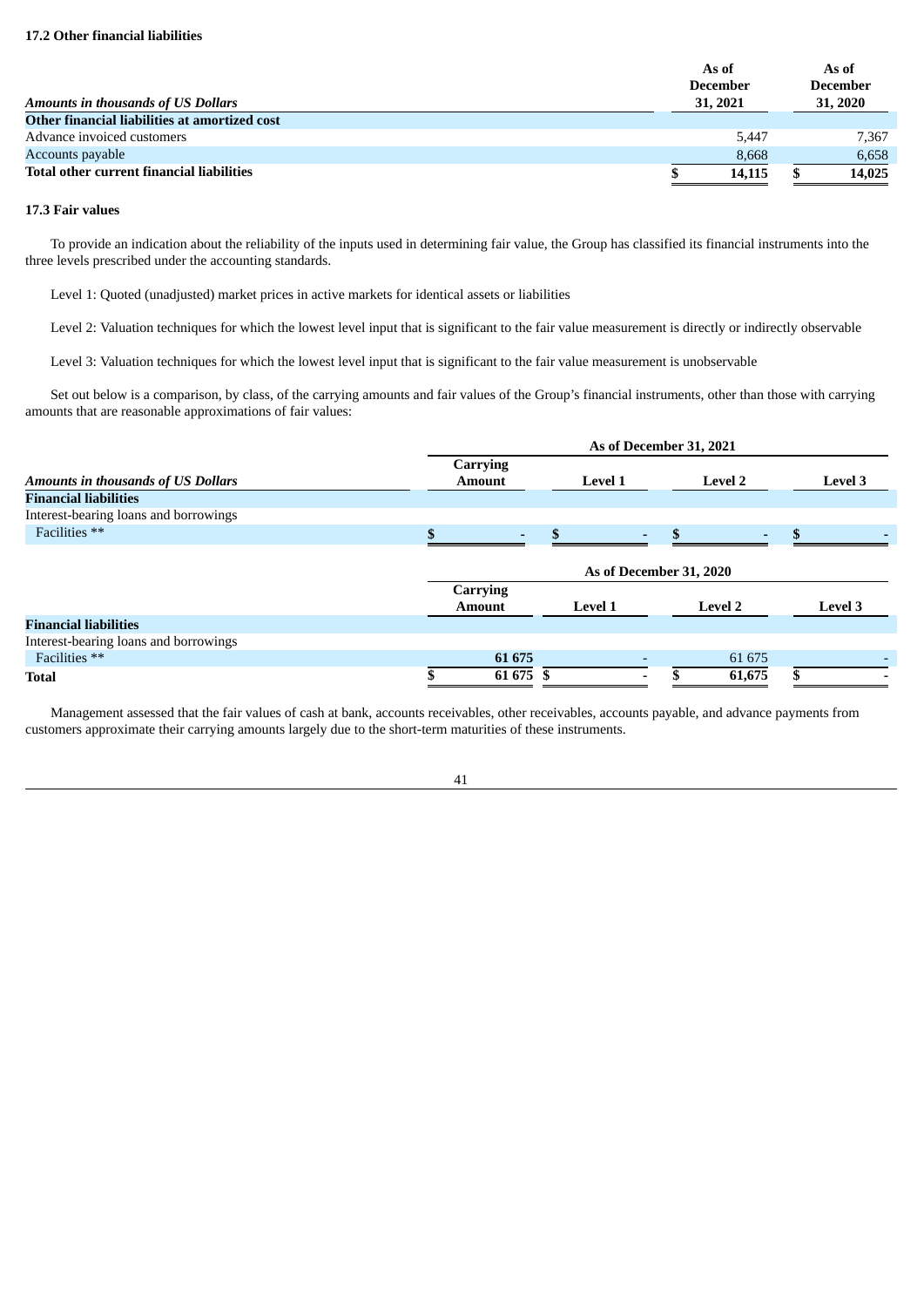# **17.4. Changes in Liabilities attributable to financing activities**

The following tables show changes in liabilities attributable to financing activities for the Group respectively:

| <b>Amounts in thousands of US Dollars</b>  | Current<br>Interest-<br>bearing<br><b>liabilities</b><br>(excluding<br>current<br>lease<br>liabilities) | Current<br>lease<br>liabilities | <b>Non-current</b><br>Interest-<br>bearing<br><b>liabilities</b><br>(excluding<br><b>Non-current</b><br>lease<br>liabilities) |              | Non-<br>current<br>lease<br>liabilities | <b>Total</b><br><b>liabilities</b><br>from<br>financing<br>activities |
|--------------------------------------------|---------------------------------------------------------------------------------------------------------|---------------------------------|-------------------------------------------------------------------------------------------------------------------------------|--------------|-----------------------------------------|-----------------------------------------------------------------------|
| <b>Liabilities as of January 1,2020</b>    | \$<br>42,720                                                                                            | \$<br>1,414                     | \$<br>53,228                                                                                                                  | $\mathbf{s}$ | 3,050                                   | \$<br>100,412                                                         |
| Cash flows                                 |                                                                                                         | (1,490)                         | 7,930                                                                                                                         |              |                                         | 6,440                                                                 |
| Non cash-flow:                             |                                                                                                         |                                 |                                                                                                                               |              |                                         |                                                                       |
| New leases                                 |                                                                                                         | 637                             |                                                                                                                               |              | 474                                     | 1,111                                                                 |
| Foreign exchange adjustments               |                                                                                                         | 153                             | 143                                                                                                                           |              | 196                                     | 492                                                                   |
| Other                                      | (42, 720)                                                                                               | 1,432                           | 374                                                                                                                           |              | (1,430)                                 | (42, 344)                                                             |
| <b>Liabilities as of December 31, 2020</b> | \$                                                                                                      | \$<br>2,146                     | \$<br>61,675                                                                                                                  | $\mathbf{s}$ | 2,290                                   | \$<br>66,111                                                          |
| Cash flows                                 |                                                                                                         | (2,845)                         | (63,315)                                                                                                                      |              |                                         | (66, 160)                                                             |
| Non cash-flow:                             |                                                                                                         |                                 |                                                                                                                               |              |                                         |                                                                       |
| New leases                                 |                                                                                                         | 1,379                           |                                                                                                                               |              | 5,320                                   | 6,699                                                                 |
| Foreign exchange adjustments               |                                                                                                         | (133)                           | (58)                                                                                                                          |              | 222                                     | 31                                                                    |
| Other                                      |                                                                                                         | 2,405                           | 1,698                                                                                                                         |              | (2,405)                                 | 1,698                                                                 |
| <b>Liabilities as of December 31, 2021</b> | \$                                                                                                      | \$<br>2,952                     | \$<br>$\bf{0}$                                                                                                                | \$           | 5,427                                   | \$<br>8,379                                                           |

The shareholder loan balance of \$42,720 thousand within current interest-bearing liabilities as of December 31, 2019 was converted into an equity interest in the Group during 2020 (see Note 24 "Related party transactions"). The Other balances within current and non-current lease liabilities of \$ 2,405 and (\$2,405) in 2021 (\$1,432 and (\$1,430) thousand in 2020), respectively, represent the reclassification of non-current leases into the current classification. The other balance within non-current interest-bearing liabilities of \$1,698 in 2021 represents reversal of prepaid arrangement fees/legal fees to the income statement at the time the loan was repaid. The Other balance within non-current interest-bearing liabilities of \$374 thousand in 2020 represents the expense incurred on a financing charge not yet paid as of December 31, 2020.

## **18. Inventories**

| <b>Amounts in thousands of US Dollars</b>                       |  | As of<br>December<br>31, 2021 | As of<br><b>December</b><br>31, 2020 |  |  |
|-----------------------------------------------------------------|--|-------------------------------|--------------------------------------|--|--|
| Raw materials                                                   |  | 18,402                        | 13,004                               |  |  |
| Work in-progress                                                |  | 5,138                         | 3,712                                |  |  |
| <b>Finished products</b>                                        |  | 5,400                         | 4,110                                |  |  |
| Total inventories at the lower of cost and net realizable value |  | 28,940                        | 20,826                               |  |  |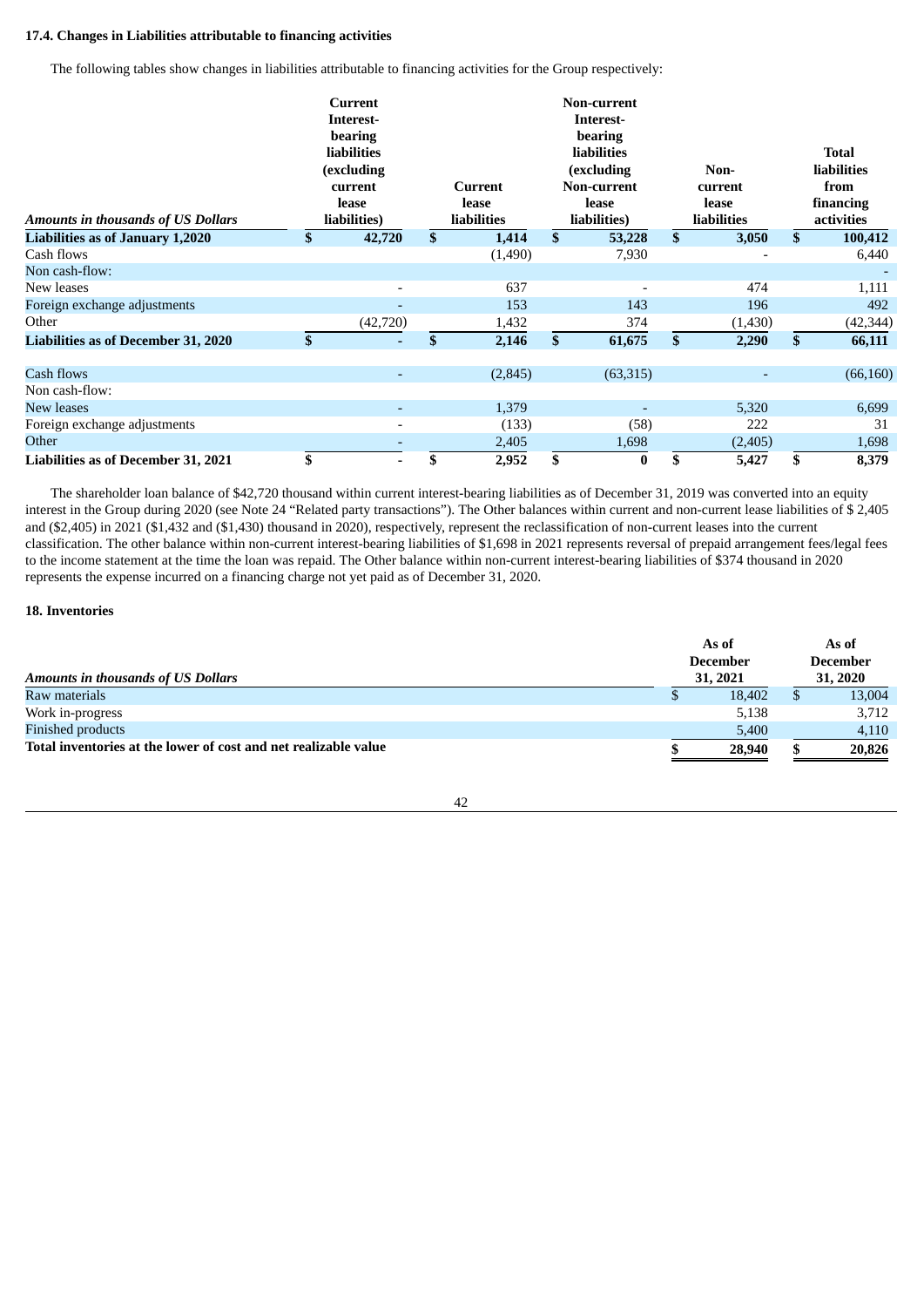### **19. Trade receivables**

Trade receivables, for the Group, are non-interest bearing and are generally on terms of 30 to 90 days. The Companies maintain an allowance for ECL but given that the Companies have historically recognized almost non-existent credit losses the allowance for ECL is insignificant as of the Group's periods ended December 31, 2021 and 2020. The credit loss recognized in the Group periods ended December 31, 2021 and 2020 was \$365 and \$2 thousand, respectively.

### **20. Other receivables**

| <b>Amounts in thousands of US Dollars</b> | As of<br><b>December</b><br>31, 2021 |       | As of<br><b>December</b><br>31, 2020 |       |
|-------------------------------------------|--------------------------------------|-------|--------------------------------------|-------|
| Value added tax and other tax receivables |                                      | 3.184 |                                      | 2,350 |
| Other items                               |                                      | 910   |                                      | 506   |
| <b>Total</b>                              |                                      | 4.094 |                                      | 2,856 |

# **21. Share capital and Other contributed capital**

The Group's Share capital at December 31, 2021 consisted of the following:

|                                           | Number of   | Share   | Other<br>Contributed |
|-------------------------------------------|-------------|---------|----------------------|
| <b>Amounts in thousands of US Dollars</b> | shares      | Capital | Capital              |
| Common Share                              | 119,007,062 | 30,964  | 506,008              |
| <b>Total</b>                              | 119,007,062 | 30,964  | 506,008              |

The Group's Share capital at December 31, 2020 consisted of the following, on a pre-split basis:

|                          | Number of<br>shares | Share<br><b>Capital</b> | Other<br>Contributed<br>Capital |
|--------------------------|---------------------|-------------------------|---------------------------------|
| Preferred A              |                     |                         |                                 |
| Preferred B1             | 200,755,561         | 21.249                  | 194,741                         |
| Common Share $-$ Class A | 56,221,500          | 5,946                   | 62,965                          |
| Common Share – Class B   | 250,000             | 29                      | 68                              |
| <b>Total</b>             | 257,227,062         | 27,224<br>S             | 257,774                         |

Preferred A and Preferred B1 shares receive a preferential right to all forms of value transfers from the Group to the shareholders. The preference share A has a fixed amount as preference and the B share has an 8 percent cumulative coupon on the invested amount. There is no annual cash dividend or pay out, as the 8% fixed return accumulates indefinitely. As payments of dividend or potential decision of redemption preference share is within the control of the entity and as such the preferred preference shares are classified as equity instruments. The shares rank ahead of common equity and receive their return before any return is allocated to common shares. The Preferred A and Preferred B1 shares are entitled to ten votes per share while Common shares, both Class A and Class B, are entitled to one vote per share. Common A shares and Common B Shares carry equivalent features; however Common B shares have a higher threshold upon a potential exit or restructuring event, including an initial public offering, in order to receive a return.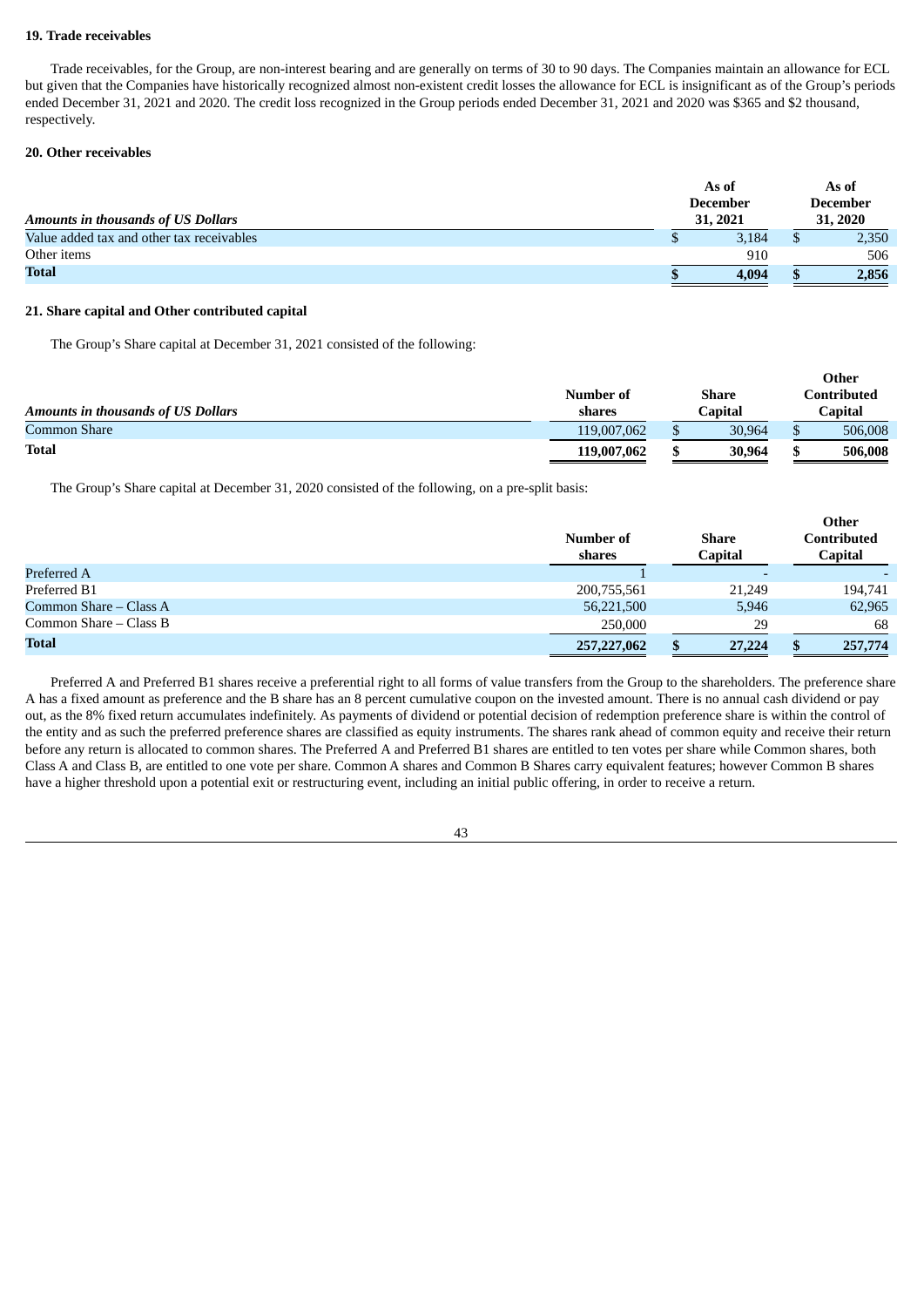As of December 31, 2020, the total number of authorized shares was 800,000,000 of which 257,227,062 were issued and outstanding. During 2020, 48,264,712 shares were issued at a par value of 1 SEK and premium of 9 SEK per share.

#### **Reorganization of share structure**

On March 16, 2021, the Group's shareholders approved the adoption of new articles of association which provided for the reorganization of existing common and preferred shares into one single share class. Pursuant to the new articles of association, each class of shares have been reorganized into one class of common shares as follows:

- The common shares series A have been re-designated as 56,221,500 common shares;
- The common shares series B have been re-designated as 250,000 common shares;
- The preferred share series A have been re-designated as one common share; and
- The preferred shares series B1 have been re-designated as 200,755,561 common shares.

Furthermore, on March 16, 2021, the Group's shareholders resolved to conduct a reverse share split where the total number of outstanding common shares (257,227,062) was consolidated into 105,771,768 common shares.

### **Initial public offering**

On March 29, 2021, the Company completed an initial public offering of 13,235,294 ADSs, representing 13,235,294 common shares, at an initial public offering price of \$20.00 per share. The net proceeds from the initial public offering were \$245.4 million, after deducting the underwriting discounts, net of deferred taxes, and other initial public offering costs associated with the filing. The net proceeds of the initial public offering per the condensed consolidated statement of cash flows of \$245.2 million do not reflect the non-cash movement related to the tax-deductible portion of the underwriter fees. Total transaction costs accounted for as a deduction from equity, net of deferred taxes, amounts to \$15.4 million.

Following the initial public offering on March 29, 2021 the Company has 119,007,062 common shares outstanding.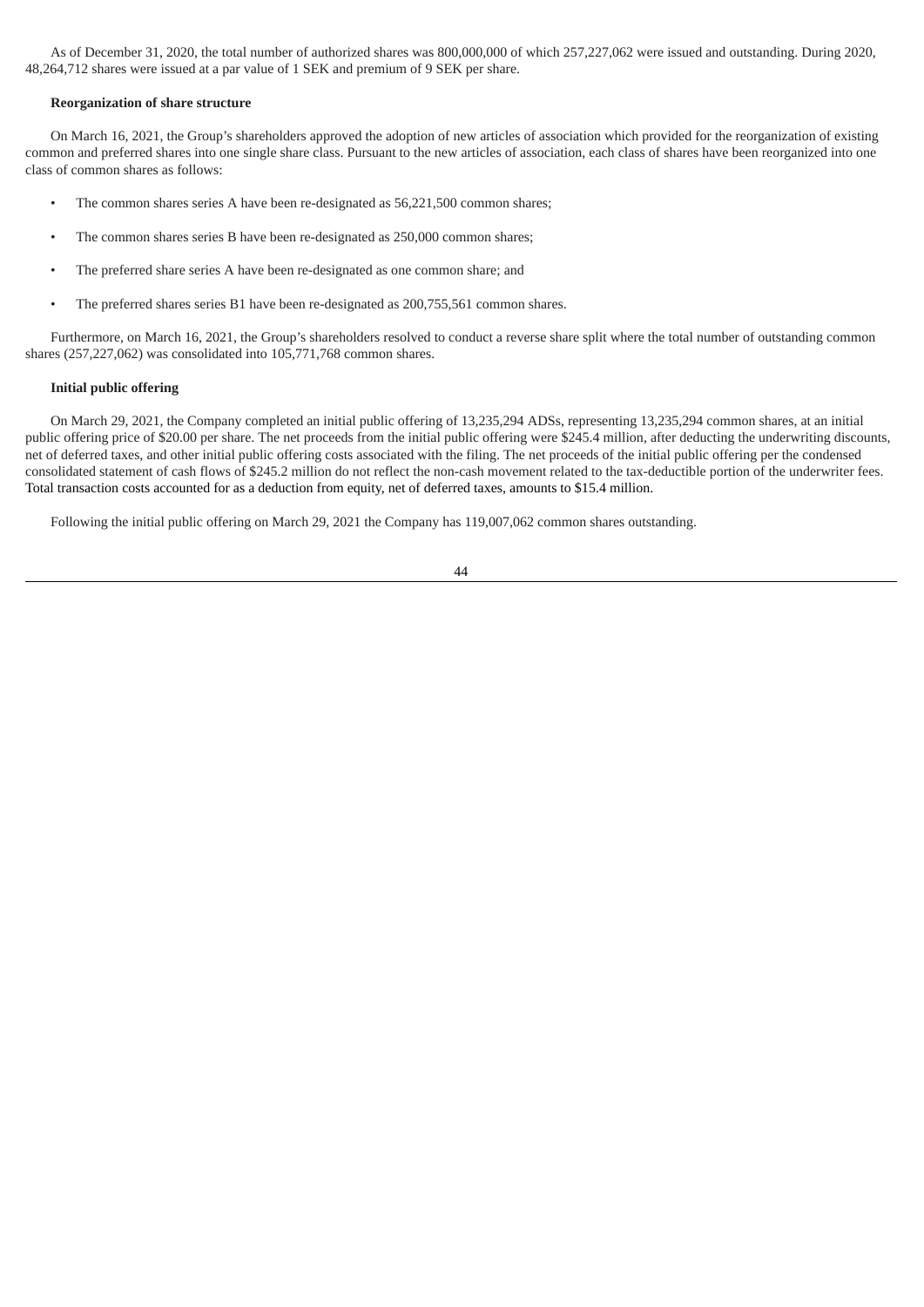The following chart shows a reconciliation of the movements in equity from December 31, 2019 through December 31, 2020 and from December 31, 2020 through December 31, 2021:

|                                           | <b>Shares</b>      |                | Other          |
|-------------------------------------------|--------------------|----------------|----------------|
|                                           | <b>Outstanding</b> | Share          | Contributed    |
| <b>Amounts in thousands of US Dollars</b> | (number)           | <b>Capital</b> | <b>Capital</b> |
| <b>Balance as of January 1, 2020</b>      | 208,962,350        | 22,124         | 199,121        |
| New Share Issuance                        | 48,264,712         | 5,100          | 58,653         |
| Shareholders' contributions               |                    |                |                |
| <b>Balance as of December 31, 2020</b>    | 257,227,062        | 27,224         | 257,774        |
| New Share Issuance                        | 13,235,294         | 3.740          | 245,543        |
| Share based remuneration program          |                    |                | 2.691          |
| Reverse stock split                       | (151, 455, 294)    |                |                |
| <b>Balance as of December 31, 2021</b>    | 119,007,062        | 30,964         | 506,008        |

In May 2020, the loan from shareholder (refer to Note 17.1), was renegotiated and converted into an equity interest. The new equity interests issued were equal to the total of the carrying value and the accrued interest on the loan. The equity interests were issued at the same value as the carrying amount of the loan and conversion will not result in the recognition of a settlement gain or loss outside of inconsequential exchange rate related amounts.

#### **22. Stock-based compensation**

On March 16, 2021 at the Annual General Meeting, our shareholders approved and made effective our 2021 Incentive Award Plan ("2021 Plan"). The principal purpose of the 2021 Plan is to attract, retain and motivate selected employees, consultants and directors through the granting of share-based compensation awards and cash-based performance bonus awards. Under the 2021 Plan, 1,085,900 shares are initially available for issuance pursuant to a variety of stock-based compensation awards, including stock options, restricted stock unit awards and performance based restricted stock unit awards; provided, however, that no more than 1,085,900 shares may be issued upon the exercise of incentive stock options. The shares will be issued when the program vests over the four-year plan period.

In connection with the closing of the initial public offering, the Company granted options to purchase an aggregate of 620,675 common shares out of the 2021 Plan, of which 442,789 options were granted to certain of our executive officers and directors, in each case with an exercise price equal to 125% of the initial public offering price of \$20.00. Such options shall vest over four years, subject to the terms and conditions of the 2021 Plan. The expiration date on the options is five years from grant date. The material terms of the 2021 Plan have been summarized within the final prospectus relating to the initial public offering, dated March 24, 2021. The IFRS 2 cost is calculated according to the following; Fair value per option at the grant date \* the number of outstanding share options \* the number of days passed of the vesting period. To calculate fair value per share option at the grant date, the principles of the Black and Scholes model have been used. The expense associated with these stock options amounted to \$1,0 million for the twelve months ended December 31, 2021. These are recorded within selling and administrative expenses within the income statement.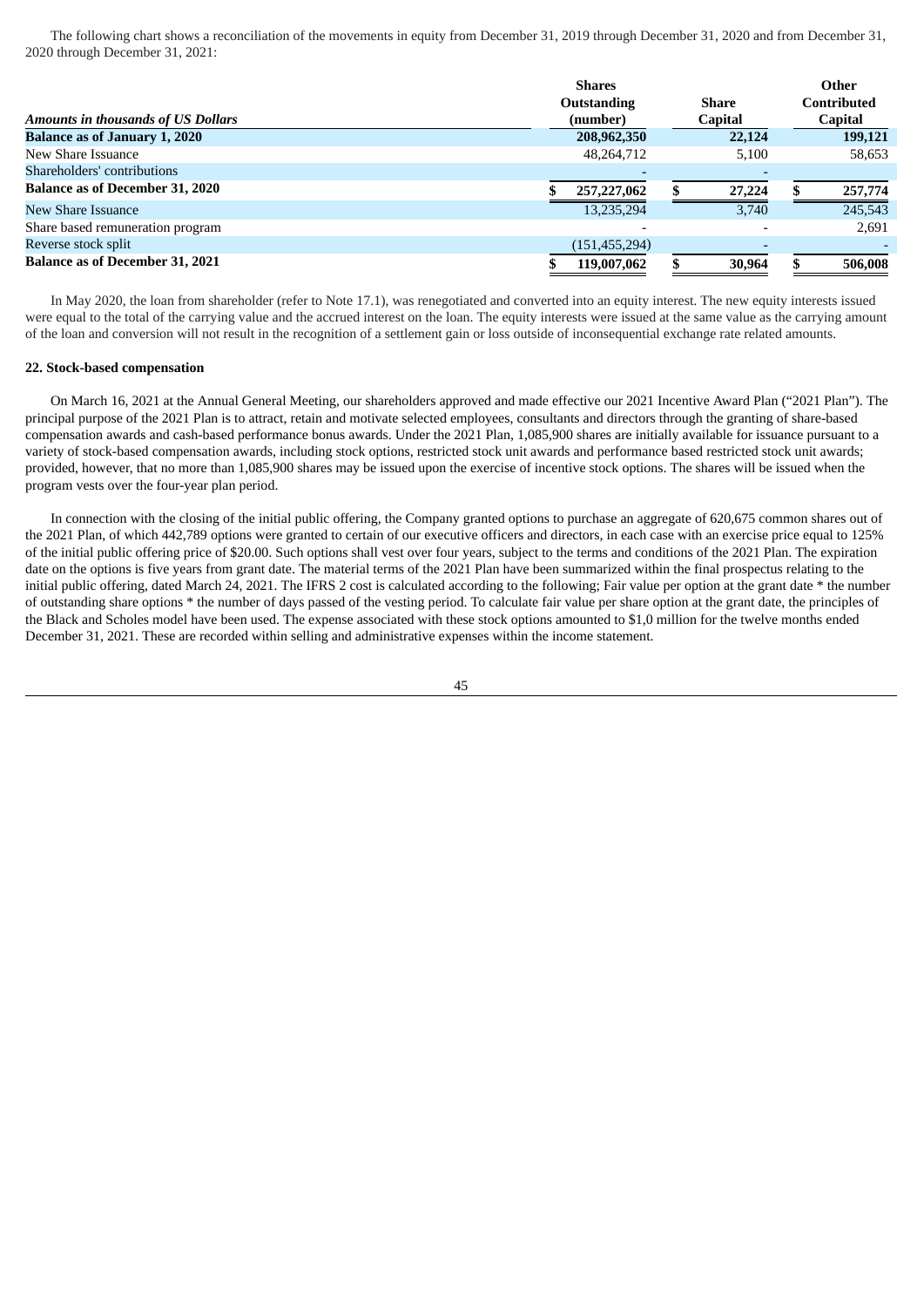A summary of stock option activity under the Company's 2021 Plan relating to awards to certain officers and directors as of December 31, 2021, and changes during the twelve months ended December 31, 2021, are as follows:

| <b>Amounts in thousands of US Dollars</b> | Outstanding<br><b>Stock</b><br><b>Options</b> |         | Weighted<br>Average<br><b>Exercise</b><br>Price |    |
|-------------------------------------------|-----------------------------------------------|---------|-------------------------------------------------|----|
| <b>Granted</b>                            | S                                             | 442,789 | \$                                              | 25 |
| Vested                                    |                                               |         |                                                 |    |
| Forfeited                                 |                                               |         |                                                 |    |
| Consulting and other current liabilities  |                                               |         |                                                 |    |
| <b>Balance as of December 31, 2020</b>    |                                               | 442,789 | \$.                                             | 25 |

During the third quarter, 465,225 restricted stock units ("RSUs") that had been approved at the Annual General Meeting on March 16, 2021 were awarded to employees currently employed by Olink under the 2021 Plan. Of this, 344,271 were granted as at December 31, 2021, of which 108,071 RSU's were granted to our executive officers. The RSUs will vest during a four-year period; new shares will be issued when the RSUs vest. The expense associated with these RSUs amounted to \$2,0 million for the twelve months ended December 31, 2021. These are recorded within selling, administrative and cost of goods sold expenses within the income statement. The following is a summary of the RSU activity and related information as of December 31, 2021, and changes during the twelve months ended December 31, 2021:

|                                           |                                  | Weighted<br>Average                    |
|-------------------------------------------|----------------------------------|----------------------------------------|
| <b>Amounts in thousands of US Dollars</b> | <b>Outstanding</b><br><b>RSU</b> | <b>Grant Date</b><br><b>Fair Value</b> |
| <b>Granted</b>                            | 344,271<br>S                     | 23.75<br>S                             |
| Vested                                    |                                  |                                        |
| Forfeited                                 | (8,822)                          |                                        |
| Consulting and other current liabilities  | -                                |                                        |
| <b>Balance as of December 31, 2020</b>    | 335,449                          | 23.75<br>\$                            |

### **23. Other current liabilities**

| <b>Amounts in thousands of US Dollars</b> | As of<br><b>December</b><br>31, 2021 |        | As of<br><b>December</b><br>31, 2020 |        |
|-------------------------------------------|--------------------------------------|--------|--------------------------------------|--------|
| Salaries and wages                        | S                                    | 6,306  | \$                                   | 4,342  |
| Advance invoiced customers                |                                      | 5.447  |                                      | 7,367  |
| <b>Royalties</b>                          |                                      | 1,233  |                                      | 1,767  |
| Other current liabilities                 |                                      | 6,663  |                                      | 5,681  |
| Total                                     | S                                    | 19,649 | S                                    | 19,157 |

Advance invoiced customers represent a contract liability. Beginning January 1, 2021, the Group had a liability balance of \$7,367 for advance invoiced customers. During fiscal year 2021, the Group recognized \$7,092 of the advances from customers as revenue.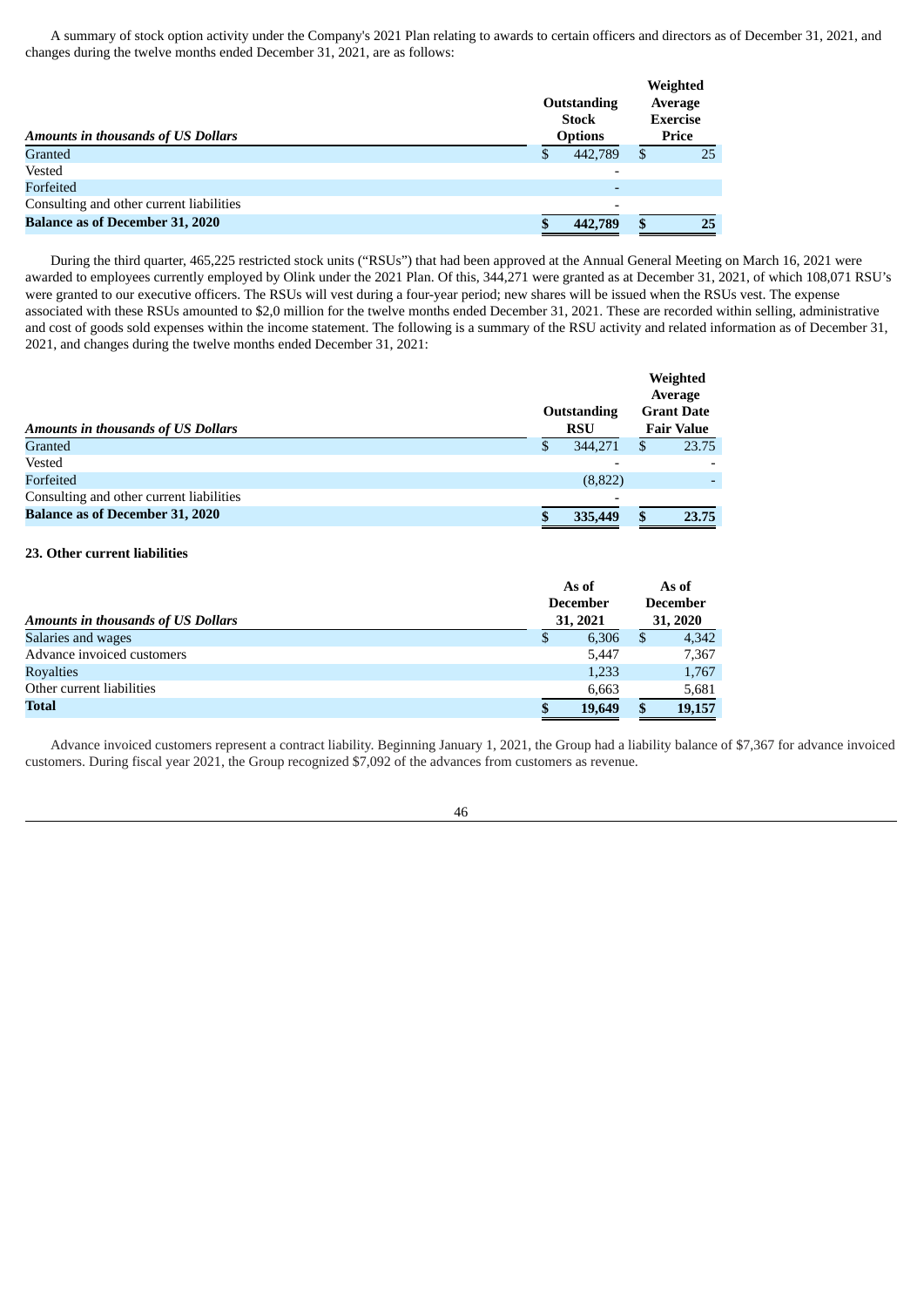Other current liabilities include a contract liability related to advance payments from customers. As of December 31, 2021, the advance payments from customers are \$258 thousand. As per December 31, 2020 the advanced payments from customers are \$178 thousand.

#### **24. Related-party transactions**

In March 2019, Olink Holding AB (publ) (f/k/a Knilo HoldCo AB) entered into a shareholder loan ("Shareholder Loan") agreement, with Knilo InvestCo AB (f/k/a Goldcup 18085 AB), pursuant to which Knilo InvestCo AB extended a loan to Olink Holding AB (publ) (f/k/a Knilo HoldCo AB) equal to approximately \$38,486 thousand. There were no repayment terms for this loan and accrued interest, at the rate of 8% per annum, was capitalized annually on the last calendar day of each year. As of December 31, 2019 the outstanding balance on Shareholder Loan was approximately \$41,102 thousand, of which \$2,616 thousand was accrued interest. The amounts are classified as current interest-bearing loans and borrowings, Note 17. Olink Holding AB (publ) (f/k/a Knilo HoldCo AB) could at any time without any premium or penalty, prepay any outstanding amount. Pursuant to the terms of the Shareholder Loan agreement, the outstanding amounts held by Knilo InvestCo AB converted to 6,763,245 shares of Class A common shares and 27,052,980 shares of preferred B-1 shares of Olink Holding AB (publ) (f/k/a Knilo HoldCo AB) in May 2020. Interest expense recognized in 2020 prior to the conversion of the loan totaled \$1,377 thousand. As per December 31, 2021 there are no outstanding loans to Knilo InvestCo AB.

There were no sales to or purchases from related parties during 2020 or 2021 outside of the transactions with directors disclosed below. No dividends were paid in 2020 or 2021.

### *Compensation of key management personnel of the Group*

| <b>Amounts in thousands of US Dollars</b>  | For the<br>year ended<br><b>December</b><br>31, 2021 |       |   |       | For the year<br>ended<br><b>December</b><br>31, 2020 |  |
|--------------------------------------------|------------------------------------------------------|-------|---|-------|------------------------------------------------------|--|
| Wages and salaries                         |                                                      | 2,732 | S | 839   |                                                      |  |
| Share-based payment                        |                                                      | 96    |   |       |                                                      |  |
| Social security costs                      |                                                      | 876   |   | 179   |                                                      |  |
| Pension costs - defined contribution plans |                                                      | 303   |   | 90    |                                                      |  |
|                                            |                                                      | 4,007 | S | 1,108 |                                                      |  |

A management investment program exists between Knilo InvestCo AB and management and employees in Olink Holding AB (publ) (f/k/a Knilo HoldCo AB) and its subsidiaries. Management and employees have acquired the shares at fair value.

### *Agreements with Our Executive Officers and Directors*

In August 2019, Olink Proteomics AB entered into a consulting agreement, the ("Consulting Agreement"), with Gustavo Salem, a member of our board, pursuant to which Olink Proteomics AB agreed to pay a base rate of \$7.5 thousand per month. The base pay rates were subsequently amended to \$6 thousand per month in April 2020. The Consulting Agreement expired on May 31, 2021. Olink Proteomics AB paid \$78 thousand for the year ended December 31, 2020, and \$59 thousand for the period ended December 31, 2019. No payment has been made during 2021 pursuant to this Consulting Agreement. Other board members were paid approximately \$9 thousand dollars pursuant to consulting arrangements in 2020. For their services on the board of directors, board members collectively received remuneration of \$110 thousand during the year ended December 31, 2020 and \$408 thousand during 2021.

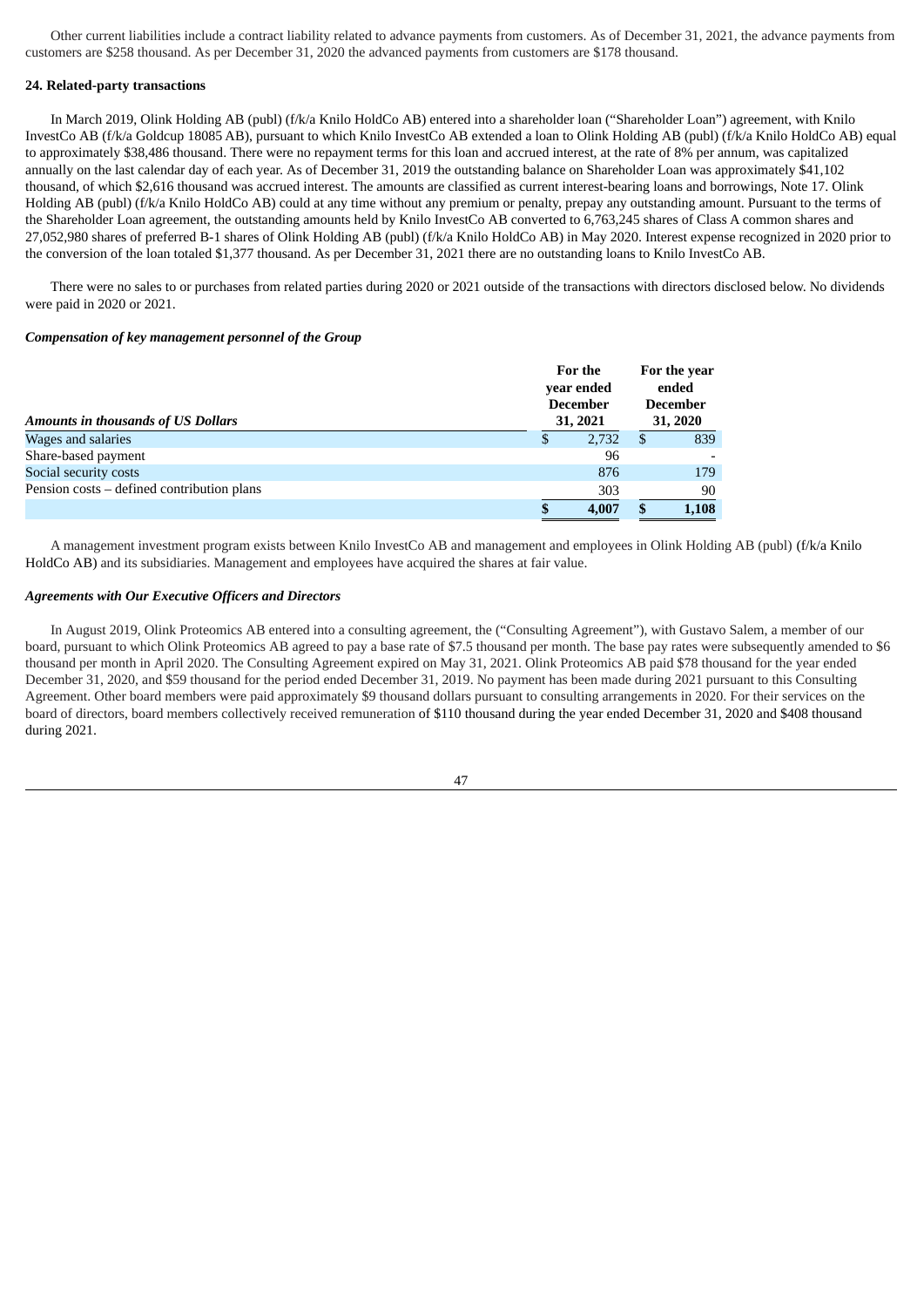### *Management Service Agreements*

In March 2019, Summa Equity AB entered into a management service agreement (the "Summa MSA") with Knilo BidCo AB (f/k/a Goldcup 18087 AB), pursuant to which Knilo BidCo AB engaged Summa Equity AB for services related to the management and business operations of Knilo BidCo AB. During the years ended December 31, 2020 and December 31, 2019, Knilo BidCo AB made payments of \$37 thousand and \$166 thousand respectively, in connection with the Summa MSA. The Summa MSA was terminated in connection with our initial public offering, upon which we paid Summa Equity AB a lump sum amount equal to approximately \$2.4 million.

### **25. Earnings per share**

Earnings per share for the Companies is calculated by taking the net loss for the period, less the amount of the accumulated preferred dividend yield, divided by the weighted average of outstanding common shares during the period. Earnings per share for the Predecessor is calculated by taking the net loss for the period divided by the weighted average of outstanding common shares during the period.

|                                               | For the<br>year ended |           |   | For the year<br>ended |  |  |  |                 |
|-----------------------------------------------|-----------------------|-----------|---|-----------------------|--|--|--|-----------------|
|                                               | <b>December</b>       |           |   |                       |  |  |  | <b>December</b> |
| <b>Amounts in thousands of US Dollars</b>     |                       | 31, 2021  |   | 31, 2020              |  |  |  |                 |
| Net loss for the period                       | S                     | (38, 339) | S | (6,780)               |  |  |  |                 |
| Less accumulated preferred dividend yield     |                       | (4,205)   |   | (16,900)              |  |  |  |                 |
| <b>Total</b>                                  |                       | (42,544)  |   | (23,680)              |  |  |  |                 |
| Weighted average number of shares (thousands) |                       | 99,261    |   | 21,439                |  |  |  |                 |
| <b>Basic and diluted loss per share</b>       | S                     | (0.43)    |   | (1,10)                |  |  |  |                 |

As of December 31, 2020, the Group do not hold any potential dilutive shares nor any antidilutive shares; therefore, there are no differences with the basic earnings (loss) per share. 2020 have been adjusted to reflect the impact of the reverse share split that occurred on March 16, 2021.

As of December 31, 2021, the Group has the following potential common shares that can be potentially dilutive but are anti-dilutive for the periods presented and are therefore excluded from the weighted average number of common shares for the purpose of diluted profit/(loss) per share:

i. 442,789 outstanding stock options related to the 2021 Incentive Award Plan (See note 22).

ii. 335,449 restricted stock units related to the to the 2021 Incentive Award Plan (See note 22).

#### **26. Pledged assets**

| <b>Amounts in thousands of US Dollars</b> |  | As of<br><b>December</b> |  | 31, 2021 |  |  |  | As of<br><b>December</b><br>31, 2020 |
|-------------------------------------------|--|--------------------------|--|----------|--|--|--|--------------------------------------|
| Shares in subsidiaries                    |  | -                        |  | 725,176  |  |  |  |                                      |
| All Asset-Pledged assets                  |  | ۰                        |  | 6.948    |  |  |  |                                      |
| <b>Total</b>                              |  | -                        |  | 732,123  |  |  |  |                                      |

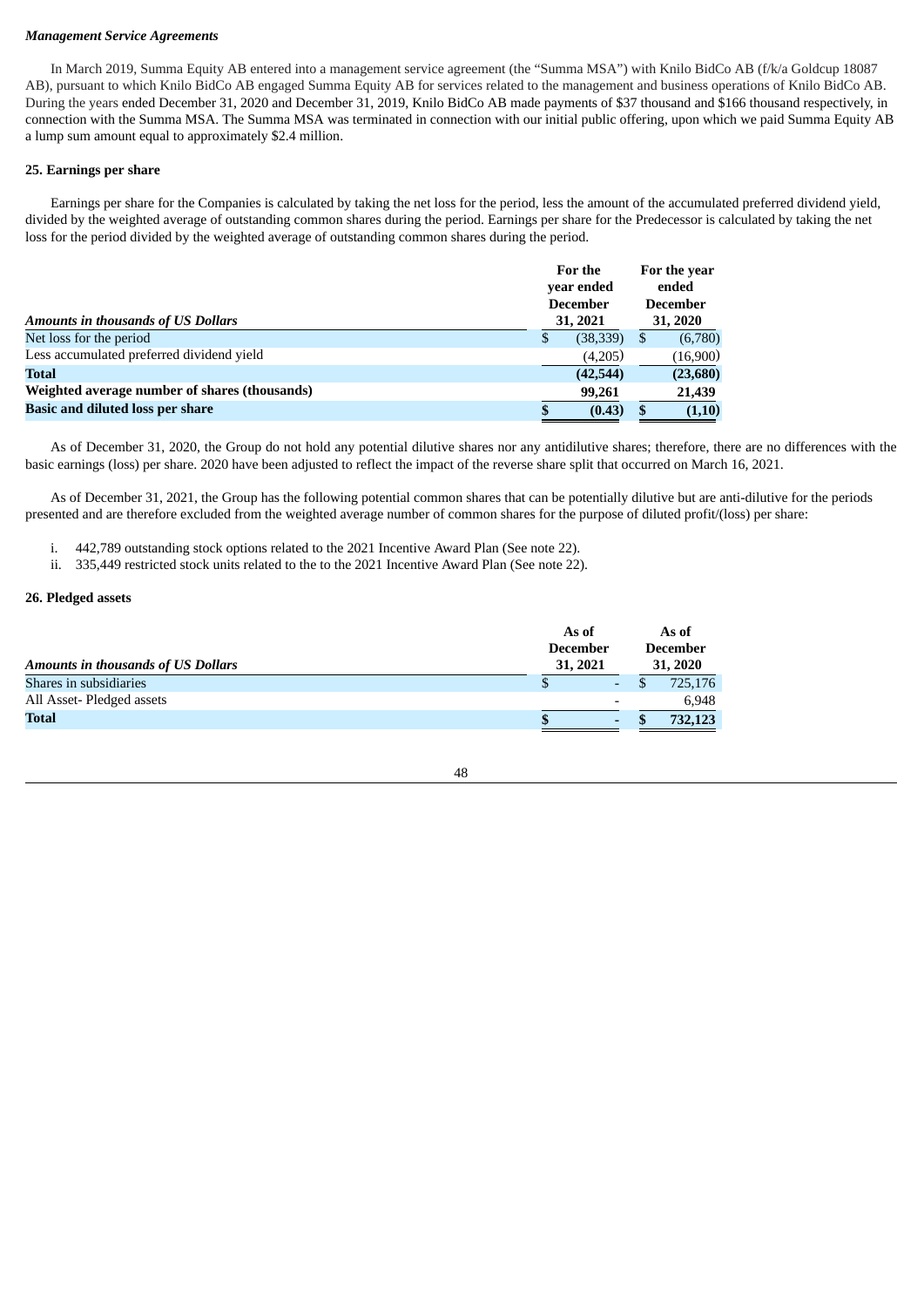# **27. Subsequent events**

The Group evaluated subsequent events through March 16, 2022, the date on which these financial statements were issued, and the management determined that other than those that have been disclosed in the consolidated financial there are no subsequent events that require recognition and disclosure in the consolidated financial statements.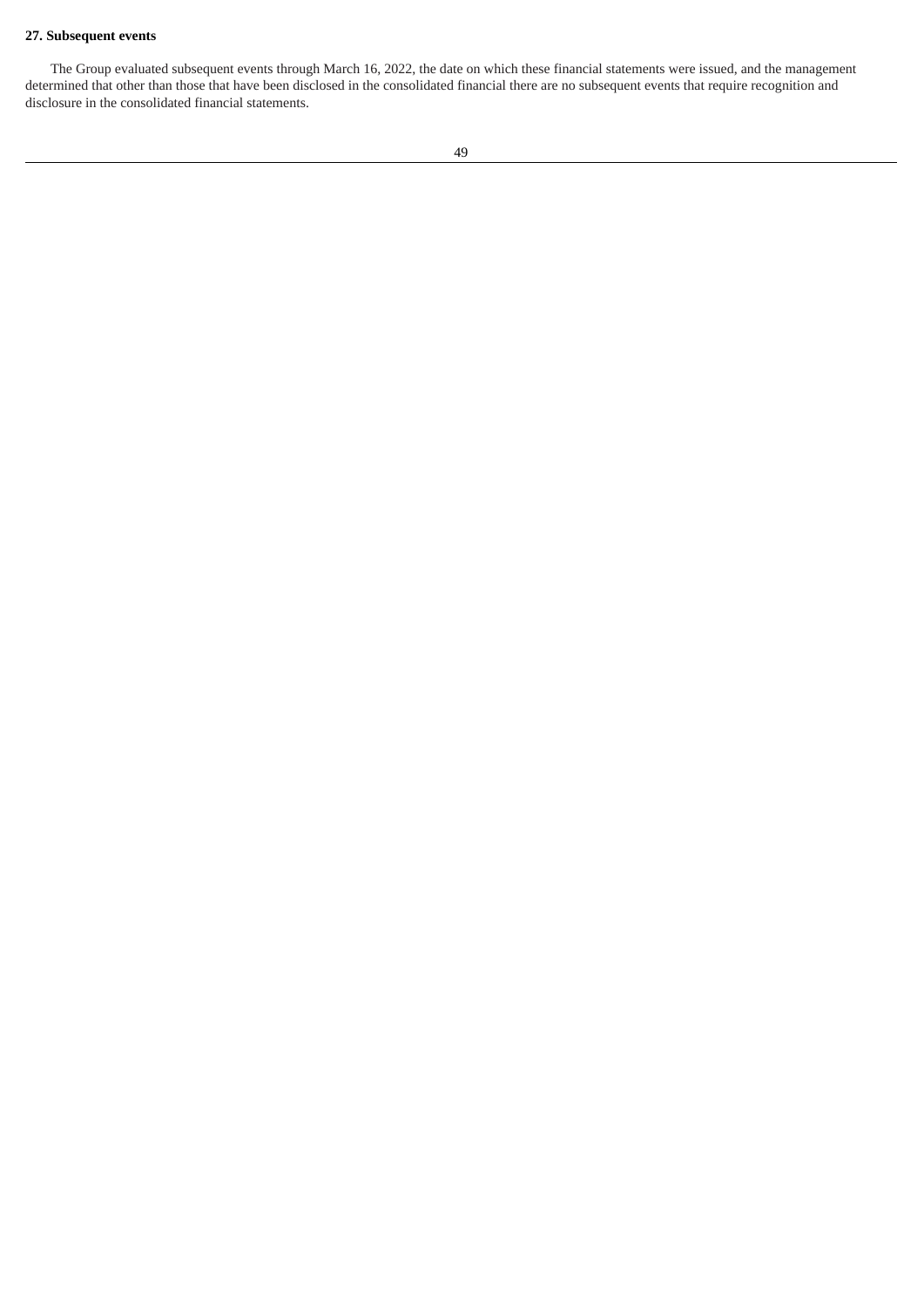# **Parent company statement of income and other comprehensive income**

| <b>Amounts in SEK</b>                          | <b>Note</b> | For the year<br>ended<br><b>December</b><br>31, 2021 | For the year<br>ended<br><b>December</b><br>31, 2020 |
|------------------------------------------------|-------------|------------------------------------------------------|------------------------------------------------------|
| Revenue                                        |             | 17,254,590                                           |                                                      |
| Other operating income                         |             | 3,060,186                                            | 1,557,319                                            |
| <b>Gross profit</b>                            |             | 20,314,777                                           | 1,557,319                                            |
| Administrative expense                         | 3           | (212, 665, 945)                                      | (21, 140, 774)                                       |
| <b>Operating loss</b>                          |             | (192, 351, 168)                                      | (19,583,455)                                         |
| Interest income and similar profit items       | 5           | 105,795,950                                          |                                                      |
| Interest expenses and similar loss items       | 6           | (63,038,007)                                         | (33, 251, 891)                                       |
| <b>Loss from financial items</b>               |             | 42,757,943                                           | (33, 251, 891)                                       |
| <b>Loss after financial items</b>              |             | (149, 593, 225)                                      | (52, 835, 347)                                       |
| Group contribution received                    |             |                                                      | 39,650,798                                           |
| Loss before tax                                |             | (149, 593, 225)                                      | (13, 184, 549)                                       |
| Tax                                            | 7           | 26,402,498                                           |                                                      |
| Loss for the year                              |             | (123, 190, 727)                                      | (13, 184, 549)                                       |
| Other comprehensive income/loss for the period |             |                                                      |                                                      |
| Total comprehensive loss for the period        |             | (123, 190, 727)                                      | (13, 184, 549)                                       |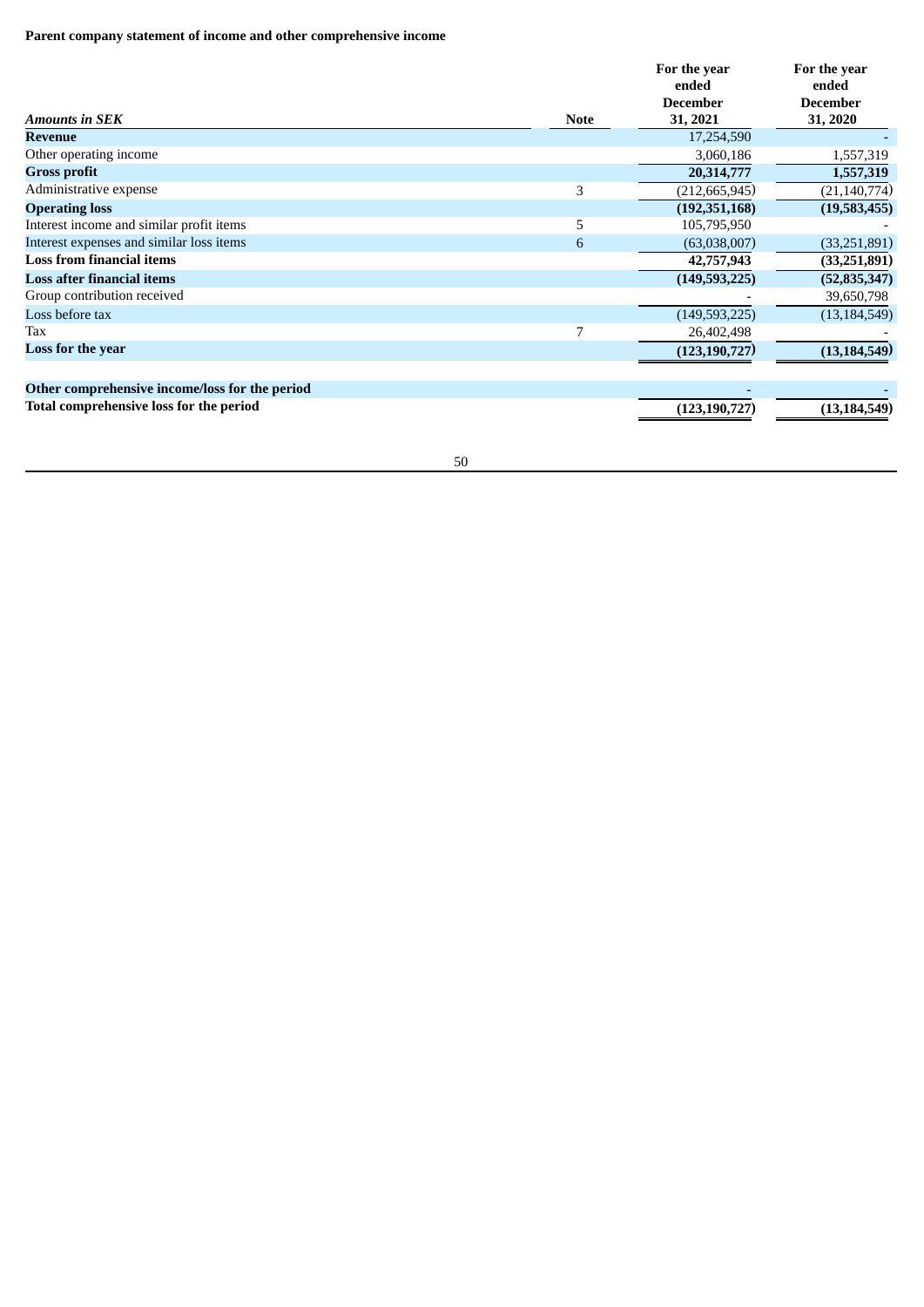### Parent company balance sheet

| <b>Amounts in SEK</b>                | <b>Note</b> | <b>As of December</b><br>31, 2021 | <b>As of December</b><br>31, 2020 |
|--------------------------------------|-------------|-----------------------------------|-----------------------------------|
| <b>ASSETS</b>                        |             |                                   |                                   |
| <b>Non-current assets</b>            |             |                                   |                                   |
| <b>Financial assets</b>              |             |                                   |                                   |
| Participation in group companies     | 13          | 2,597,165,469                     | 2,585,865,629                     |
| Deferred tax assets                  |             | 62,931,190                        |                                   |
| <b>Total non-current assets</b>      |             | 2,660,096,659                     | 2,585,865,629                     |
| <b>Current assets</b>                |             |                                   |                                   |
| Current receivables                  |             |                                   |                                   |
| Receivables from group companies     |             | 1,056,170,067                     | 84,524,157                        |
| Other current receivables            |             | 250,965                           | 2,210,887                         |
| Prepaid expenses and accrued income  | 8           | 32,727,895                        | 2,167,752                         |
| <b>Total current receivables</b>     |             | 1,089,148,927                     | 88,902,796                        |
|                                      |             |                                   |                                   |
| Cash and bank balances               |             | 965,539,214                       | 4,567,811                         |
| <b>Total current assets</b>          |             | 2,054,688,141                     | 93,470,607                        |
| <b>TOTAL ASSETS</b>                  |             | 4,714,784,800                     | 2,679,336,236                     |
|                                      |             |                                   |                                   |
| <b>EQUITY AND LIABILITIES</b>        |             |                                   |                                   |
| <b>EQUITY</b>                        | 9           |                                   |                                   |
| Restricted equity                    |             |                                   |                                   |
| Share capital                        |             | 289,414,061                       | 257,227,062                       |
| Non-restricted equity                |             |                                   |                                   |
| Share premium reserve                |             | 4,550,093,010                     | 2,434,493,786                     |
| <b>Accumulated loss</b>              |             | (13,065,771)                      | (21,539,676)                      |
| Loss for the year                    |             | (123, 190, 727)                   | (13184549)                        |
|                                      |             | 4,413 836 512                     | 2,399,769,561                     |
| <b>Total equity</b>                  |             | 4,703,250,572                     | 2,656,996,623                     |
| <b>LIABILITIES</b>                   |             |                                   |                                   |
| <b>Non-current liabilities</b>       |             |                                   |                                   |
| Deferred tax liabilities             |             | 1,097,616                         |                                   |
| Total non-current liabilities        |             | 1,097,616                         |                                   |
|                                      |             |                                   |                                   |
| <b>Current liabilities</b>           |             |                                   |                                   |
| Accounts payable                     |             | 1,449,132                         | 10,580,017                        |
| Current tax liability                |             | 892,826                           | 602,642                           |
| Other current liabilities            |             | 358,953                           |                                   |
| Accrued expenses and deferred income | 12          | 7,735,700                         | 11,156,953                        |
| <b>Total current liabilities</b>     |             | 10,436,612                        | 22,339,612                        |
| <b>TOTAL EQUITY AND LIABILITIES</b>  |             | 4,714,784,800                     | 2,679,336,236                     |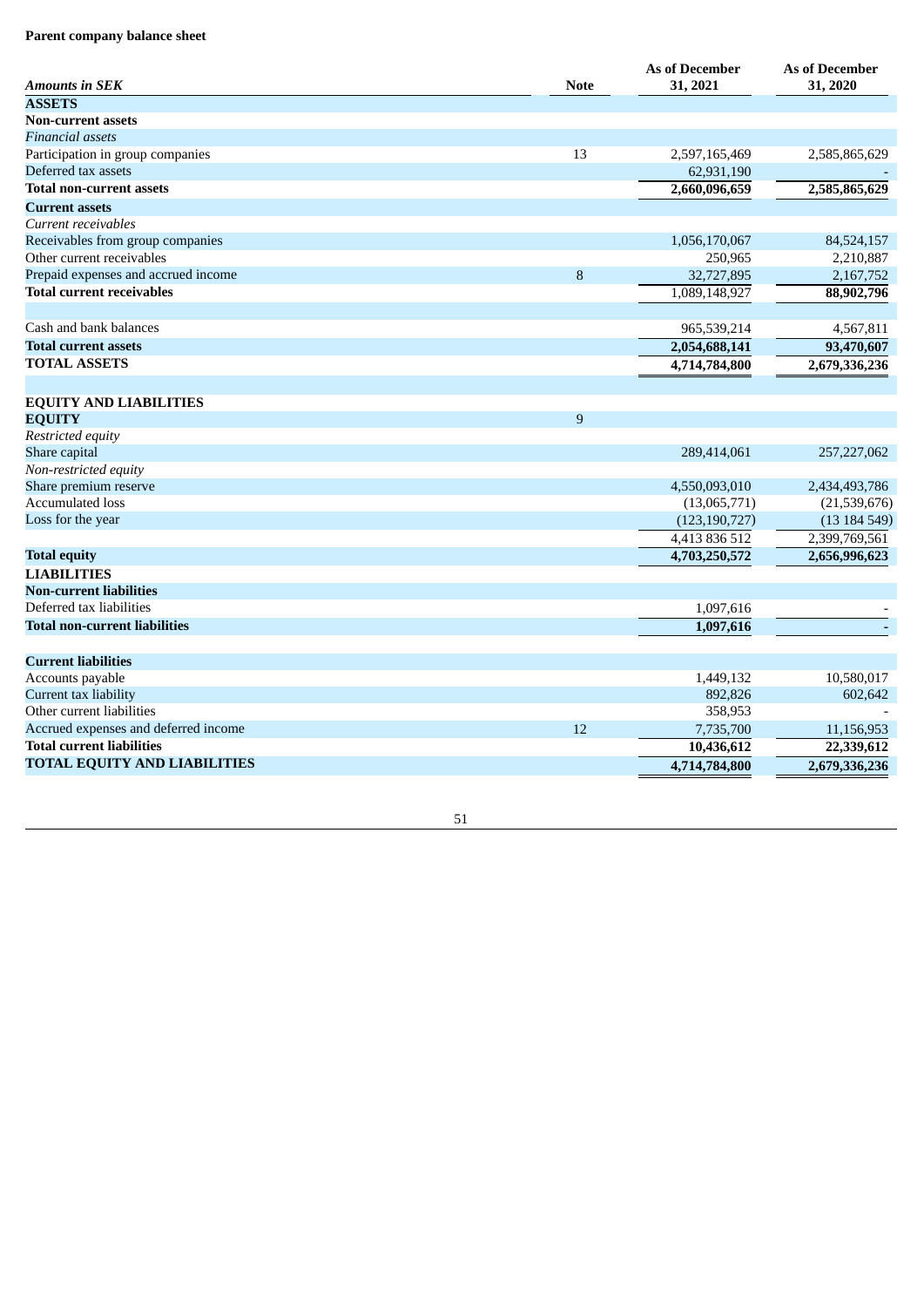# **Parent company statement of changes in equity**

|                                          | <b>Restricted</b><br>equity | <b>Non-restricted equity</b>     |                                    |                     |
|------------------------------------------|-----------------------------|----------------------------------|------------------------------------|---------------------|
| Amounts in SEK                           | <b>Share capital</b>        | <b>Share premium</b><br>reserves | Other non-<br>restricted<br>equity | <b>Total equity</b> |
| <b>At January 1, 2020</b>                | 208,962,350                 | 1,880,211,141                    | (21,539,676)                       | 2,067,633,815       |
| New share issue                          | 48.264.712                  | 554,282,645                      |                                    | 602.547.357         |
| Unconditional shareholders' contribution |                             |                                  |                                    |                     |
| Loss of the vear                         |                             |                                  | (13, 184, 549)                     | (13, 184, 549)      |
| <b>At December 31, 2020</b>              | 257,227,062                 | 2,434,493,786                    | (34, 724, 225)                     | 2,656,996,623       |
| New share issue                          | 32,186,999                  | 2,115,599,224                    |                                    | 2,147,786,223       |
| Share based remuneration program         |                             |                                  | 21,658,454                         | 21,658,454          |
| Loss of the year                         |                             |                                  | (123, 190, 727)                    | (123,190,727)       |
| <b>At December 31, 2021</b>              | 289,414,061                 | 4,550,093,010                    | (136, 256, 498)                    | 4,703,250,573       |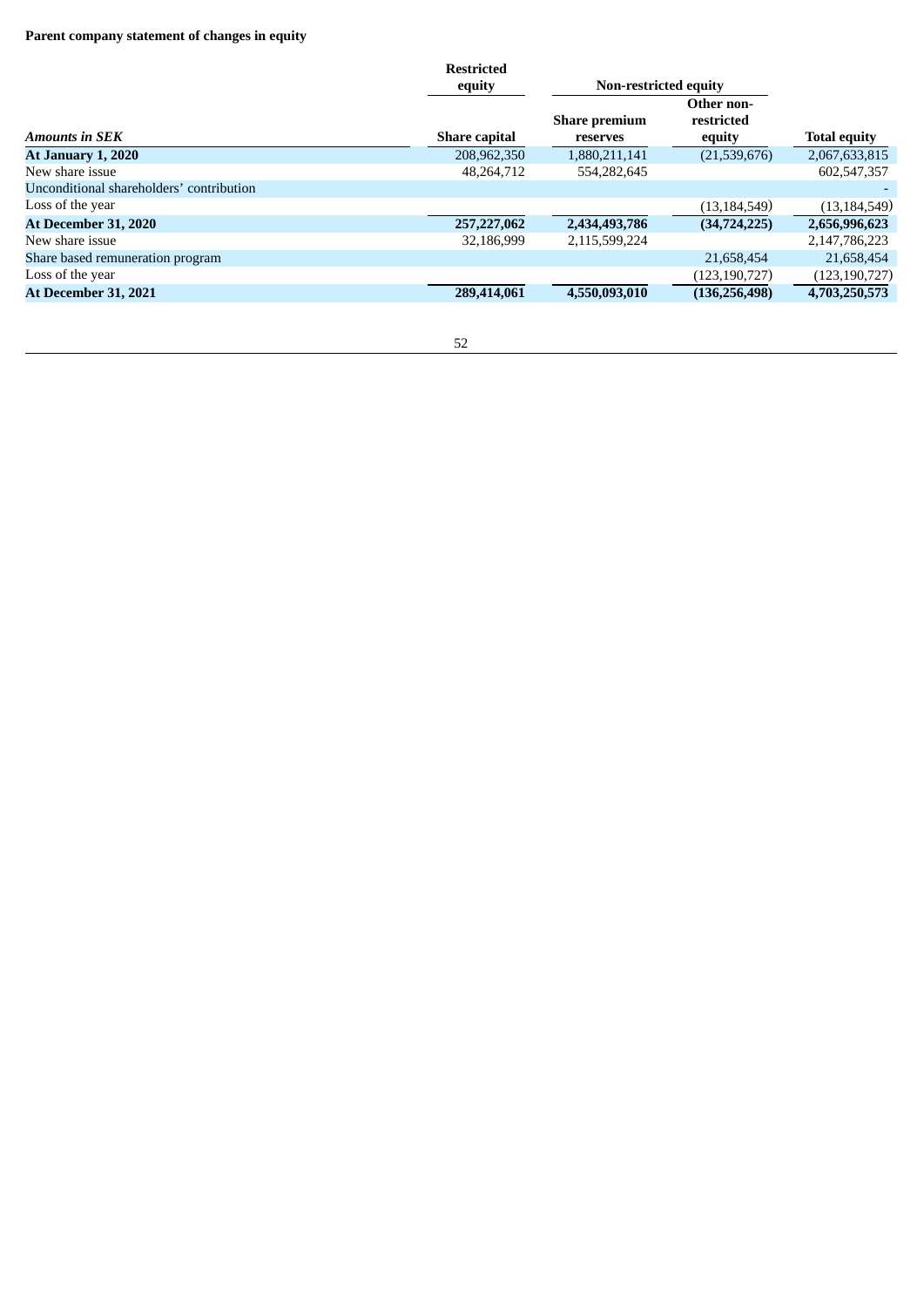#### Parent company cash flow statement

| <b>Amounts in SEK</b><br><b>Note</b>                   | For the year<br>ended<br><b>December</b><br>31, 2021 | For the year<br>ended<br><b>December</b><br>31, 2020 |
|--------------------------------------------------------|------------------------------------------------------|------------------------------------------------------|
| <b>Operating activities</b>                            |                                                      |                                                      |
| <b>Operating loss</b>                                  | (192, 351, 168)                                      | (19,583,455)                                         |
| Items not affecting cash:                              |                                                      |                                                      |
| Share based compensation                               | 10,358,351                                           |                                                      |
| Interest paid                                          | (47,764)                                             |                                                      |
| Interest received                                      | 834,996                                              |                                                      |
|                                                        | (181, 205, 587)                                      | (19,583,455)                                         |
| (Increase)/Decrease of other current receivables       | (32,582,358)                                         | (17,630,936)                                         |
| Increase/(Decrease) of other current liabilities       | (10,584,642)                                         | 21,686,970                                           |
| <b>Cash flow from operating activities</b>             | (224, 372, 587)                                      | (15,527,421)                                         |
| <b>Investing activities</b>                            |                                                      |                                                      |
| Investments in subsidiaries                            |                                                      | (163, 645, 180)                                      |
| <b>Cash flow from investing activities</b>             |                                                      | (163, 645, 180)                                      |
| <b>Financing activities</b>                            |                                                      |                                                      |
| Paid-in share capital                                  |                                                      |                                                      |
| Proceeds from issue of share capital                   | 2,113,197,064                                        | 171,275,567                                          |
| Received from shareholder contributions                |                                                      |                                                      |
| Proceeds from interest-bearing liabilities             | (969, 874, 695)                                      |                                                      |
| Cash flow from financing activities                    | 1,143,322,369                                        | 171,275,567                                          |
| Cash flow for the year                                 | 918,949,097                                          | (7,897,034)                                          |
| Cash and cash equivalents at the beginning of the year | 4,567,811                                            | 12,464,845                                           |
| Net foreign exchange difference                        | 42,021,621                                           |                                                      |
| Cash and cash equivalents at the end of the year       | 965,539,214                                          | 4,567,811                                            |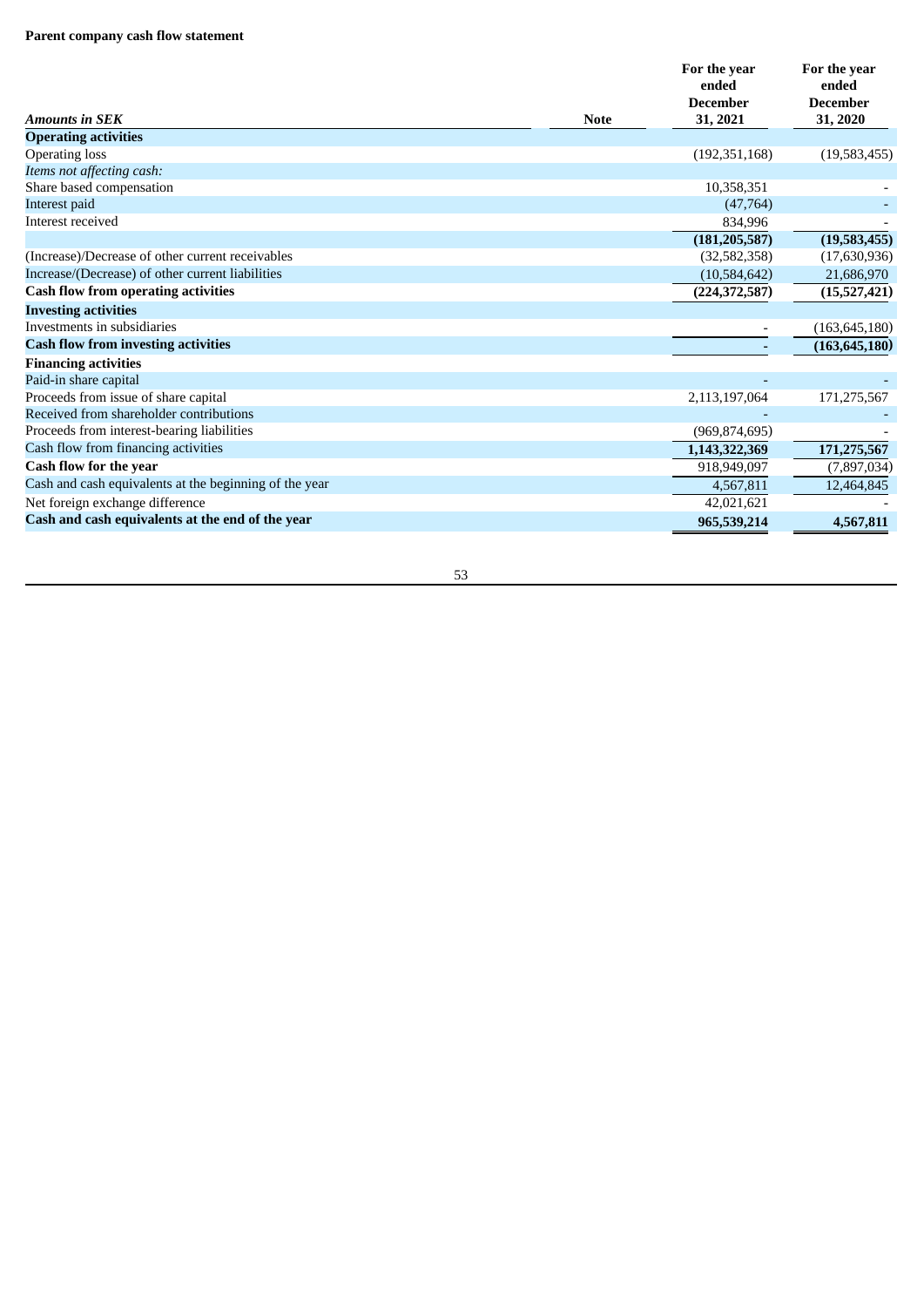#### **Notes to the parent company financial statement**

#### **Note 1 Accounting policies and basis of measurement**

#### **Accounting policies of the parent company**

The Parent Company has prepared its annual report in accordance with the Annual Accounts Act (1995:1554) and the Swedish Financial Reporting Board's recommendation RFR 2 Accounting for Legal Entities. The recommendation issued by the Swedish Financial Reporting Board applicable to listed companies is also applied. RFR 2 means that the Parent Company in the annual report for the legal entity shall apply all IFRSs and interpretations adopted by the EU as far as possible within the framework of the Annual Accounts Act, the Social Security Act and with regard to the connection between accounting and taxation. The recommendation states which exceptions from and additions to IFRS are to be made.

The functional currency of the Parent Company is SEK.

#### **Differences between the Group's and the Parent Company's accounting principles**

The differences between the Group's and the Parent Company's accounting principles are presented below. The accounting principles for the Parent Company below have been applied consistently to all periods presented in the Parent Company's financial statements.

#### **Changed accounting principles**

Unless otherwise stated below, the Parent Company's accounting principles during 2021 have changed in accordance with what is stated for the Group.

#### **Classification and presentation**

The Parent Company uses the title balance sheet and cash flow statement for the reports that in the Group have the titles Statement of Financial Position and Statement of Cash Flows. The income statement and the balance sheet of the Parent Company are presented in accordance with the scheme in the Annual Accounts Act. The statement of income and other comprehensive income, the statement of changes in equity and the statement of cash flow are presented in accordance with IAS 1 Presentation of Financial Statements and IAS 7 Statement of Cash Flow. The differences in the Parent Company's income statement and balance sheet in comparison with the Group are mainly accounting of non-current assets and equity.

#### **Revenue**

Revenue has been recognized at fair value of what has been or will be received and is reported to the extent that it is probable that the financial benefits will be credited to the Parent Company and the revenue can be calculated in a reliable manner.

Compensation in the form of interest, royalties or dividends is reported as income as it is probable that the Parent Company will receive the financial benefits associated with the transaction and when the income can be calculated in a reliable manner.

### **Subsidiaries**

Shares in subsidiaries are accounted for according to the cost method. This means that transaction costs are included in the acquisition cost for shares in subsidiaries. In the Group, transaction costs of subsidiaries are accounted for directly in the profit or loss.

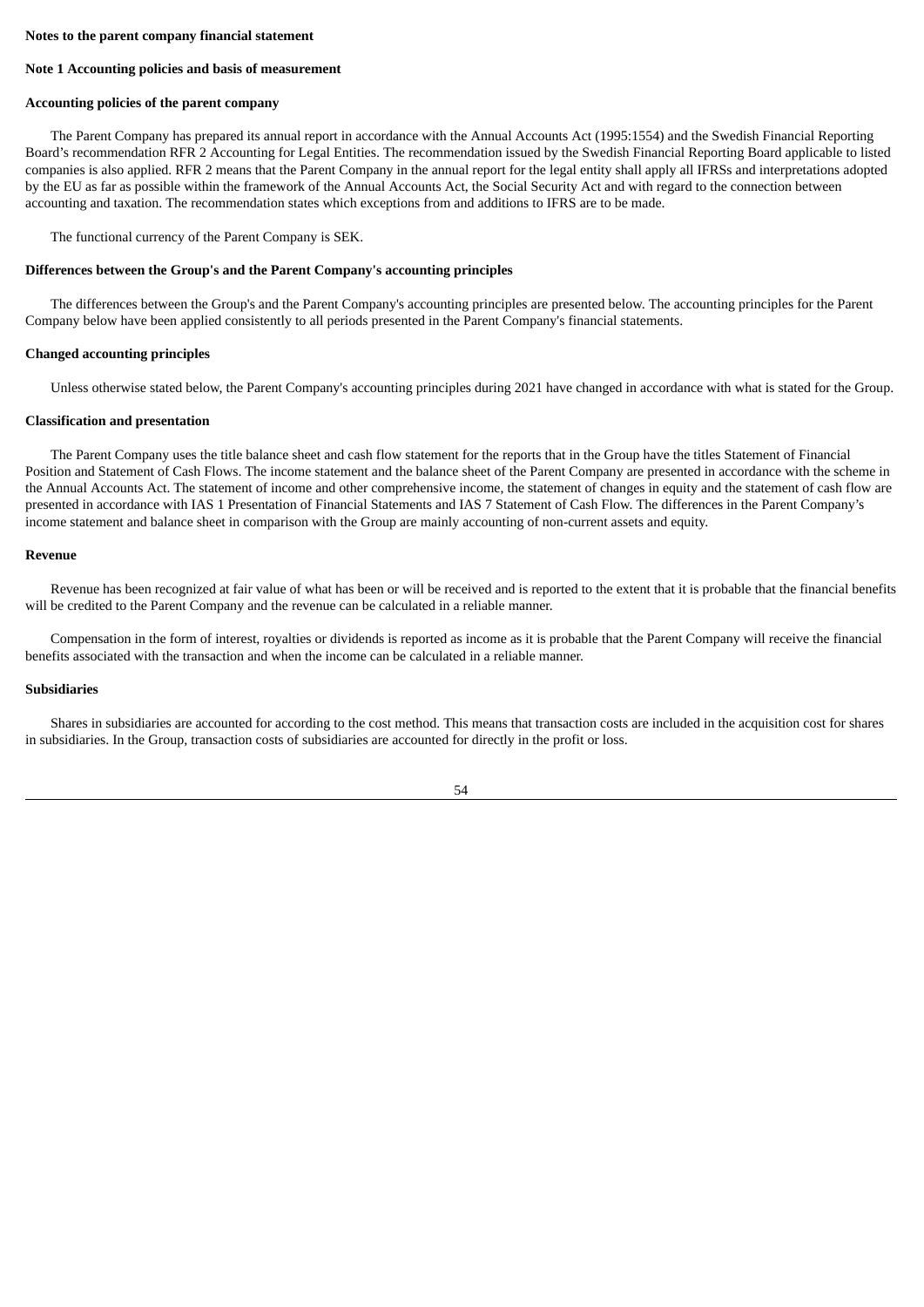#### **Financial instruments**

The Parent Company has chosen not to apply IFRS 9 for financial instruments. However, parts of the principles in IFRS 9 are still applicable - such as regarding impairments, recognition / derecognition and the effective interest method for interest income and interest expenses.

In the Parent Company, financial fixed assets are valued at cost of acquisition less any impairments and financial current assets according to the lowest value principle. For financial assets that are valued at amortized cost, the rules on impairment in IFRS 9 are applied.

#### **Financial guarantees**

The Parent Company's financial guarantees consist of guarantee for the benefit of subsidiaries. Financial guarantees mean that the company has a commitment to compensate the owner of a debt instrument for the losses that incurs when a debtor does not fulfill payment at maturity in accordance with the terms of the agreements. As permitted by the Swedish Financial Reporting Board, the Parent Company does not apply the standards in IFRS 9 for financial guarantees. This exemption from applying the IFRS 9 refers to financial guarantees for the benefit of subsidiaries, associated companies, and joint ventures. The Parent Company recognizes financial guarantees as a provision in the balance sheet when the company has a commitment for which payment is reasonably certain to be required to settle the commitment.

#### **Anticipated dividends**

Anticipated dividends from subsidiaries are recognized when the Parent Company alone has the right to decide on the size of the dividend and the Parent Company has decided on the size of the dividend before the Parent Company has published its financial reports.

#### **Tax**

In the Parent Company, untaxed reserves are recognized in the balance sheet without a breakdown by equity and deferred tax liability, unlike in the Group. In addition, the Parent Company does not distribute appropriations from deferred tax expense in the income statement.

#### **Group contribution**

Group contribution is recognized as an appropriation.

#### **Note 2 Judgements and estimates**

In preparing the financial statements and application of accounting policies, management makes judgements and estimates that are considered reasonable at the time the assessment is made. Judgements and estimates are based on historical experience and a number of other factors, which under prevailing circumstances are considered reasonable. The results of these are used to assess the reported values of assets and liabilities, which are not otherwise clear from other sources. Actual results may differ from these estimates and judgements. Estimates and underlying assumptions are reviewed on an ongoing basis.

According to the management, significant judgements made in applying accounting policies and sources of uncertainty in estimates are mainly related to investments in subsidiaries.

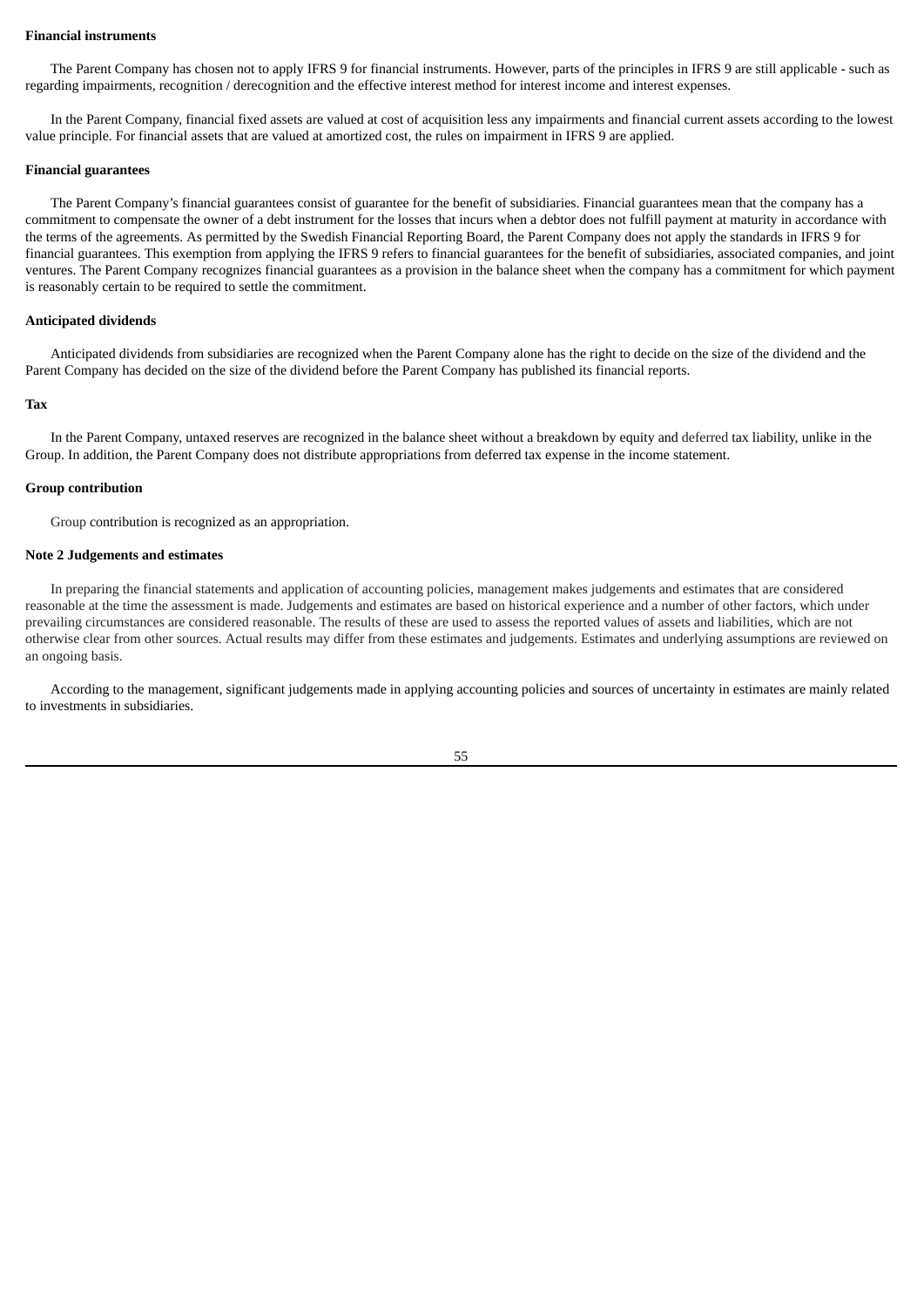### **Note 3 Audit fees and expenses**

| <b>SEK</b>                                   | For the year<br>ended December<br>31, 2021 | For the year<br>ended December<br>31, 2020 |
|----------------------------------------------|--------------------------------------------|--------------------------------------------|
| $\overline{PwC}$                             |                                            |                                            |
| Audit services                               | 4,917,725                                  | 2,781,025                                  |
| Audit services in excess of audit engagement | 8,389,938                                  |                                            |
| Tax consultancy                              | 215,485                                    |                                            |
| Other services                               |                                            | 5,206,208                                  |
| <b>Total</b>                                 | 13,523,148                                 | 7,987,233                                  |

Audit services refer to the legally required examination of the annual report and the book-keeping, the Board of Director's and the Managing Director's management and other audit and examinations agreed-upon or determined by contract.

This includes other work assignments which rest upon the Company's auditor to conduct and advising, or other support justified by observations in the course of examination or execution of such other work assignments.

### **Note 4 Employee benefits**

During the year, the Parent Company has had an average number of employees of 1 and 0,25 during 2020. During 2021 one senior executive has received salaries and other remunerations from the Parent Company and seven senior executives has received salaries and other remunerations from subsidiaries. No salaries and other remunerations were paid from the Parent Company to senior executives or other employees for the year ended December 31, 2020.

remuneration to CEO, other executives and the Board have been paid as follows:

| 2021                             |               | whereof      |                    |                      |               |              |
|----------------------------------|---------------|--------------|--------------------|----------------------|---------------|--------------|
|                                  | Salary, board | variable     | <b>Share-based</b> |                      | Other         |              |
| <b>SEK</b>                       | fees          | remuneration | payments           | <b>Pension costs</b> | remunerations | <b>Total</b> |
| <b>Jon Hindar (Chariman)</b>     |               |              |                    |                      |               |              |
| remuneration from Parent Company | 745,000       |              | 237,063            |                      |               | 982,063      |
| remuneration from Subsidiaries   |               |              |                    |                      |               |              |
| <b>Nicolas Roelofs</b>           |               |              |                    |                      |               |              |
| remuneration from Parent Company | 426,000       |              | 68,390             |                      |               | 494,390      |
| remuneration from Subsidiaries   |               |              |                    |                      |               |              |
| <b>Johan Lund</b>                |               |              |                    |                      |               |              |
| remuneration from Parent Company | 404,700       |              | 77,500             |                      |               | 482,200      |
| remuneration from Subsidiaries   |               |              |                    |                      |               |              |
| <b>Gustavo Salem</b>             |               |              |                    |                      |               |              |
| remuneration from Parent Company | 340,800       |              | 68,390             |                      | 74,841        | 484,031      |
| remuneration from Subsidiaries   |               |              |                    |                      |               |              |
| <b>Solange Bullukian</b>         |               |              |                    |                      |               |              |
| remuneration from Parent Company | 511,200       |              | 68,390             |                      |               | 579,590      |
| remuneration from Subsidiaries   |               |              |                    |                      |               |              |
| <b>Tina S. Nova</b>              |               |              |                    |                      |               |              |
| remuneration from Parent Company | 426,000       |              | 68,390             |                      |               | 494,390      |
| remuneration from Subsidiaries   |               |              |                    |                      |               |              |
| <b>Jon Heimer (CEO)</b>          |               |              |                    |                      |               |              |
| remuneration from Parent Company |               |              |                    |                      |               |              |
| remuneration from Subsidiaries   | 7,304,254     | 1,853,447    | 400.395            | 564,959              |               | 8,269,608    |
| <b>Tommi Unkuri</b>              |               |              |                    |                      |               |              |
| remuneration from Parent Company | 404,700       |              |                    |                      |               | 404,700      |
| remuneration from Subsidiaries   |               |              |                    |                      |               |              |
| <b>Other senior executives</b>   |               |              |                    |                      |               |              |
| (7 persons)                      |               |              |                    |                      |               |              |
| remuneration from Parent Company | 4,467,712     | 1,134,658    | 101,035            | 430,568              |               | 4,999,316    |
| remuneration from Subsidiaries   | 19,038,648    | 3,766,131    | 479,325            | 1,603,373            |               | 21,121,345   |
| <b>Total</b>                     |               |              |                    |                      |               |              |
| remuneration from Parent Company | 7,726,112     | 1,134,658    | 689,158            | 430,568              | 74,841        | 8,920,679    |
| remuneration from Subsidiaries   | 26,342,902    | 5,619,578    | 879,720            | 2,168,332            |               | 29,390,953   |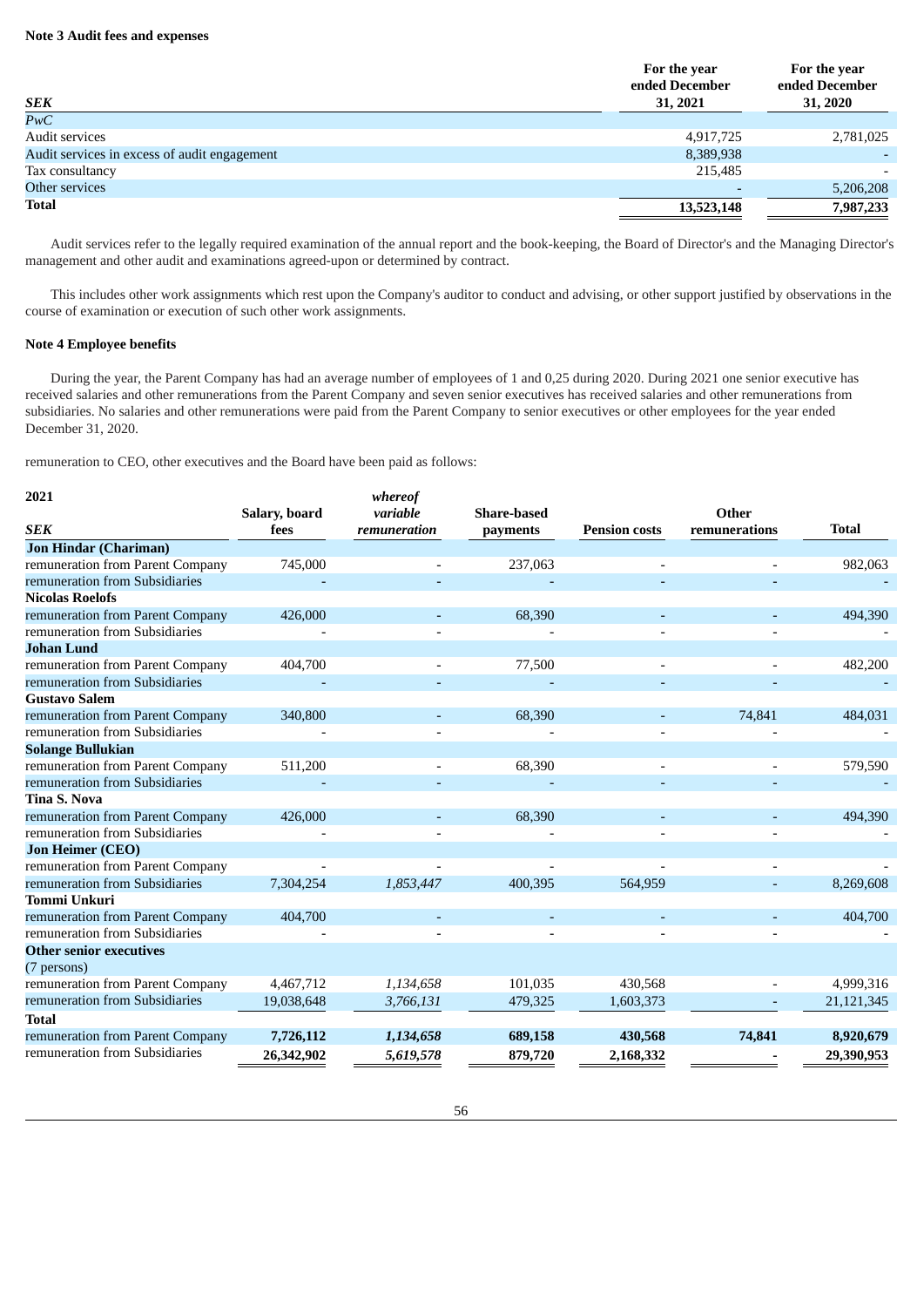| 2020                             |               | whereof      |                      |               |            |
|----------------------------------|---------------|--------------|----------------------|---------------|------------|
|                                  | Salary, board | variable     |                      | Other         |            |
| SEK                              | fees          | remuneration | <b>Pension costs</b> | remunerations | Total      |
| <b>Jon Hindar (Chariman)</b>     |               |              |                      |               |            |
| remuneration from Parent Company |               |              |                      |               |            |
| remuneration from Subsidiaries   | 184,074       |              |                      |               | 184,074    |
| Nicolas Roelofs                  |               |              |                      |               |            |
| remuneration from Parent Company |               |              |                      |               |            |
| remuneration from Subsidiaries   | 184,074       |              |                      |               | 184,074    |
| <b>Johan Lund</b>                |               |              |                      |               |            |
| remuneration from Parent Company |               |              |                      |               |            |
| remuneration from Subsidiaries   | 184,074       |              |                      | 64,425        | 248,499    |
| <b>Gustavo Salem</b>             |               |              |                      |               |            |
| remuneration from Parent Company |               |              |                      |               |            |
| remuneration from Subsidiaries   | 460,185       |              |                      | 717,889       | 1,178,074  |
| <b>Jon Heimer (CEO)</b>          |               |              |                      |               |            |
| remuneration from Parent Company |               |              |                      |               |            |
| remuneration from Subsidiaries   | 5,749,458     | 1,122,979    | 585,041              |               | 6,334,499  |
| <b>Other senior executives</b>   |               |              |                      |               |            |
| (2 persons)                      |               |              |                      |               |            |
| remuneration from Parent Company |               |              |                      |               |            |
| remuneration from Subsidiaries   | 3,611,509     | 755,278      | 241,296              |               | 3,852,804  |
| <b>Total</b>                     |               |              |                      |               |            |
| remuneration from Parent Company |               |              |                      |               |            |
| remuneration from Subsidiaries   | 10,373,374    | 1,878,257    | 826,337              | 782,314       | 11,982,025 |
|                                  |               |              |                      |               |            |

Other senior executives as per December 31, 2020 consisted of 2 persons, and as per December 31, 2021 senior executives contains of 7 persons. For more information about Stock-based compensation program, see Note 22.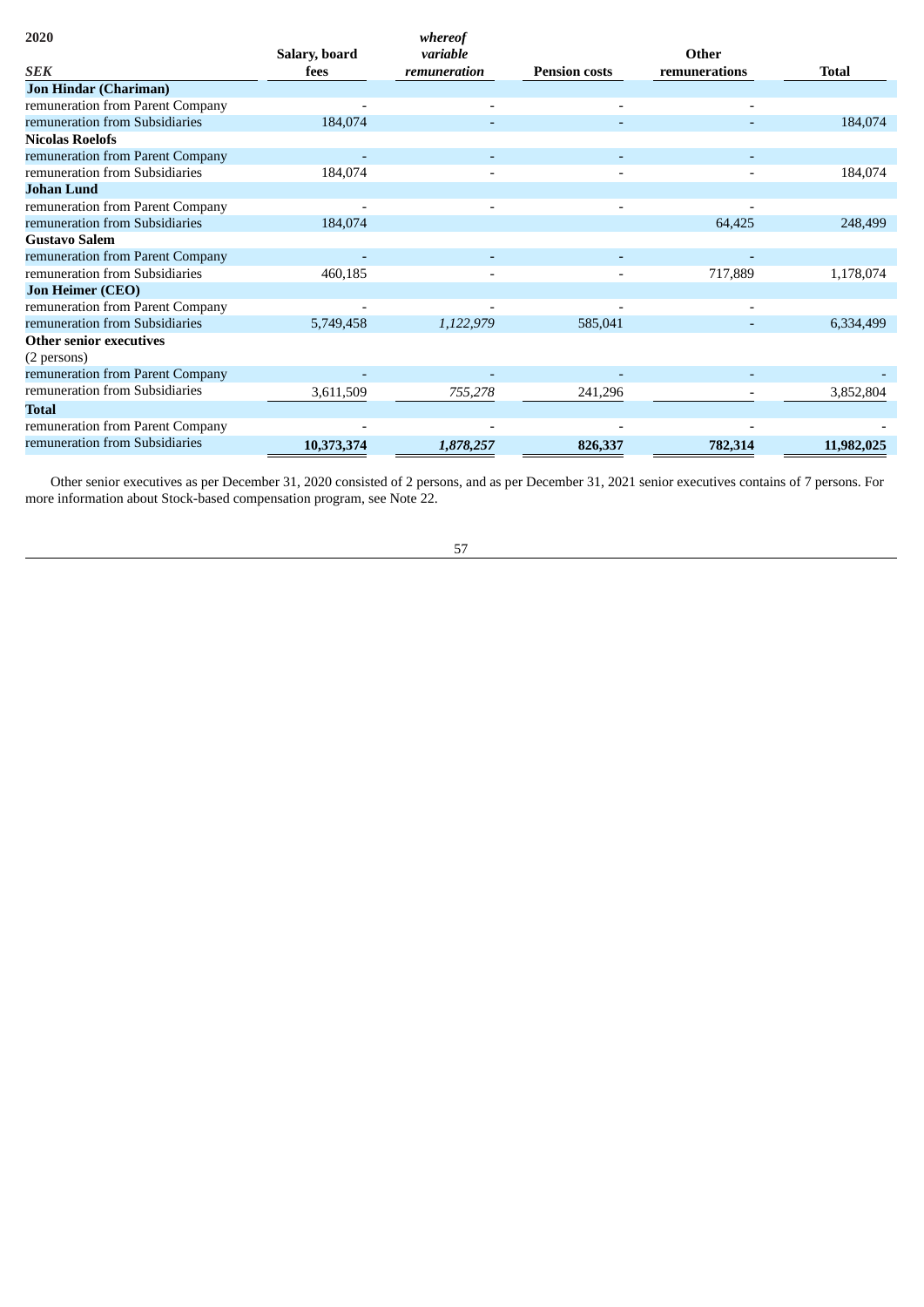# **Gender distribution in Parent Company management**

| <b>Parent Company</b><br><b>Board of Directors</b><br>(25)% | Proportion of women (%) | As of December<br>31, 2021 | As of December<br>31, 2020 |
|-------------------------------------------------------------|-------------------------|----------------------------|----------------------------|
|                                                             |                         |                            |                            |
|                                                             |                         |                            | $(0)\%$                    |
| (38)%<br>Other senior executives                            |                         |                            | (0)%                       |

# **Severance pay**

The Parent Company has not entered into an agreement of severance pay or similar benefits.

# **Loans to senior executives**

The Parent Company has no loans to senior executives.

# **Average number of employees**

|                             | For the year |        | For the year |        |
|-----------------------------|--------------|--------|--------------|--------|
|                             | ended        |        | ended        |        |
|                             | December 31, | Where  | December 31, | Where  |
| <b>SEK</b>                  | 2021         | of men | 2020         | of men |
| <b>Parent Company</b>       |              |        |              |        |
| Sweden                      |              | 100%   | 0.25         | 100%   |
| <b>Total Parent Company</b> |              | 100%   | 0.25         | 100%   |

# **Note 5 Interest income and similar profit items**

|                      | For the year<br>ended<br>December 31, | For the year<br>ended<br>December 31, |
|----------------------|---------------------------------------|---------------------------------------|
| <b>SEK</b>           | 2021                                  | 2020                                  |
| Interest income      | 834,996                               | $\overline{\phantom{a}}$              |
| Exchange differences | 104,960,954                           | $\overline{\phantom{0}}$              |
| <b>Total</b>         | 105,795,950                           |                                       |

Which pertains subsidiaries:

# **Note 6 Interest expenses and similar loss items**

|                                                | For the year<br>ended<br>December 31, | For the year<br>ended<br>December 31, |
|------------------------------------------------|---------------------------------------|---------------------------------------|
| <b>SEK</b>                                     | 2021                                  | 2020                                  |
| Exchange differences                           | (62,990,242)                          | (14, 124, 296)                        |
| Other interest expenses and similar loss items | (47,764)                              | (19, 127, 596)                        |
| Total                                          | (63,038,007)                          | (33, 251, 891)                        |
| Which pertains to subsidiaries:                | $\overline{\phantom{a}}$              | (18, 403, 497)                        |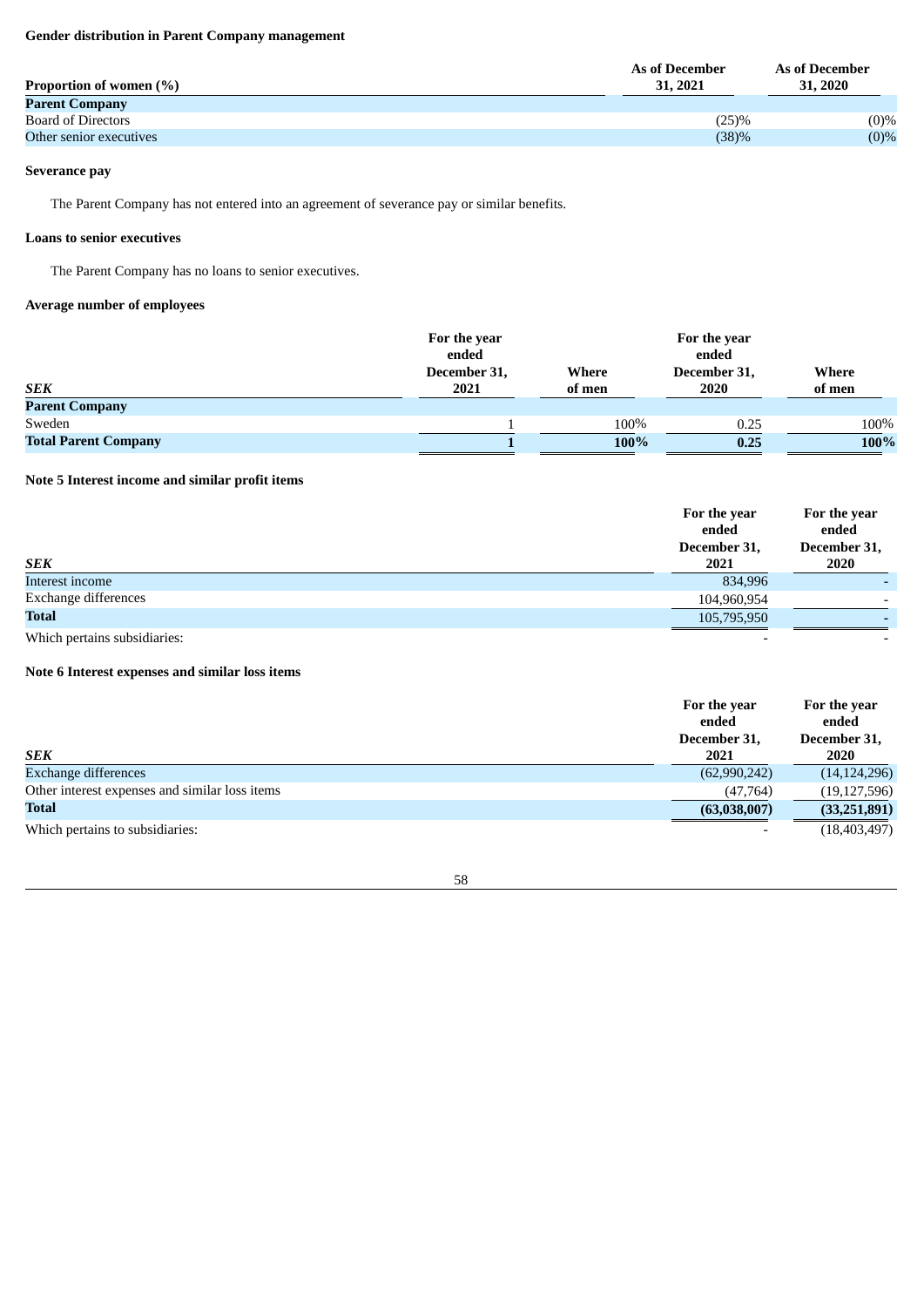| SEK                                                                 | For the year<br>ended<br>December 31.<br>2021 | For the year<br>ended<br>December 31,<br>2020 |
|---------------------------------------------------------------------|-----------------------------------------------|-----------------------------------------------|
| Current tax expense                                                 | (892, 826)                                    |                                               |
| Deferred tax expense                                                | 27,295,324                                    |                                               |
| Income tax expense                                                  | 26,402,498                                    |                                               |
|                                                                     |                                               |                                               |
| <b>Loss before tax</b>                                              | (149,593,226)                                 | (13, 184, 549)                                |
| Income tax calculated according to tax rate in Sweden (20,6%/21.4)% | 30,816,205                                    | 2,821,493                                     |
| Non-deductible costs                                                | (3,520,881)                                   | (2,821,493)                                   |
| Adjustment income tax prior year                                    | (892, 826)                                    |                                               |
| Income tax                                                          | 26,402,498                                    |                                               |

### **Note 8 Prepaid expenses and accrued income**

|                         | For the year | For the year |
|-------------------------|--------------|--------------|
|                         | ended        | ended        |
|                         | December 31, | December 31, |
| <b>SEK</b>              | 2021         | 2020         |
| Prepaid consulting fees | 170,916      | 2,167,752    |
| Other prepaid expenses  | 32,556,978   |              |
| <b>Total</b>            | 32,727,895   | 2,167,752    |

#### **Note 9 Share capital**

The Parent Company's share capital has the following distribution as of December 31, 2021.

|                       |                      | Number of   |
|-----------------------|----------------------|-------------|
| <b>Type of shares</b> | <b>Voting rights</b> | shares      |
| Common shares         |                      | 119,007,062 |
|                       |                      | 119,007,062 |

In 2021, a new share issue of 13 235 294 shares took place, which increased the share capital by SEK 32 186 999. Furthermore, a reverse share split took place, which reduced the number of shares by 151 455 294. For further information, see Note 21 in the Notes to the consolidated financial statements.

The Parent Company's share capital has the following distribution as of December 31, 2020.

|                         |                      | Number of   |
|-------------------------|----------------------|-------------|
| <b>Type of shares</b>   | <b>Voting rights</b> | shares      |
| Preferred A             | 10                   |             |
| Preferred B1            | 10                   | 200,755,561 |
| Common shares - Class A |                      | 56,221,500  |
| Common shares - Class B |                      | 250,000     |
|                         |                      | 257,227,062 |

During 2020, a shareholder loan has been converted to equity interests, for more information refer to Note 11. For disclosures about numbers of shares and share capital, refer to the Group's Note 21 Share capital and other contributed capital.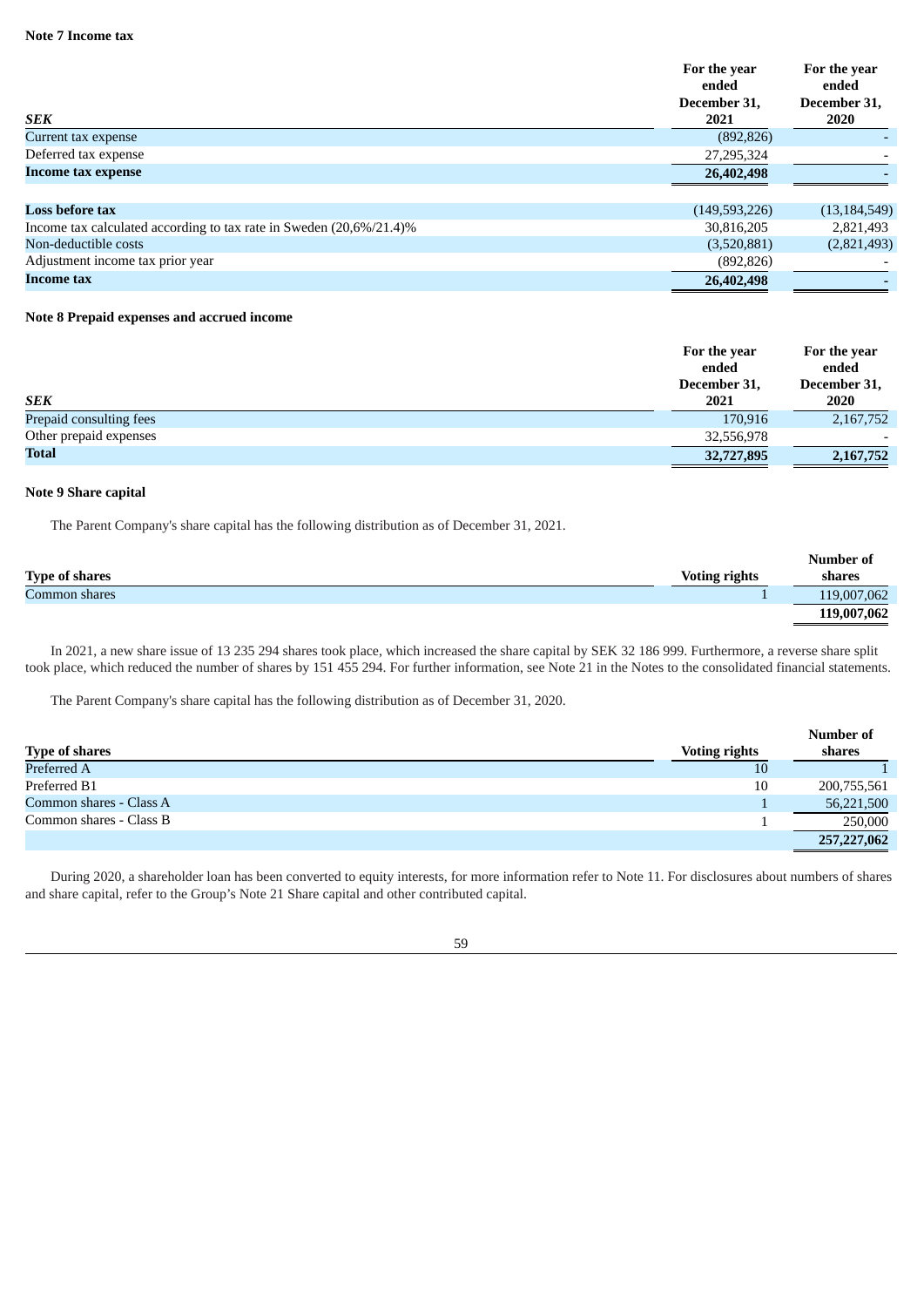#### **Not 10 Investment program**

The Parent Company's senior executives and employees have been offered to acquire shares in Olink Holding AB (publ) (f/k/a Knilo HoldCo AB) at the same terms as Summa Equity AB and other non-controlling interest. The value when acquiring shares must be based on the prevailing market price.

#### **Note 11 Related-party transactions**

### **Disclosures about the Parent Company**

Olink is owned to 65% by Summa Equity AB (via Knilo InvestCo and Knilo ManCo). None of the remaining shareholders own more than 10%.

#### **Purchases and sales between group companies**

The share of purchases and sales that relate to group companies is disclosed below:

|                 | For the year             | For the year             |
|-----------------|--------------------------|--------------------------|
|                 | ended                    | ended                    |
|                 | December 31,             | December 31,             |
| <b>SEK</b>      | 2021                     | 2020                     |
| Purchase $(\%)$ | $\overline{\phantom{a}}$ |                          |
| Sales (%)       | 100%                     | $\overline{\phantom{0}}$ |

#### **Loans from related parties**

| <b>SEK</b>                   | As of<br>December 31,<br>2021 | As of<br>December 31,<br>2020 |
|------------------------------|-------------------------------|-------------------------------|
| Loan from Knilo InvestCo AB: |                               |                               |
| <b>Opening balance</b>       | $\overline{\phantom{a}}$      | 382,952,361                   |
| Loans received               |                               |                               |
| Interest capitalized         | $\overline{\phantom{a}}$      | 18,403,497                    |
| <b>Exchange differences</b>  | -                             | 13,589,607                    |
| Conversion of liability      |                               | (414, 945, 465)               |
| <b>Closing balance</b>       |                               |                               |

In March 2019, Olink Holding AB (publ) (f/k/a Knilo Holding AB) entered into a shareholder loan agreement, with Knilo InvestCo AB (f/k/a Goldcup 18085 AB), or the Knilo InvestCo Loan Agreement, pursuant to which Knilo InvestCo AB extended a loan to Olink Holding AB (publ) (f/k/a Knilo HoldCo AB) equal to SEK 358 575 584. The interest rate was 8% and there were no repayment terms for this loan. As of December 31, 2019, the outstanding balance on shareholder loan was approximately SEK 382 952 361, of which SEK 24 376 777 was accrued interest. Olink Holding AB (publ) (f/k/a Knilo HoldCo AB) could at any time without any premium or penalty, prepay any outstanding amount. Pursuant to the terms of the Knilo InvestCo Loan Agreement, the outstanding amounts held by Knilo InvestCo AB converted to 6,763,245 shares of Class A common shares and 27,052,980 shares of preferred B-1 shares of Olink Holding AB (publ) (f/k/a Knilo HoldCo AB) in May 2020.

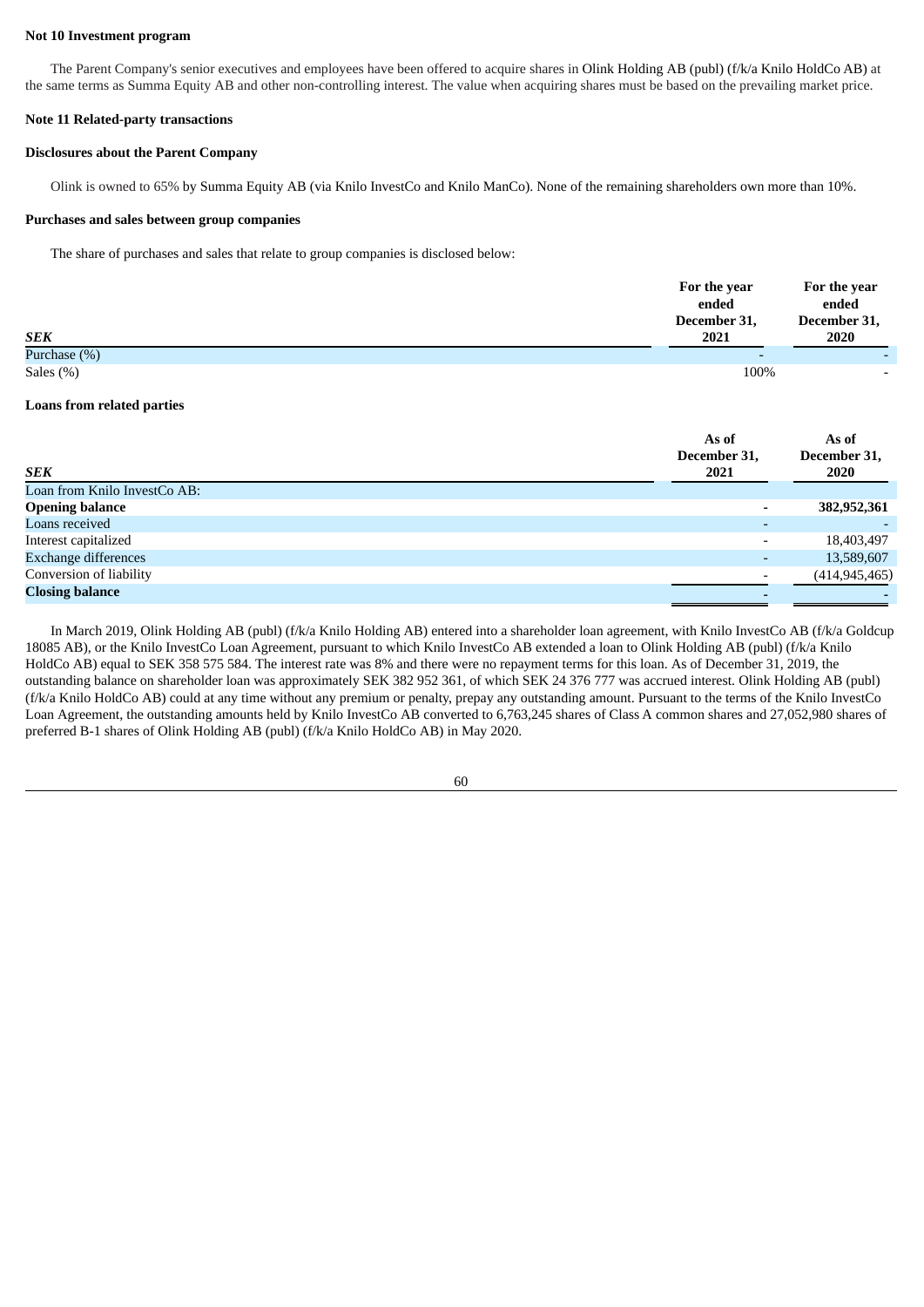# **Note 12 Accrued expenses and deferred income**

|                         | As of        | As of                    |
|-------------------------|--------------|--------------------------|
|                         | December 31, | December 31,             |
| <b>SEK</b>              | 2021         | 2020                     |
| Accrued consulting fees | 2,388,500    | 8,556,953                |
| Accrued salaries        | 2,620,800    | $\overline{\phantom{0}}$ |
| Other accrued expenses  | 2,726,400    | 2,600,000                |
| <b>Total</b>            | 7,735,700    | 11,156,953               |

# **Note 13 Participation in group companies**

|                                                     | As of                | As of                       |
|-----------------------------------------------------|----------------------|-----------------------------|
| SEK                                                 | December 31,<br>2021 | December 31,<br><b>2020</b> |
| <b>Opening balance</b>                              | 2,585,865,629        | 2,422,220,449               |
| Acquisition of shares                               |                      |                             |
| Capital contributions                               | 11,299,840           | 163,645,180                 |
| Accumulated acquisition cost at the end of the year | 2,597,165,469        | 2,585,865,629               |
| <b>Closing balance</b>                              | 2,597,165,469        | 2,585,865,629               |
|                                                     | <b>Carrying</b>      | <b>Carrying</b>             |

|                |               |                 |           | amount        | amount        |
|----------------|---------------|-----------------|-----------|---------------|---------------|
|                |               |                 | Number of | December 31.  | December 31,  |
| <b>SEK</b>     | Equity share% | Voting rights % | shares    | 2021          | 2020          |
| Knilo BidCo AB | 100           | 100             | 50,000    | 2,597,165,469 | 2,585,865,629 |
| Total          |               |                 |           | 2,597,165,469 | 2,585,865,629 |

# **Acquisition of subsidiaries**

During 2019, 100 % of Knilo BidCo was acquired by the Parent Company and is included in the consolidated financial statements with amounts relating to the period after the acquisition date, March 7, 2019.

# **Note 14 Proposition to allocation of profit/loss**

| <b>SEK</b>                                                  |                 |
|-------------------------------------------------------------|-----------------|
| The following are available to the Annual General Meeting:  |                 |
| Share premium reserve                                       | 4,550,093,010   |
| <b>Accumulated loss</b>                                     | (136, 256, 498) |
|                                                             | 4,413,836,512   |
| The Board proposes that the profits be disposed of so that: |                 |
| to be carried forward                                       | 4,413,836,512   |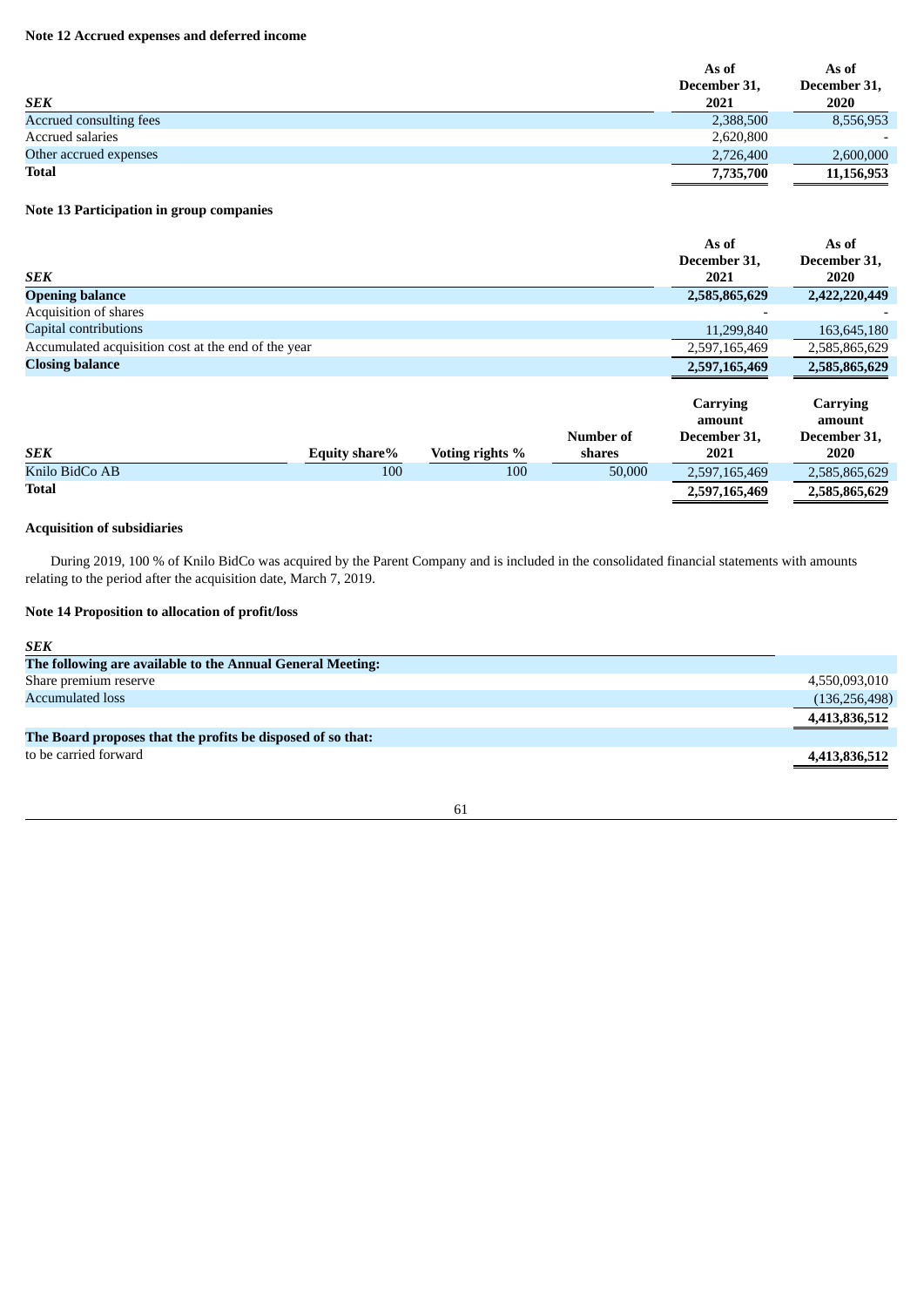### **Note 15 Subsequent events**

The Parent Company evaluated subsequent events through March 16, 2022, the date on which these financial statements were issued, and the management determined that other than those that have been disclosed in the financial statements, there are no subsequent events that require recognition and disclosure in the financial statements. There are no subsequent events to report at the date of issuing this report.

### **Note 16 Pledged assets**

|                          | As of        | As of         |
|--------------------------|--------------|---------------|
|                          | December 31, | December 31,  |
| <b>SEK</b>               | 2021         | 2020          |
| Shares in subsidiaries   |              | 2,585,865,628 |
| All Asset-Pledged assets |              | 56,891,876    |
| <b>Total</b>             |              | 2,642,757,505 |

As of December 31, 2021 there are no pledged asset. M&A and All-Asset pledges as of December 31, 2020 referred to pledged assets related to Summa's acquisition of the Group.

### **Note 17 Contingent liabilities**

There were no contingent liabilities in the Parent Company December 31, 2021 nor December 31, 2020.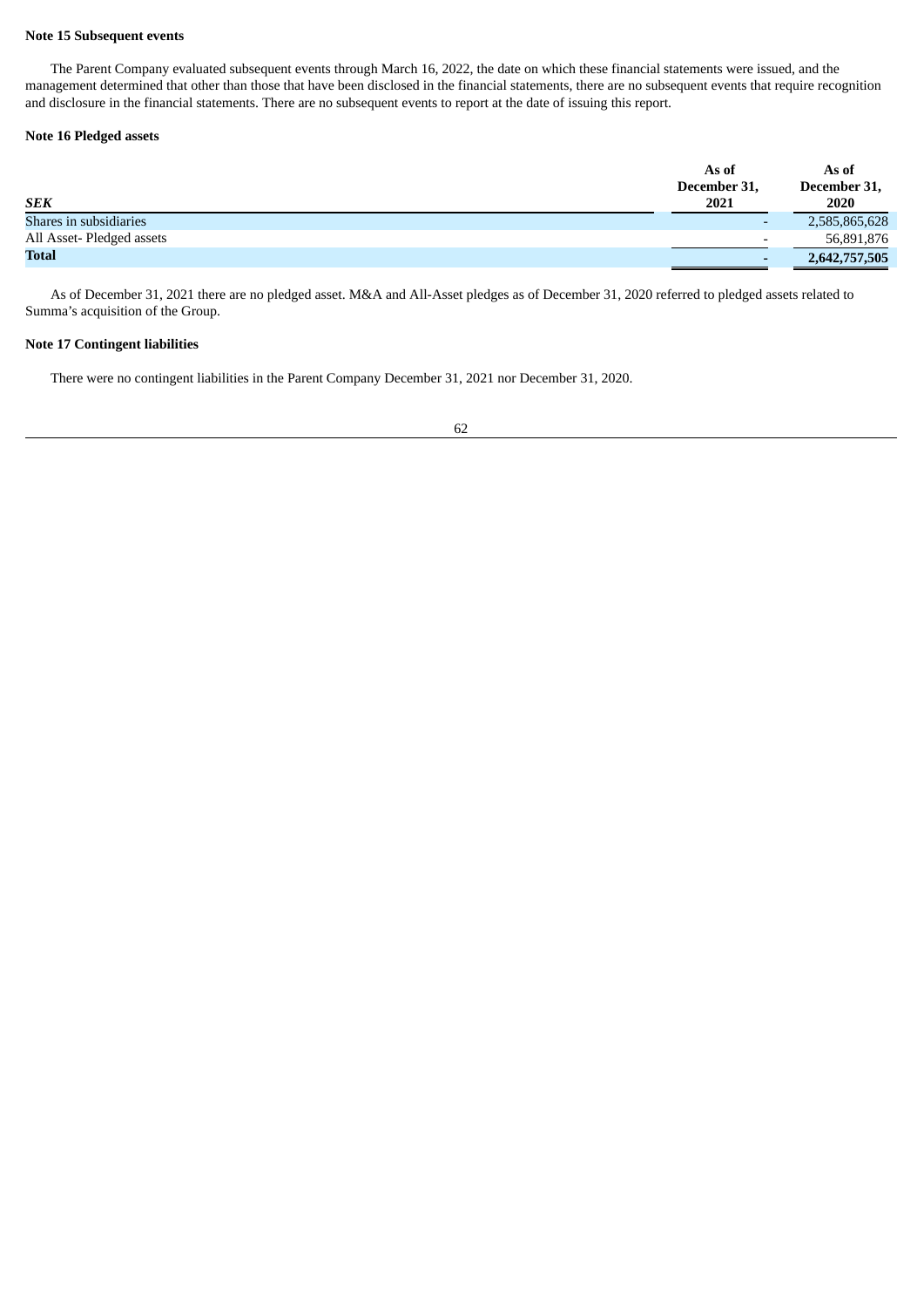### **Certification of the Board**

The Board of Directors and the CEO certify that the consolidated financial statements have been prepared in accordance with the international financial reporting standards as adopted by the European Parliament and of the Council's regulation (EC) No 1606/2002 of the of 19 July 2002 on the application of international accounting standards. The annual report and the consolidated financial statement give a true and fair view of the financial position and results of operations of the Group and the Parent Company. The Directors' Report of the Group and the Parent Company provides a fair view of the development of the Group's and the Parent Company's operations, financial position and results of operations and describes material risks and uncertainties facing the Parent Company and the companies included in the Group. The annual report and consolidated financial statements have, as stated above, been approved for issuance by the Board of Directors and the CEO on March 16, 2022. The Group's statement of income and other comprehensive income and statement of financial position, and the parent company's statement of income and other comprehensive income and balance sheet will be subject to approval at the annual general meeting on April 7, 2022.

| Jon Hindar                                            | Jon Heimer      |  |
|-------------------------------------------------------|-----------------|--|
| Chairman of the board                                 | CEO             |  |
| Solange Bullukian                                     | Johan Lund      |  |
| Director                                              | Director        |  |
| Tina S. Nova                                          | Nicolas Roelofs |  |
| Director                                              | Director        |  |
| Gustavo Salem                                         | Tommi Unkuri    |  |
| Director                                              | Director        |  |
| Our audit report has been submitted on March 16, 2022 |                 |  |
| Öhrlings PricewaterhouseCoopers AB                    |                 |  |
|                                                       |                 |  |

Johan Engstam

Authorized public accountant